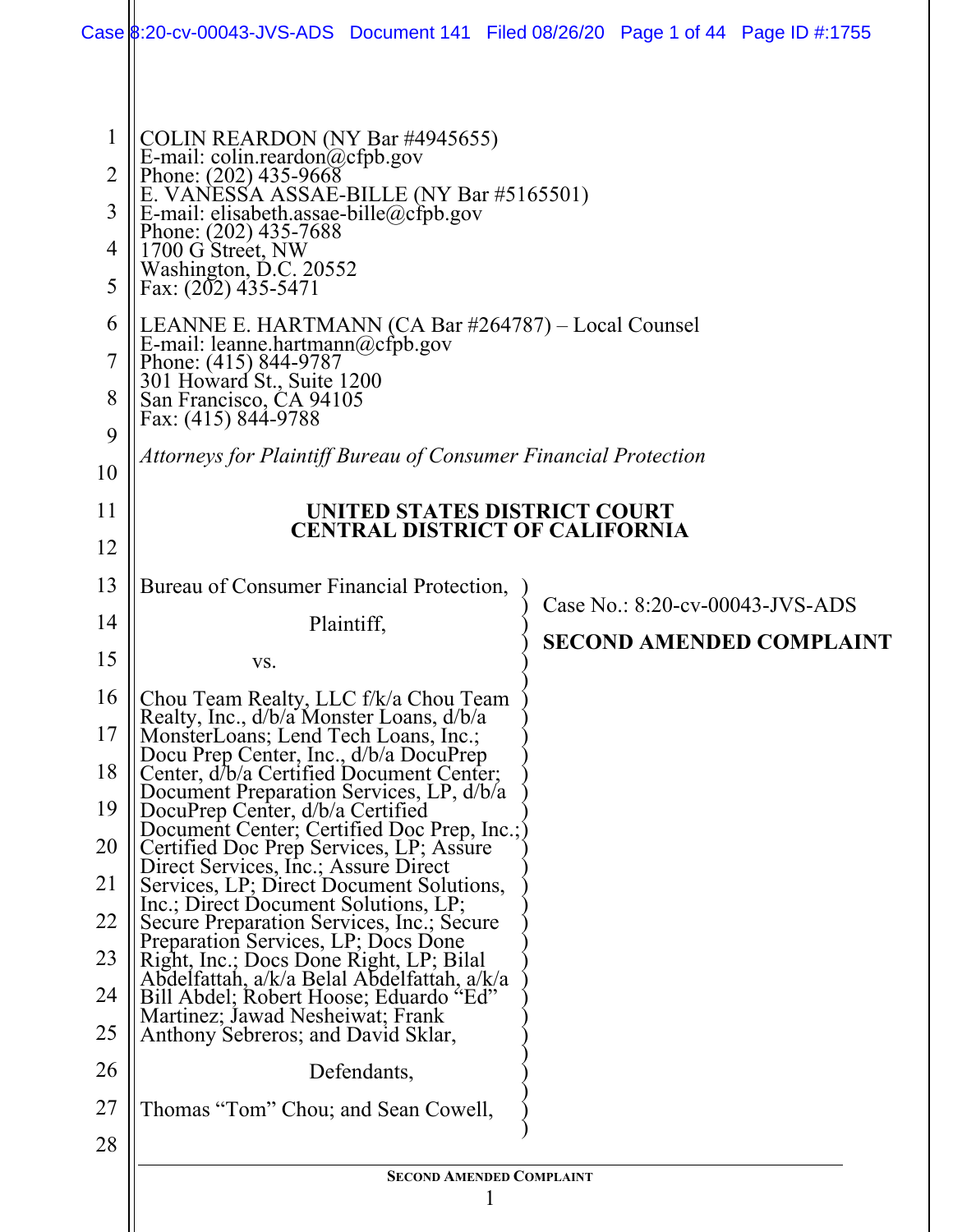|                     | Case 8:20-cv-00043-JVS-ADS Document 141 Filed 08/26/20 Page 2 of 44 Page ID #:1756                                                                           |  |  |
|---------------------|--------------------------------------------------------------------------------------------------------------------------------------------------------------|--|--|
|                     |                                                                                                                                                              |  |  |
| $\mathbf{1}$        | Defendants and<br>Relief Defendants,                                                                                                                         |  |  |
| $\overline{2}$<br>3 | Kenneth Lawson; Cre8labs, Inc.; XO<br>Media, LLC; and TDK Enterprises,<br>LLC,                                                                               |  |  |
| 4                   | Relief Defendants.                                                                                                                                           |  |  |
| 5                   |                                                                                                                                                              |  |  |
| 6                   | <b>JURISDICTION AND VENUE</b>                                                                                                                                |  |  |
| $\overline{7}$      | This Court has subject-matter jurisdiction over this action because<br>1.                                                                                    |  |  |
| 8                   | it is brought under "Federal consumer financial law," 12 U.S.C. $\S$ 5565(a)(1),                                                                             |  |  |
| 9                   | presents a federal question, 28 U.S.C. $\S$ 1331, and is brought by an agency of                                                                             |  |  |
| 10                  | the United States, $28$ U.S.C. $\S$ 1345.                                                                                                                    |  |  |
| 11                  | Venue is proper in this district because Defendants and Relief<br>2.                                                                                         |  |  |
| 12                  | Defendants are located, reside, or do business in this district. 12 U.S.C.                                                                                   |  |  |
| 13                  | § 5564(f).                                                                                                                                                   |  |  |
| 14                  | <b>INTRODUCTION</b>                                                                                                                                          |  |  |
| 15                  | 3.<br>The Bureau of Consumer Financial Protection (Bureau) brings this                                                                                       |  |  |
| 16                  | action to address unlawful conduct by several companies and individuals in                                                                                   |  |  |
| 17                  | connection with providing debt-relief services to consumers with student loans. <sup>1</sup>                                                                 |  |  |
| 18                  | Between 2015 and 2017, a mortgage company known as Monster<br>4.                                                                                             |  |  |
| 19                  | Loans unlawfully obtained consumer reports from the consumer-reporting                                                                                       |  |  |
| 20                  | agency Experian. Monster Loans provided the reports to other companies that                                                                                  |  |  |
| 21                  | used the reports to market debt-relief services to consumers with student loans.                                                                             |  |  |
| 22                  |                                                                                                                                                              |  |  |
| 23                  |                                                                                                                                                              |  |  |
| 24                  | On May 14, 2020, the Court entered a stipulated final judgment and order<br>against Defendant Chou Team Realty, LLC, Defendants and Relief Defendants        |  |  |
| 25                  | Thomas Chou and Sean Cowell, and Relief Defendants TDK Enterprises, LLC                                                                                      |  |  |
| 26                  | and Cre8labs, Inc., which resolved the Bureau's claims against them. ECF No.<br>90. On July 7, 2020, the Court entered a stipulated final judgment and order |  |  |
| 27                  | against Defendant Robert Hoose, which resolved the Bureau's claims against                                                                                   |  |  |
| 28                  | him. ECF No. 115.                                                                                                                                            |  |  |
|                     | <b>SECOND AMENDED COMPLAINT</b>                                                                                                                              |  |  |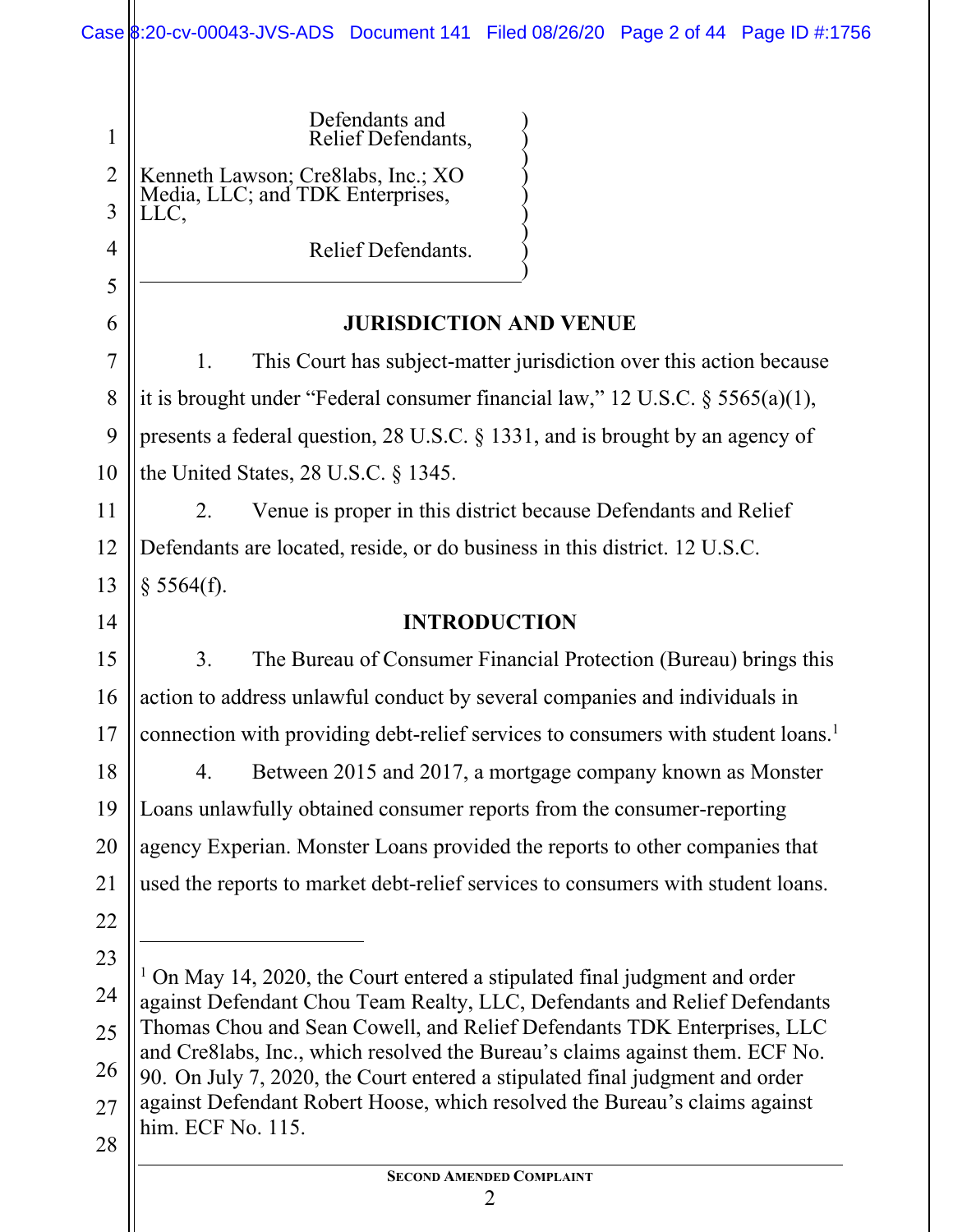From August 2017 through at least January 2019, a sham entity known as Lend Tech also unlawfully obtained consumer reports from Experian and provided them to other companies, including companies that used the lists to market student-loan debt-relief services.

1

2

3

4

5

6

7

8

9

10

11

12

13

20

21

23

27

28

5. In direct-mailings and in telemarketing-sales calls, certain of these debt-relief companies represented to consumers that: (1) the consumers would obtain lower interest rates by consolidating their federal student loans, (2) the consumers would improve their credit scores by consolidating their loans, and (3) the United States Department of Education (ED) would become the "new servicer" on their loans. All of this was false.

14 6. Additionally, several of these companies unlawfully charged and collected their fees before consumers' applications for loan consolidations, loan repayment plans, and loan forgiveness plans were approved and before consumers made payments under the altered terms of their student loans.

15 16 17 18 19 7. The Bureau brings this action to secure injunctive relief to stop Defendants' unlawful conduct, to obtain redress for harmed consumers, to obtain penalties against Defendants for their violations of Federal consumer financial law, and to require Relief Defendants to disgorge profits they received due to those violations.

#### **PLAINTIFF**

22 24 25 26 8. The Bureau is an independent agency charged with enforcing Federal consumer financial laws. 12 U.S.C. § 5491(a). The Bureau has independent litigating authority, 12 U.S.C. § 5564(a)-(b), including the authority to enforce prohibitions on unfair, deceptive, and abusive acts or practices in the Consumer Financial Protection Act of 2010 (CFPA), 12 U.S.C. §§ 5531, 5536; the Fair Credit Reporting Act, 15 U.S.C. § 1681s; and the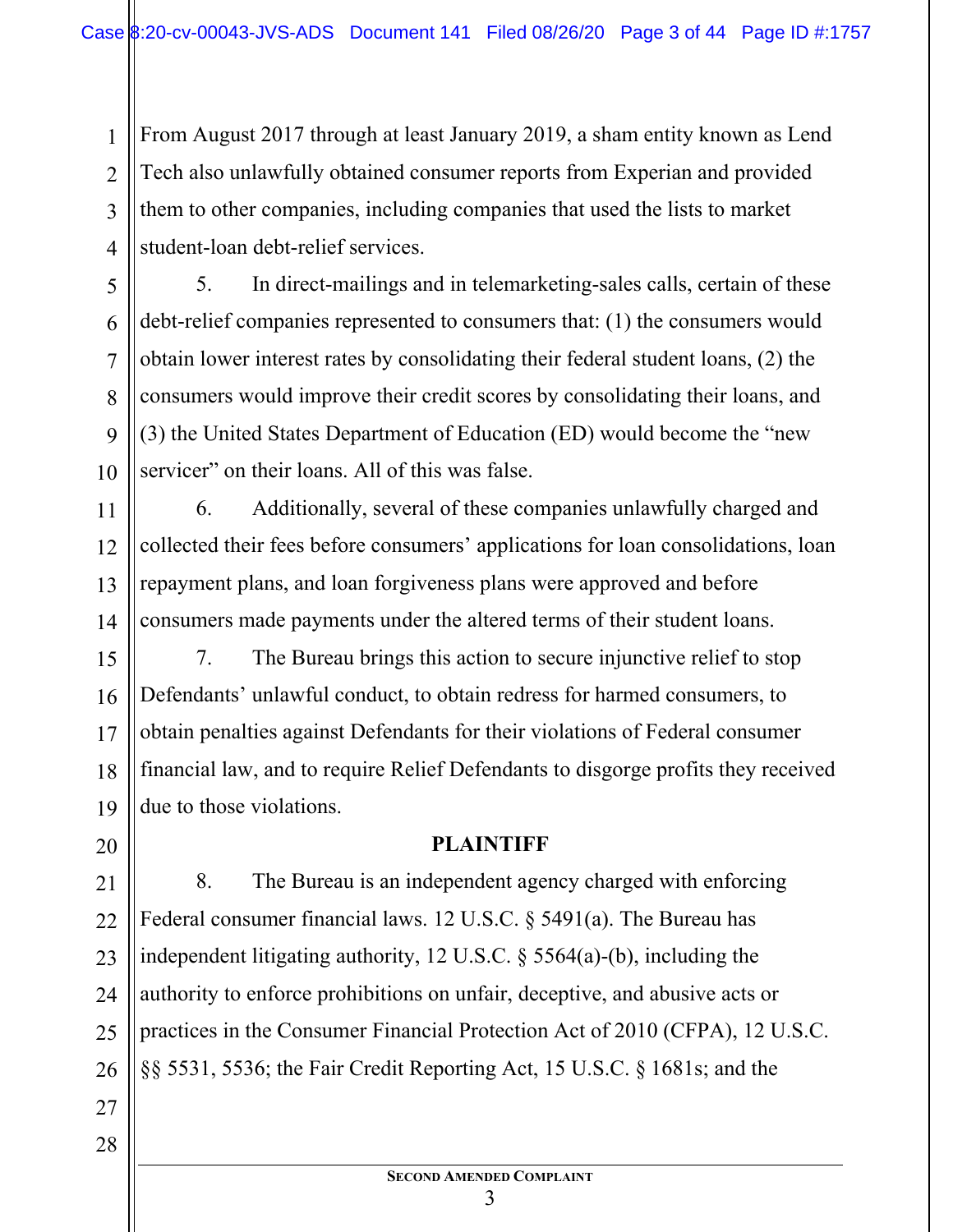Telemarketing Sales Rule (TSR), 16 C.F.R. Part 310, as it applies to persons subject to the CFPA, 15 U.S.C. §§ 6102(c), 6105(d).

9. The Bureau has authority to bring civil actions against persons violating Federal consumer financial laws and to seek all appropriate legal and equitable relief, including injunctive relief, refund of monies paid, damages, restitution, disgorgement, and civil money penalties. 12 U.S.C. §§ 5564(a), 5565(a)(2).

8

1

2

3

4

5

6

7

9

10

11

12

13

15

#### **DEFENDANTS AND RELIEF DEFENDANTS**

14 10. Chou Team Realty, Inc. was a California corporation registered on July 18, 2003. Chou Team Realty, Inc. was registered and located at 3 Whatney, Irvine, CA 92618, and later moved to 25391 Commercentre Drive, Suite 200, Lake Forest, CA 92630. In March 2018, Chou Team Realty, Inc. was converted into Defendant Chou Team Realty, LLC. Chou Team Realty, LLC is a California limited-liability company registered and located at 25391 Commercentre Drive, Suite 200, Lake Forest, CA 92630.

16

11. Chou Team Realty, LLC is a successor to Chou Team Realty, Inc.

17 18 19 12. Chou Team Realty, Inc. and Chou Team Realty, LLC (collectively, Monster Loans) have held themselves out as doing business as Monster Loans and MonsterLoans.

20 21 13. Since 2014, Monster Loans has operated as a mortgage lender. It is licensed in at least 30 states, including California.

22 23 24 25 14. Defendant Lend Tech Loans, Inc. (Lend Tech) is a California corporation registered on June 15, 2017. Lend Tech has held itself out as doing business at 25391 Commercentre Drive, Suite 100, Lake Forest, CA 92630 and 1851 E. First St. #810, Santa Ana, CA 92705.

26 27 15. Lend Tech is licensed by the California Department of Real Estate and has held itself out as doing business as a mortgage-brokerage company.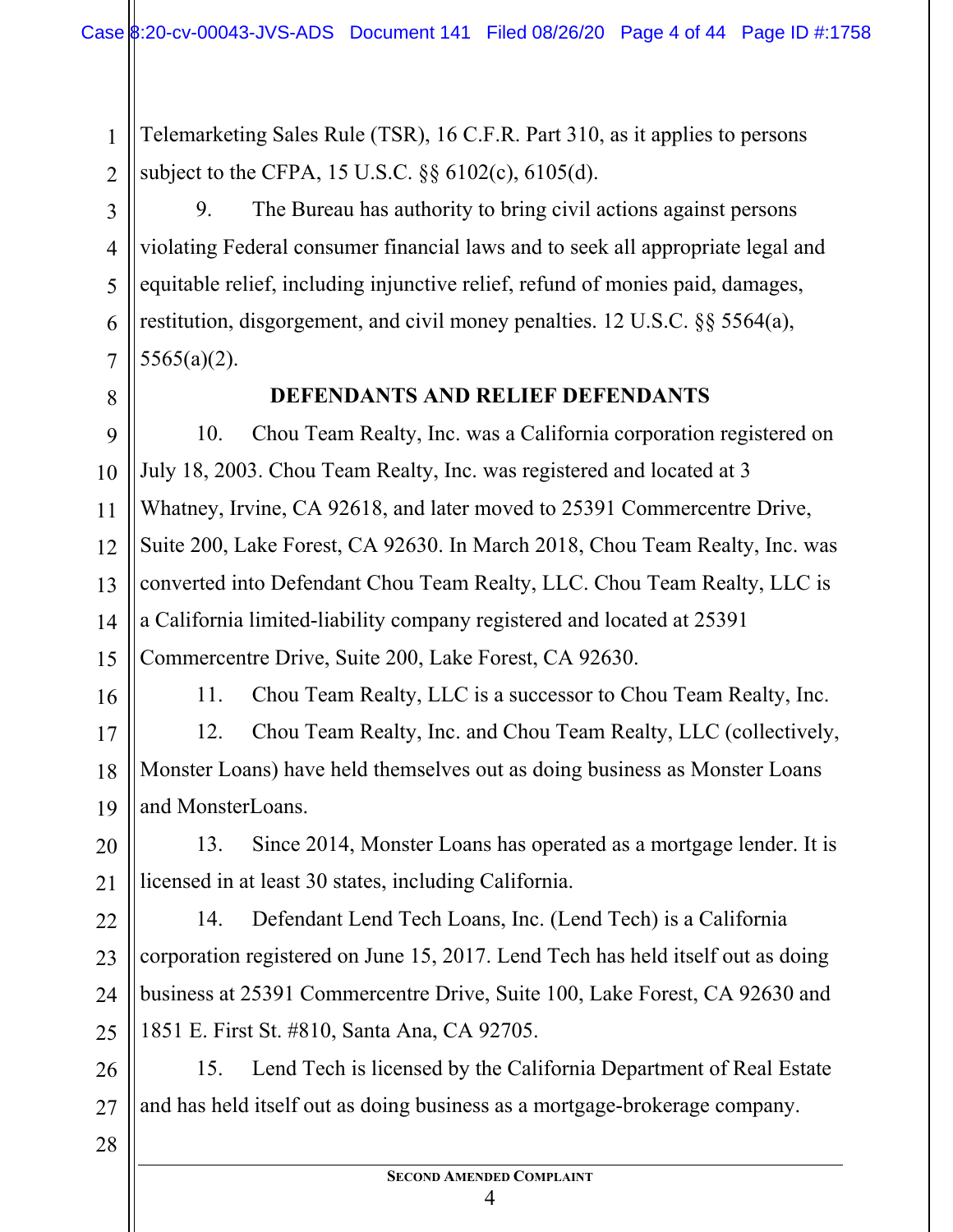16. Defendant Docu Prep Center, Inc. registered as a California corporation on February 3, 2015, and it has held itself out as doing business at 3 Whatney, Suite 100, Irvine, CA 92618.

4

1

2

3

5

6

7

8

11

12

13

14

15

16

17

18

17. Defendant Document Preparation Services, LP registered as a California limited partnership on October 19, 2015, and it has held itself out as doing business at 3 Whatney, Suite 100, Irvine, CA 92618. Docu Prep Center, Inc. was the general partner of Document Preparation Services, LP (collectively, Docu Prep Center).

9 10 18. Docu Prep Center has held itself out as doing business as DocuPrep Center and Certified Document Center.

19. Defendant Certified Doc Prep, Inc. registered as a California corporation on October 14, 2015, and it has held itself out as doing business at 1015 E. Imperial Highway, Unit C8, Brea, CA 92821.

20. Defendant Certified Doc Prep Services, LP registered as a California limited partnership on October 21, 2015, and it has held itself out as doing business at 1015 E. Imperial Highway, Unit C8, Brea, CA 92821. Certified Doc Prep, Inc. was the general partner of Certified Doc Prep Services, LP (collectively, Certified Doc Prep Services).

19 20 21 21. Defendant Assure Direct Services, Inc. registered as a California corporation on August 22, 2016, and it has held itself out as doing business at 23785 El Toro Road, Suite 467, Lake Forest CA 92630.

22 23 24 25 26 22. Defendant Assure Direct Services, LP registered as a California corporation on August 17, 2016, and it has held itself out as doing business at 5 Oldfield, 2nd Floor, Irvine, CA 92618. Assure Direct Services, Inc. was the general partner of Assure Direct Services, LP (collectively, Assure Direct Services).

27 28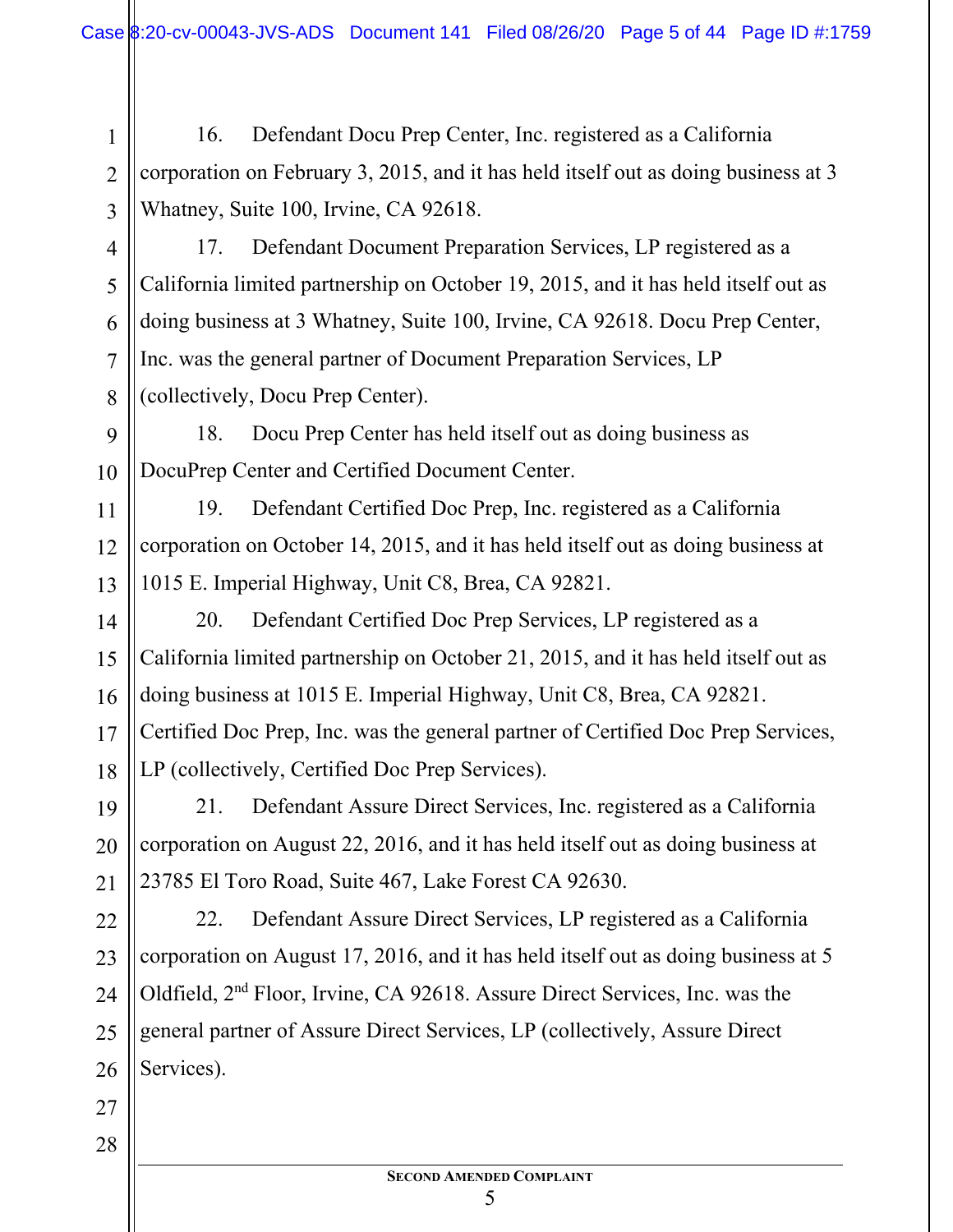23. Defendant Direct Document Solutions, Inc. registered as a California corporation on January 3, 2017, and it has held itself out as doing business at 23785 El Toro Road, Suite 493, Lake Forest, CA 92630.

4

1

2

3

5

6

7

8

9

10

11

12

13

14

15

16

17

18

24. Defendant Direct Document Solutions, LP registered as a California limited partnership on January 3, 2017, and it has held itself out as doing business at 23785 El Road, Suite 493, Lake Forest, CA 92630 and 5 Oldfield, 2nd Floor, Irvine, CA 92618. From January 2017 to March 2018, Direct Document Solutions, Inc. was the general partner of Direct Document Solutions, LP (collectively, Direct Document Solutions).

25. Defendant Secure Preparation Services, Inc. registered as a California corporation on January 12, 2017, and it has held itself out as doing business at 2500 E. Imperial Highway, Suite 201-396, Brea, CA 92821.

26. Defendant Secure Preparation Services LP registered as a California limited partnership on January 12, 2017, and it has held itself out as doing business at 2500 E. Imperial Highway, Suite 201-396, Brea, CA 92821 and 5 Oldfield, 2nd Floor, Irvine, CA 92618. From January 2017 to March 2018, Secure Preparation Services, Inc., was the general partner of Secure Preparation Services, LP (collectively, Secure Preparation Services).

19 20 21 22 27. Defendants Docu Prep Center, Certified Doc Prep Services, Assure Direct Services, Direct Document Services, and Secure Preparation Services (collectively, the Student Loan Debt Relief Companies) marketed and sold debt-relief services to consumers with federal student loans.

23 24 25 28. Defendant Docs Done Right, Inc. registered as a California corporation on October 22, 2015, and it has held itself out as doing business at 895 Dove Street, 3rd Floor, Newport Beach, CA 92660.

26 27 29. Defendant Docs Done Right, LP registered as a California limited partnership on March 8, 2016, and it has held itself out as doing business at 3

<sup>28</sup>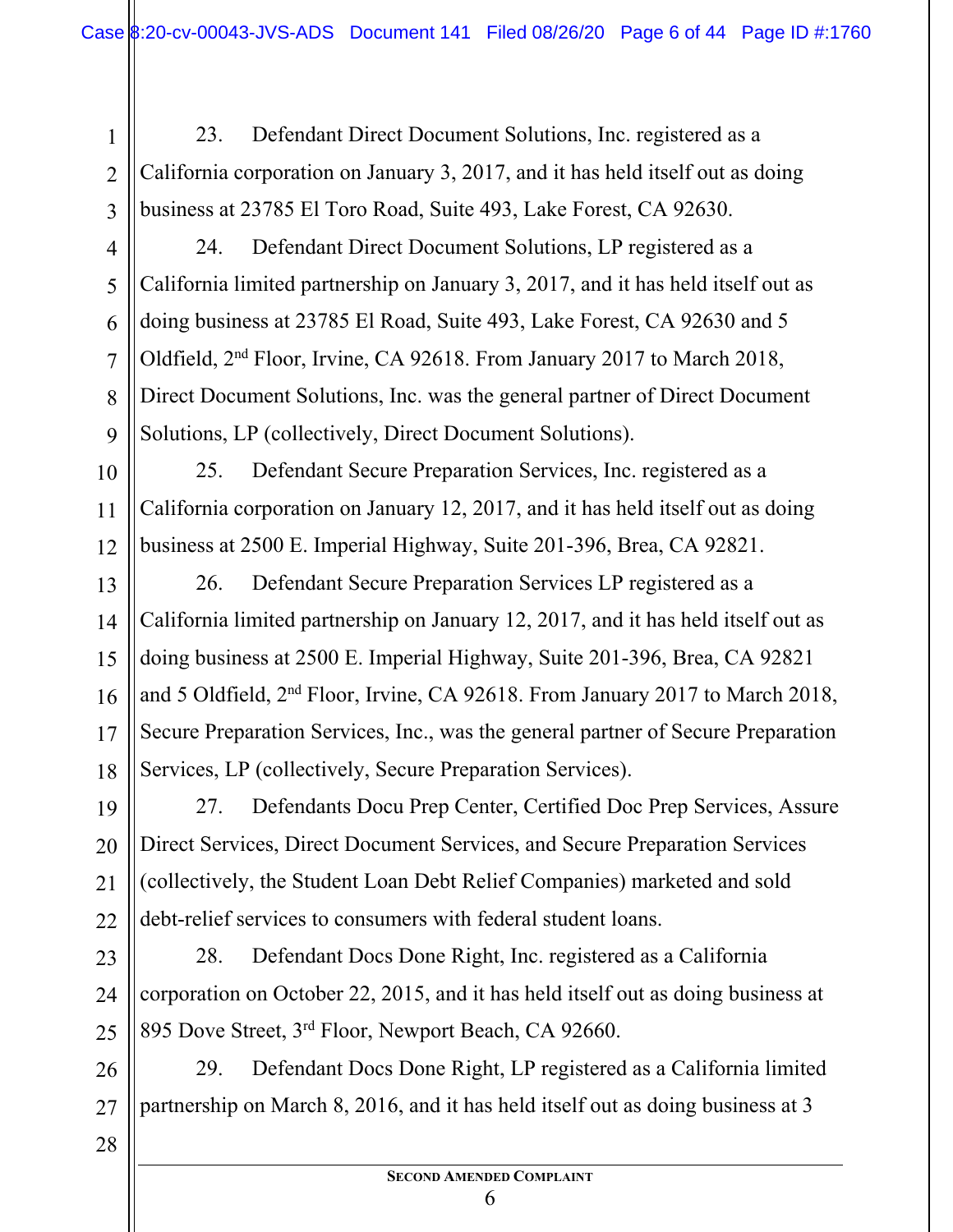Whatney, Suite 100, Irvine, CA 92618. Docs Done Right, Inc. was the general partner of Docs Done Right, LP (collectively, Docs Done Right).

30. Relief Defendant TDK Enterprises, LLC registered as a California limited-liability company on March 18, 2016, and it has held itself out as doing business at 3 Whatney, Suite 200, Irvine, CA 92618.

31. Relief Defendant Cre8labs, Inc. registered as a California corporation on April 1, 2016, and it has held itself out as doing business at 24632 La Plata Drive, Laguna Niguel, CA 92677.

9 11 32. Relief Defendant XO Media, LLC registered as a California limited liability company on March 2, 2010, and it has held itself out as doing business at 26500 W. Agoura Road Suite 102-595, Calabasas, CA 91302.

14 33. Defendant and Relief Defendant Thomas "Tom" Chou was Monster Loans' president and owner between January 2015 and December 2017. Chou exercised substantial managerial responsibility for and control over Monster Loans' business practices.

16 17 18 19 34. Chou owned limited partnership interests in each of the Student Loan Debt Relief Companies. At times, Chou has held those limited partnership interests through Relief Defendant TDK Enterprises, LLC. Chou is the president and sole member of TDK Enterprises, LLC.

20 21 22 23 35. Defendant Jawad Nesheiwat was the chief operating officer of Monster Loans between January 2015 and April 2017. Nesheiwat exercised substantial managerial responsibility for and control over Monster Loans' business practices.

24 25 36. Nesheiwat owned limited partnership interests in each of the Student Loan Debt Relief Companies.

26

27

1

2

3

4

5

6

7

8

10

12

13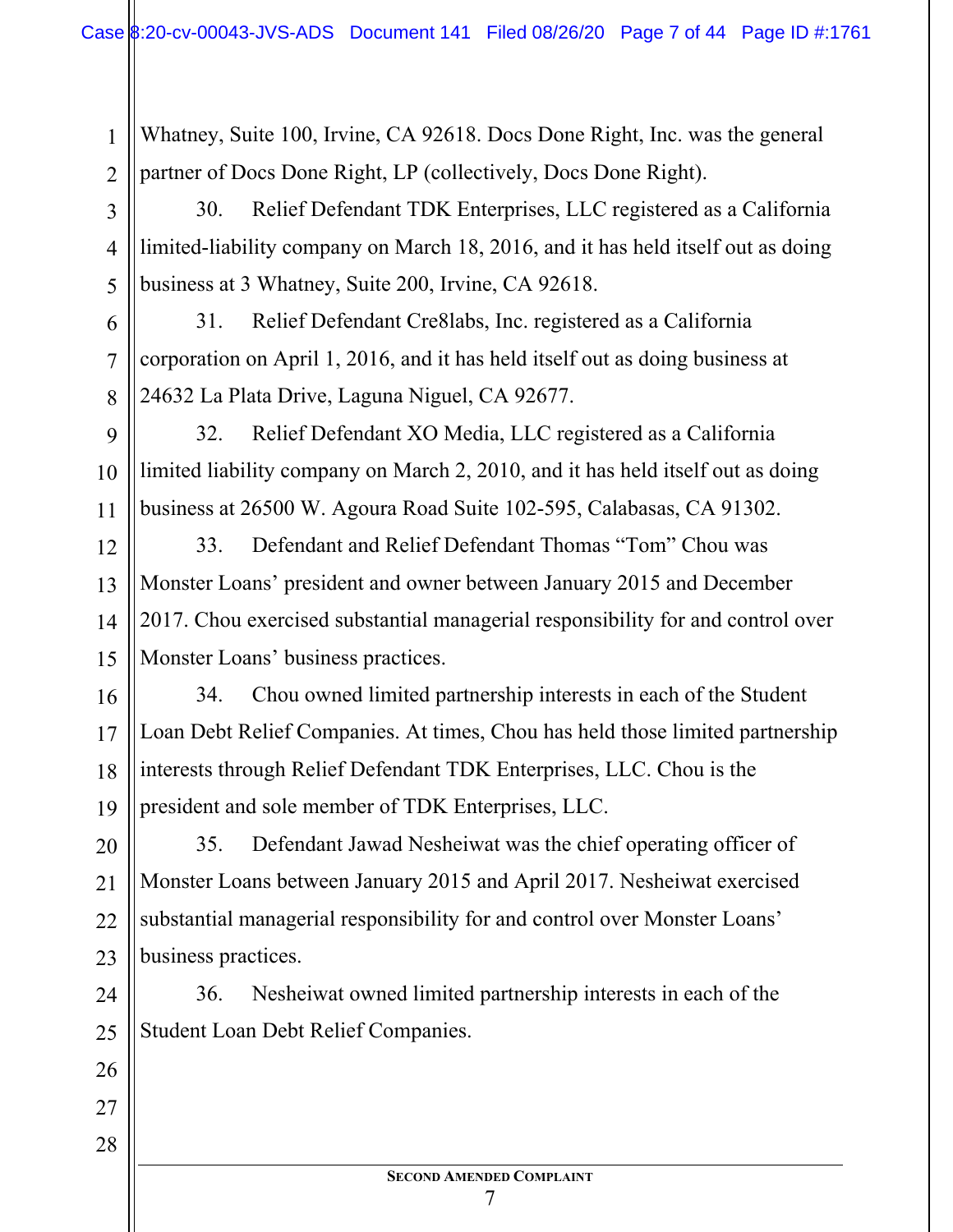37. Nesheiwat exercised substantial managerial responsibility for and control over Docu Prep Center's business practices, including its sales practices, marketing practices, and fees.

1

2

3

4

5

7

8

9

11

27

28

6 38. Nesheiwat participated in the conduct of the affairs of Certified Doc Prep Services, Assure Direct Services, Direct Document Solutions, and Secure Preparation Services, including their marketing practices.

10 39. Defendant and Relief Defendant Sean Cowell co-founded Monster Loans and was its chief visionary officer between at least January 2015 and February 2017. Cowell exercised managerial responsibility for Monster Loans and participated in the conduct of its affairs.

12 40. Cowell registered Lend Tech in June 2017, and he was its sole owner until November 2017.

13 14 15 16 41. Cowell owned limited-partnership interests in each of the Student Loan Debt Relief Companies. At times, Cowell has held those limitedpartnership interests through Relief Defendant Cre8labs, Inc. Cowell is Cre8labs, Inc.'s president and owner.

17 18 19 20 21 22 42. Defendant David Sklar was Docu Prep Center's chief executive officer. Sklar was the part-owner of Docu Prep Center, Inc. and owned a limited-partnership interest in Document Preparation Services LP. Sklar exercised substantial managerial responsibility for and control over Docu Prep Center's business practices, including its sales practices, marketing practices, and fees.

23 24 25 26 43. Defendant Robert Hoose was Docu Prep Center's chief operating officer. Hoose was the part-owner of Docu Prep Center, Inc. and owned a limited-partnership interest in Document Preparation Services, LP. Hoose exercised substantial managerial responsibility for and control over Docu Prep

- **SECOND AMENDED COMPLAINT**
	- 8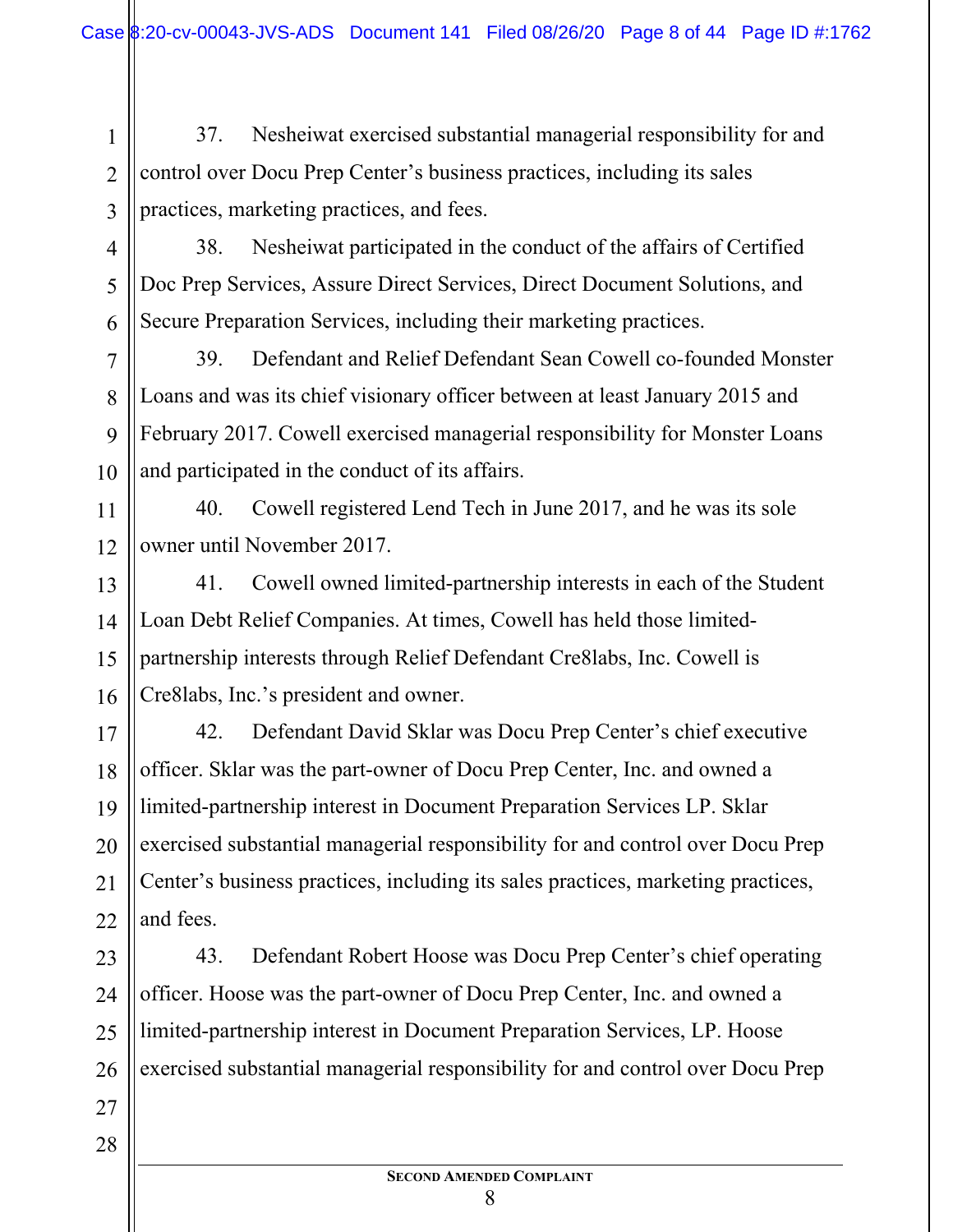Center's business practices, including its sales practices, marketing practices, and fees.

1

2

11

12

27

28

3 4 5 6 7 8 44. Defendant Frank Anthony Sebreros was the president of Assure Direct Services. Sebreros owned Assure Direct Services, Inc. and he owned a limited-partnership interest in Assure Direct Services, LP. Sebreros exercised substantial managerial responsibility for and control over Assure Direct Services' business practices, including its sales practices, marketing practices, and fees.

9 10 45. Sebreros was identified as a manager of Lend Tech in the company's application to Experian in June 2017.

46. Defendant Bilal Abdelfattah a/k/a Belal Abdelfattah a/k/a Bill Abdel (Abdel) was a marketing manager at Monster Loans in 2015 and 2016.

13 14 47. Abdel was a marketing manager at Docu Prep Center and was an employee of Assure Direct Services.

15 16 48. Abdel was identified as a manager of Lend Tech in the company's application to Experian in June 2017.

17 18 19 20 49. Defendant Eduardo "Ed" Martinez is the president of Docs Done Right. Martinez exercised substantial managerial responsibility for and control over Docs Done Right's business practices, including its assistance in the charging of fees to consumers.

21 22 50. Martinez represented that he was a manager or employee of Lend Tech in communications with Experian in 2017 and 2018.

23 24 25 26 51. Relief Defendant Kenneth Lawson owned limited-partnership interests in each of the Student Loan Debt Relief Companies. At times, Lawson has held those interests through XO Media, LLC. Lawson is the manager and owner of 90 percent of XO Media, LLC.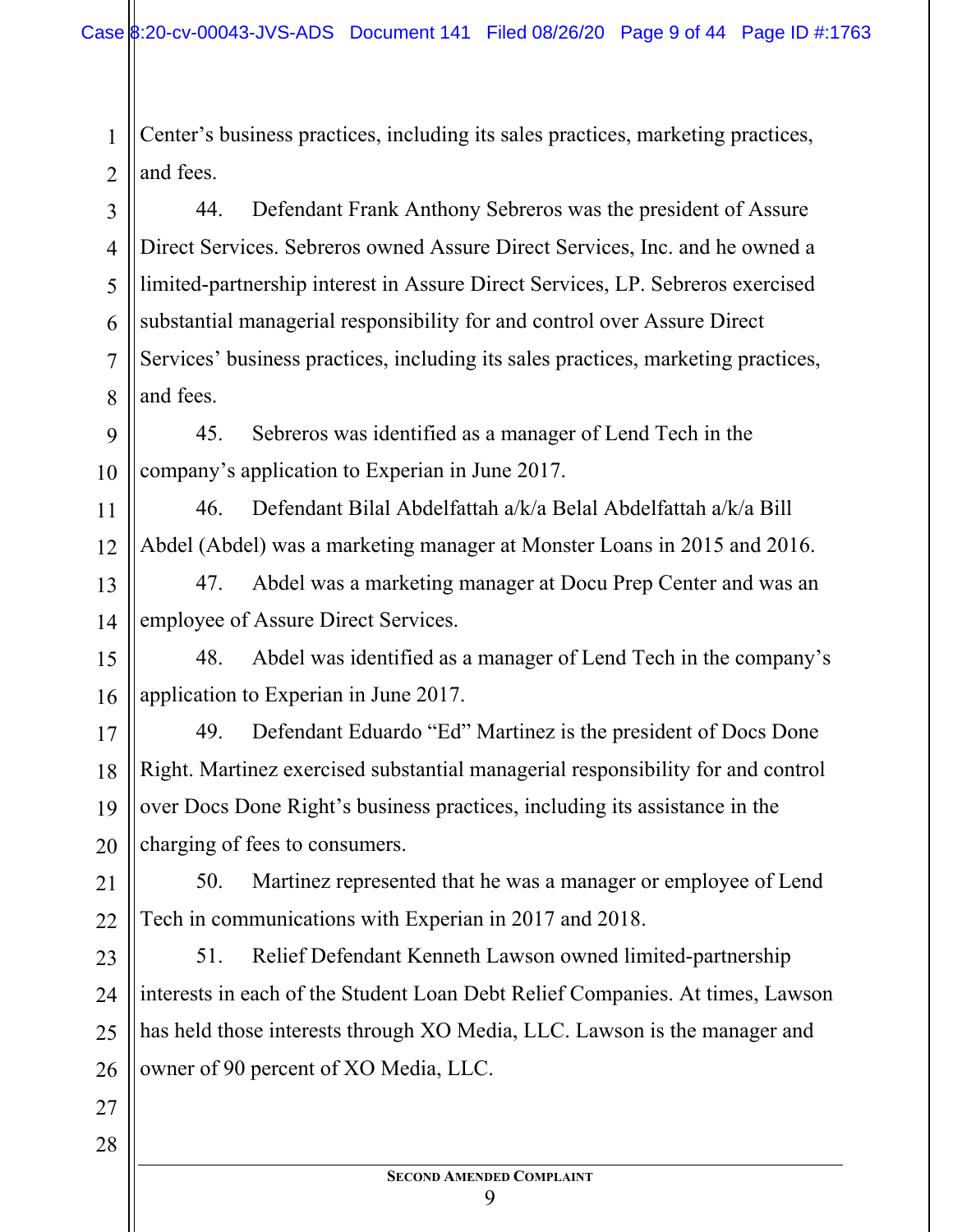#### **FACTS**

1

2

3

4

5

6

7

8

9

12

13

14

23

24

28

### **Monster Loans' Purchases of Prescreened Lists**

52. Monster Loans and Lend Tech have purchased from Experian prescreened consumer reports (also known as "prescreened lists") that contained information regarding consumers with student loans, including consumers' names, addresses, number of student loans, and aggregate student loan balances.

53. In 2015, Monster Loans applied for and received an account with Experian, which enabled it to purchase prescreened lists.

10 11 54. In its application, Monster Loans certified to Experian that it would use prescreened lists to make firm offers of credit for mortgage loans.

55. During and after the enrollment process, Monster Loans also represented to Experian that it would use prescreened lists to market its mortgage products.

15 16 56. Monster Loans did not disclose to Experian that prescreened lists would be provided to other companies and used to market debt-relief services.

17 18 19 20 57. Between at least December 2015 and May 2017, Monster Loans primarily used its account with Experian to obtain prescreened lists for use by other companies that marketed student-loan debt-relief services, including the Student Loan Debt Relief Companies.

21 22 58. In total, Monster Loans purchased prescreened lists containing information about more than 7 million consumers with student loans.

59. The prescreened lists that Monster Loans purchased were used to market debt-relief services, and not to make firm offers of credit or insurance.

25 26 27 60. Nesheiwat oversaw Monster Loans' purchases of prescreened lists from Experian for use by the Student Loan Debt Relief Companies in their direct mailings.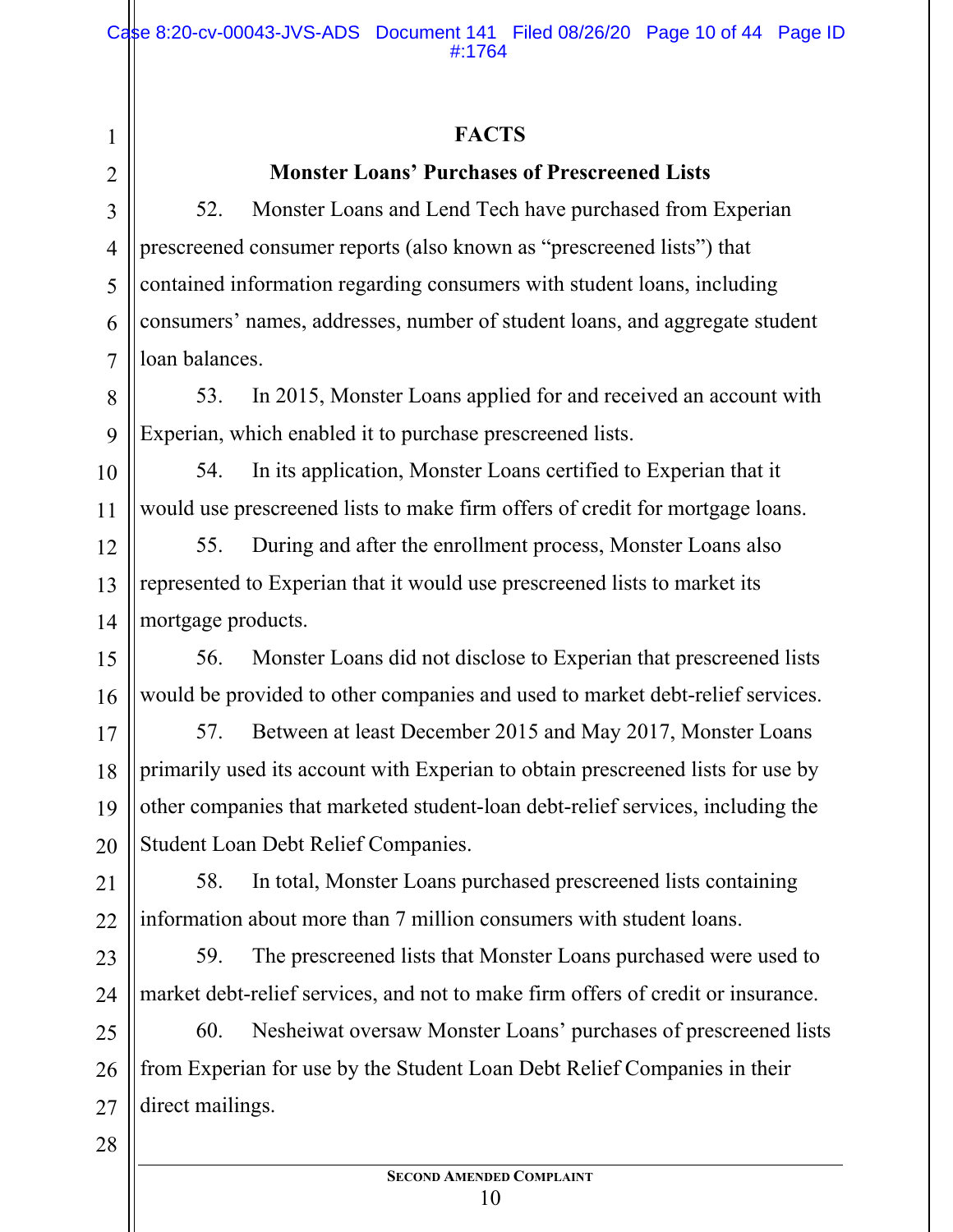2 3 4 61. Several other officers and employees of Monster Loans, including Chou, Cowell, and Abdel, were aware of and participated in the company's efforts to purchase prescreened lists for the Student Loan Debt Relief Companies through the company's account with Experian.

62. Sklar and Hoose obtained prescreened lists through Monster Loans' account with Experian and used the lists to market Docu Prep Center's student-loan debt-relief services.

63. In or around May 2017, Monster Loans stopped purchasing prescreened lists for the Student Loan Debt Relief Companies through its account with Experian.

#### 11

12

13

14

15

28

10

1

5

6

7

8

9

#### **Lend Tech's Purchases of Prescreened Lists**

64. In June 2017, Cowell registered Lend Tech as a purported mortgage-brokerage company.

65. In fact, Lend Tech is a sham entity that has only ever been used to obtain prescreened lists from Experian.

16 17 66. Lend Tech's application to Experian certified that it would use prescreened lists to make firm offers of credit for mortgage loans.

18 19 20 67. Lend Tech did not disclose to Experian that the prescreened lists would be provided to other companies and used for the purpose of marketing debt-relief services.

21 22 23 24 25 68. Monster Loans helped Lend Tech satisfy Experian's due-diligence review for new applicants so that Lend Tech could obtain an Experian account. For example, Monster Loans purported to provide Lend Tech office space under a sublease agreement, and also provided an approval letter agreeing to fund the loans that Lend Tech was purportedly going to broker.

26 27 69. During August and September 2017, Lend Tech used its account with Experian to order prescreened lists containing information regarding more

## **SECOND AMENDED COMPLAINT**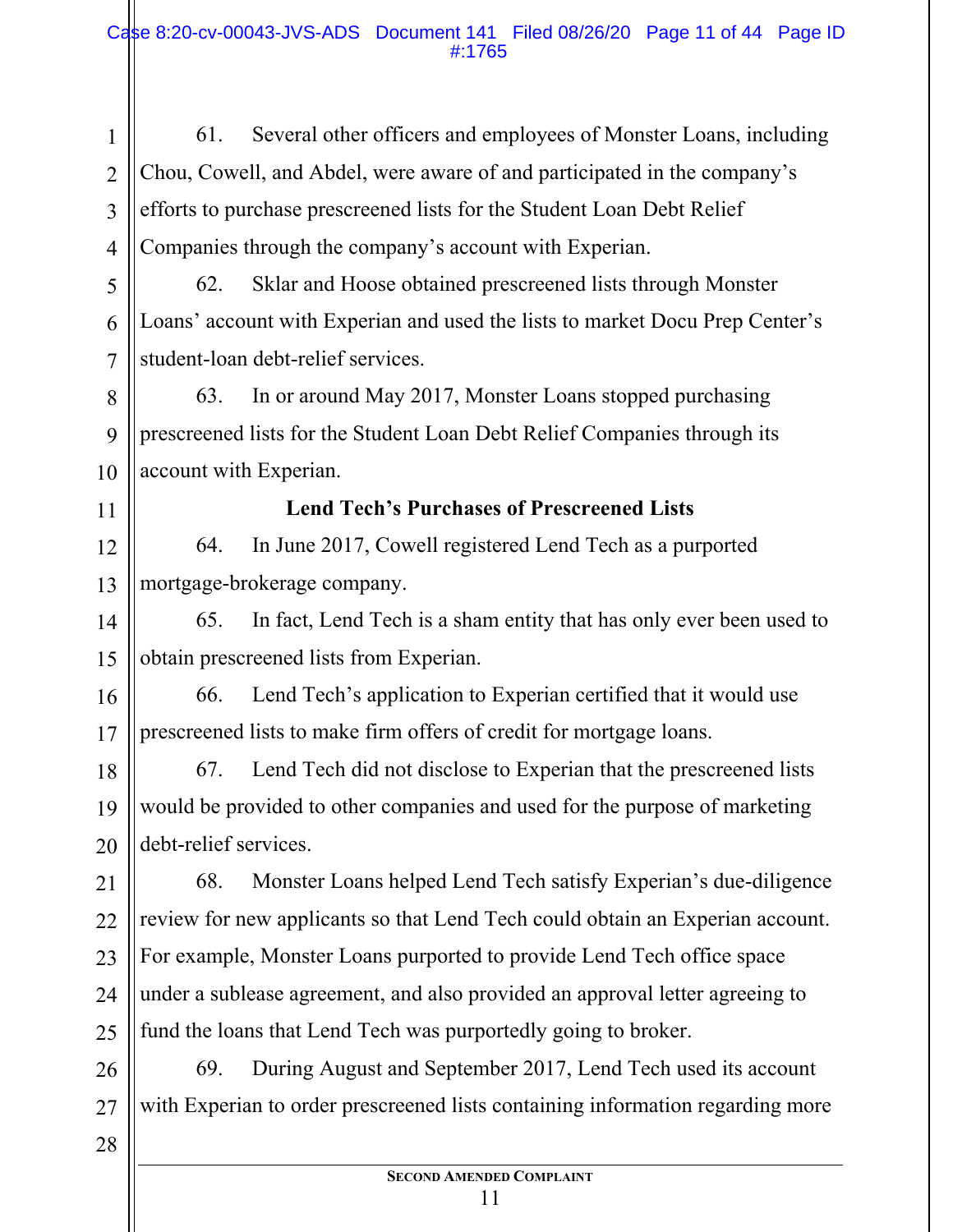2 than 1.5 million consumers with student loans for the Student Loan Debt Relief Companies.

70. Cowell, Abdel, Sebreros, and Chou were aware of and participated in Lend Tech's efforts to purchase prescreened lists for the Student Loan Debt Relief Companies during August and September 2017.

71. In November 2017, Cowell transferred ownership of Lend Tech to a friend of Martinez named Sergio Loza.

72. At the time of the transfer, Lend Tech had no meaningful assets other than the account with Experian.

10 11 73. Between November 2017 and at least January 2019, Abdel, Sebreros, and Martinez controlled Lend Tech's Experian account.

12 13 74. During that period, Lend Tech obtained prescreened lists containing information regarding more than 11 million consumers.

14 15 75. Lend Tech continued representing to Experian that it would use the prescreened lists for its own marketing of mortgage loans.

16 17 76. In fact, Lend Tech has never used the prescreened lists to market mortgage loans.

18 19 20 77. Martinez, Sebreros, and Abdel resold the prescreened lists to numerous other companies, including companies offering student-loan debtrelief services.

21 22 23 78. Martinez, Sebreros, and Abdel also used the prescreened lists to market student-loan debt-relief services through new companies created during or after September 2017.

24 25 26 79. The student-loan debt-relief companies that received prescreened lists purchased by Lend Tech between November 2017 and January 2019 did not use the lists to make firm offers of credit or insurance.

28

27

1

3

4

5

6

7

8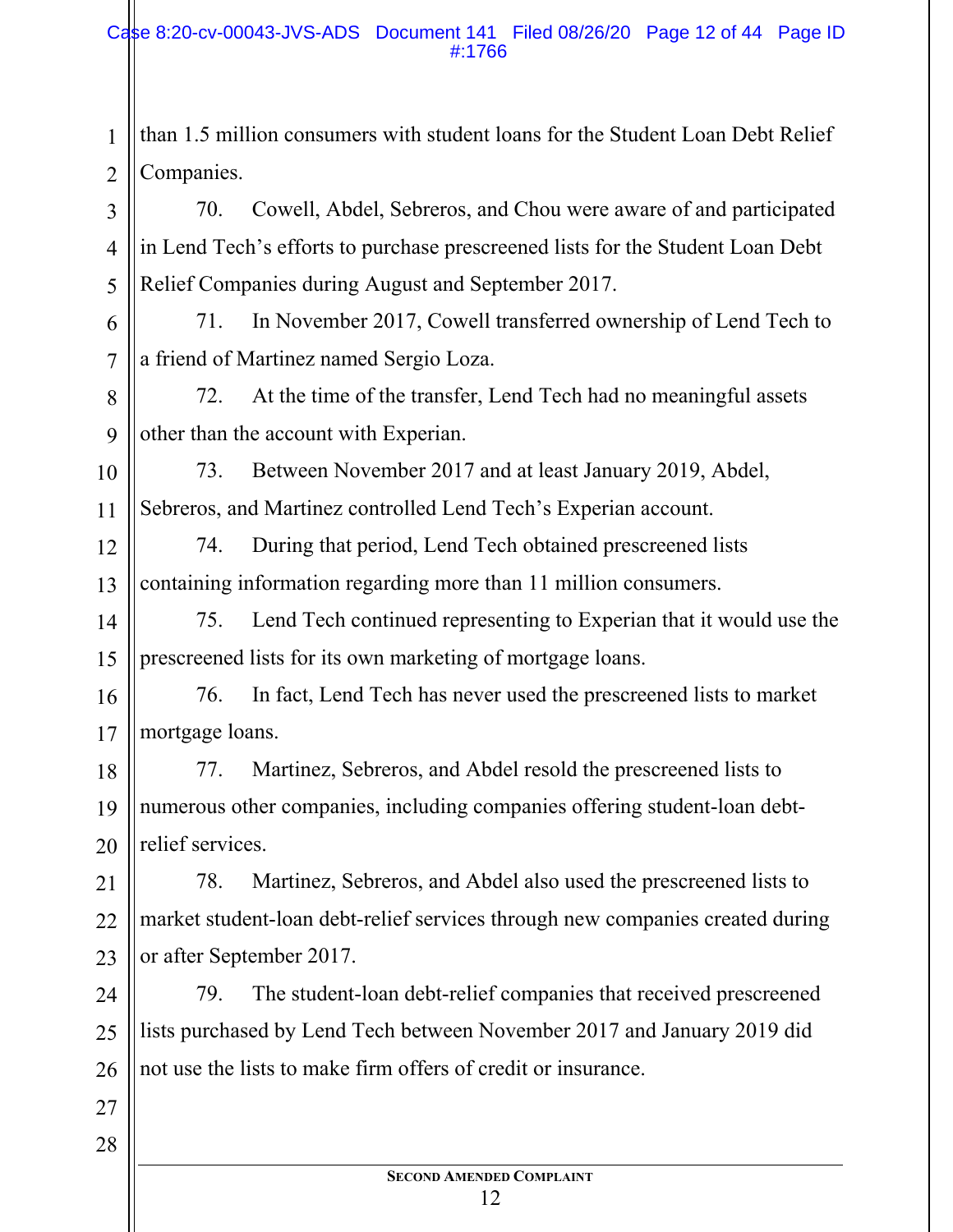#### Case 8:20-cv-00043-JVS-ADS Document 141 Filed 08/26/20 Page 13 of 44 Page ID #:1767

# **Student Loan Consolidations, Repayment Programs, and Forgiveness Programs**

80. ED offers several federal student-loan repayment and forgiveness programs. Some programs potentially offer lower monthly loan payments. Some allow consumers to obtain loan forgiveness.

81. These programs are administered through third-party student-loan servicers that handle the billing and other services on federal student loans.

82. To access certain repayment and forgiveness programs, consumers must first consolidate (*i.e.*, combine) multiple federal student loans into one loan. Consolidating results in, among other things, a single monthly payment instead of multiple monthly payments.

83. Following consolidation or enrollment in a new repayment or forgiveness program, the consumer's loan continues to be serviced by a thirdparty student-loan servicer.

**The Student Loan Debt Relief Companies and Docs Done Right**

84. The Student Loan Debt Relief Companies each offered, in exchange for a fee, to assist consumers with consolidating their federal student loans and with choosing between and enrolling in repayment and forgiveness programs offered by ED. The Student Loan Debt Relief Companies did not themselves offer or extend credit.

21 22 85. The Student Loan Debt Relief Companies primarily marketed their debt-relief services through direct mail.

23 24 25 26 86. When consumers called in response to the direct-mail solicitations, sales representatives purported to advise consumers about their eligibility for and the potential benefits of consolidating their federal student loans and enrolling in ED's repayment and forgiveness programs.

27

1

2

3

4

5

6

7

8

9

10

11

12

13

14

15

16

17

18

19

20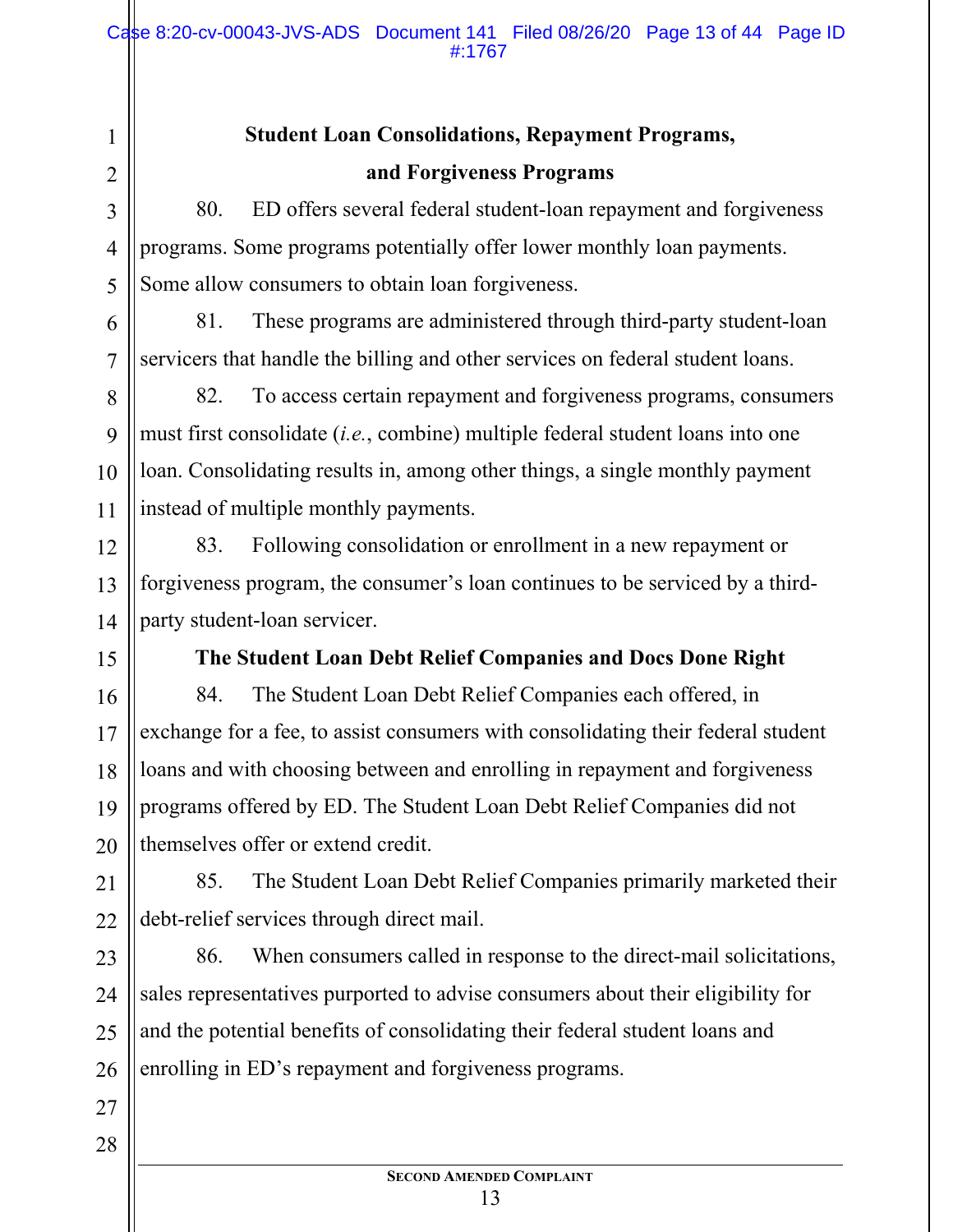87. After Docs Done Right was created in late 2015, Martinez arranged for Docs Done Right to assist the Student Loan Debt Relief Companies. Docs Done Right played a "back-end" role for the Student Loan Debt Relief Companies. In that role, Docs Done Right provided the actual services that the Student Loan Debt Relief Companies marketed and sold, and helped ensure that the Student Loan Debt Relief Companies received the fees they charged. Under this arrangement, Docs Done Right received a portion of each consumer's fee.

9 10 88. As part of its responsibilities, Docs Done Right's employees participated in a portion of each telemarketing sales call regarding consumers' understanding of the services.

89. Following enrollment, Docs Done Right handled all communications with consumers concerning the debt-relief services and the payment of fees. Docs Done Right posed as the relevant Student Loan Debt Relief Company in those communications. Docs Done Right also handled the preparation and submission of consumers' applications to consolidate their federal student loans and enroll in ED's repayment and forgiveness programs.

90. Docs Done Right also participated in responding to consumer complaints about the Student Loan Debt Relief Companies' services, including consumer complaints regarding deceptive or misleading statements made by the Student Loan Debt Relief Companies during sales calls.

91. Docs Done Right also handled refund requests by consumers who complained about the Student Loan Debt Relief Companies' conduct, including complaints about deceptive or misleading statements made by the Student Loan Debt Relief Companies during sales calls.

1

2

3

4

5

6

7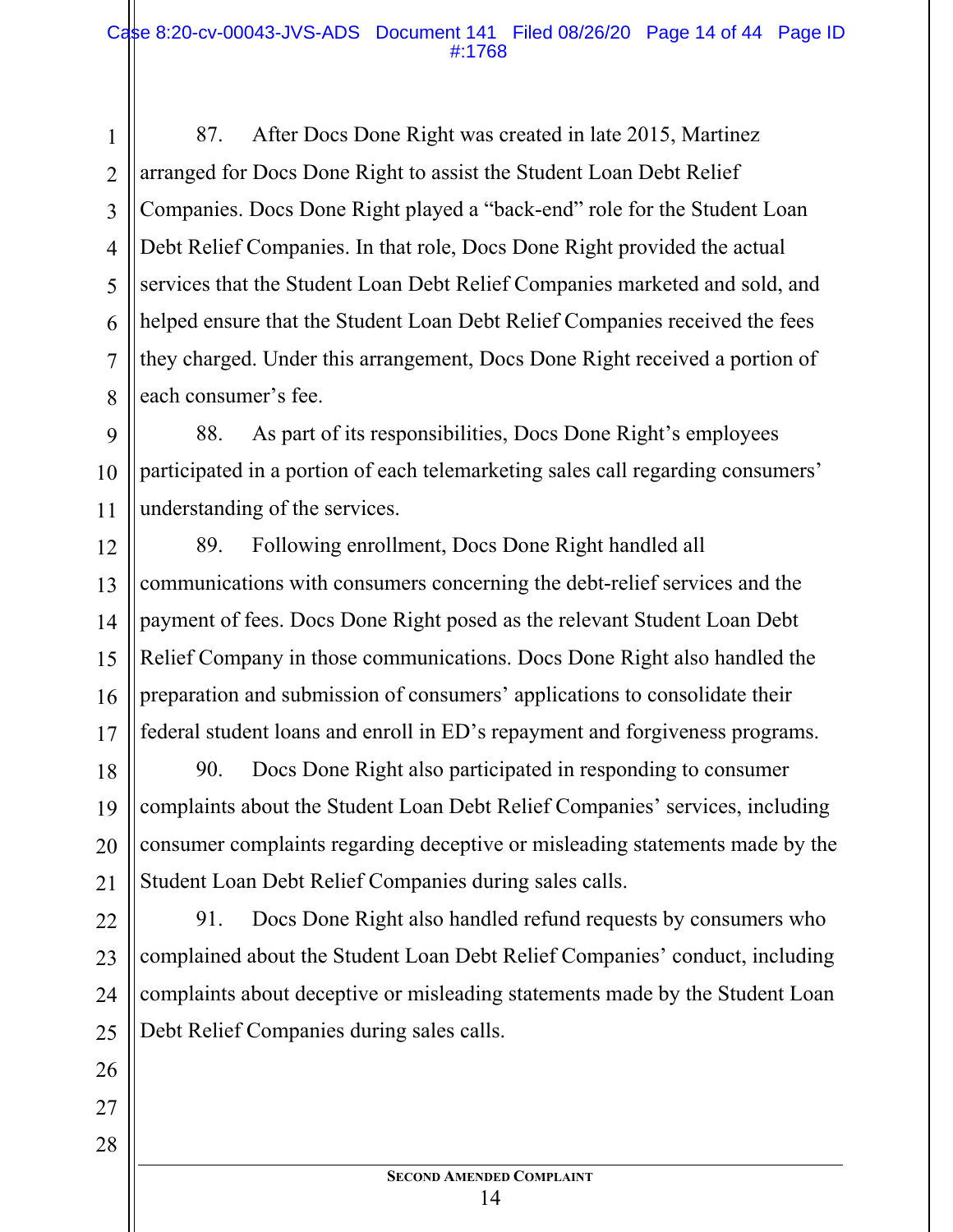#### **Misrepresentations about Lower Interest Rates**

92. In direct-mail solicitations and in sales calls, the Student Loan Debt Relief Companies represented that consumers could obtain a lower interest rate by consolidating their loans.

1

2

3

4

5

6

7

8

11

12

22

26

27

28

93. When a federal student loan is consolidated, the consolidated loan has a fixed interest rate for the life of the loan. The fixed rate is the weighted average of the interest rates on the consolidated loans, rounded up to the nearest one-eighth of one percent.

9 10 94. As a result, after consolidation, the consumer's new loan has either the same effective interest rate as the prior loans or a higher rate.

95. The Student Loan Debt Relief Companies' representations that consolidation would lead to a lower interest rate were therefore false.

13 14 96. Consumers with federal student loans are generally eligible for an interest rate reduction if they set up automatic monthly payments.

15 16 17 18 97. At times between 2015 and 2017, the Student Loan Debt Relief Companies implied that consumers were required to consolidate their loans to be eligible for the interest-rate reduction associated with setting up automatic monthly payments.

19 20 21 98. But consumers can receive the interest-rate reduction associated with setting up automatic monthly payments regardless of whether they consolidate their loans.

#### **Misrepresentations about Improved Credit Scores**

23 24 25 99. Between 2015 and 2017, the Student Loan Debt Relief Companies represented during sales calls that consolidating federal student loans would improve consumers' credit scores.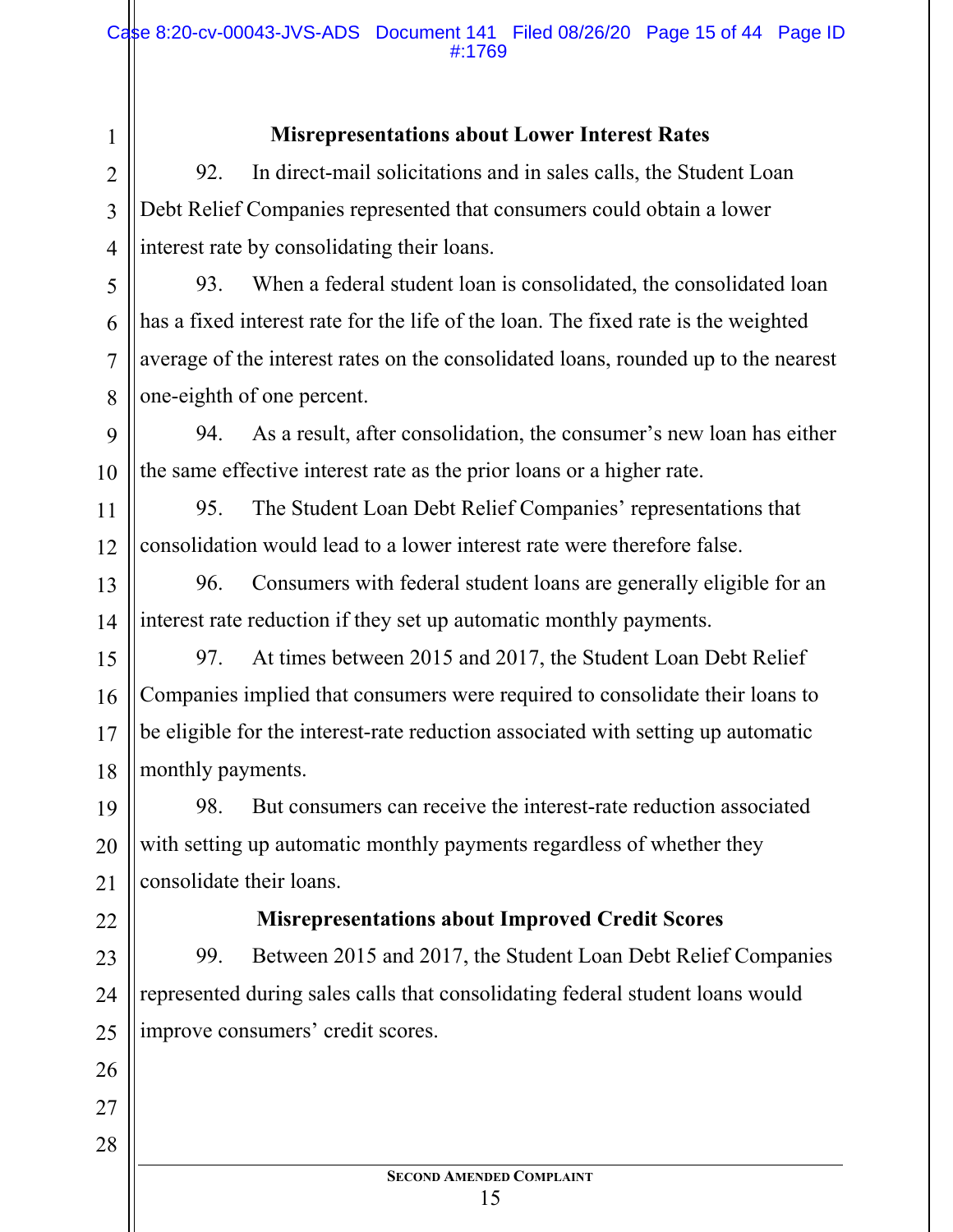100. In many instances, consolidating is not likely to improve a consumer's credit score, such as when the consumer is current on their student loan payments.

101. By presenting themselves as experts on student loans and making representations about credit score changes, the Student Loan Debt Relief Companies implied that the Companies had a reasonable basis to represent that consolidation would increase consumers' credit scores.

102. Prior to making such representations, the Student Loan Debt Relief Companies had no reason to believe that consumers' credit scores would improve following consolidation, and the Companies did not attempt to measure thereafter whether consumers' credit scores did in fact improve following consolidation.

**Misrepresentations that ED Would Become Consumers' "New Servicer"** 

103. At times between 2015 and 2017, Docu Prep Center represented to consumers that, after they consolidated their loans, ED would become their "new servicer."

104. Docu Prep Center also represented that student loan servicers did not act in consumers' best interests and implied that consumers would not have to interact with third-party student loan servicers after consolidating their loans.

105. In fact, ED does not become the "new servicer" on loans that are consolidated. ED contracts with third-party student-loan servicers that handle federal student loans both before and after the loans are consolidated. Loan consolidation does not enable consumers to avoid interacting with third-party servicers.

#### **Collection of Advance Fees**

106. The Student Loan Debt Relief Companies charged consumers a fee that ranged between \$699 and \$999.

28

1

2

3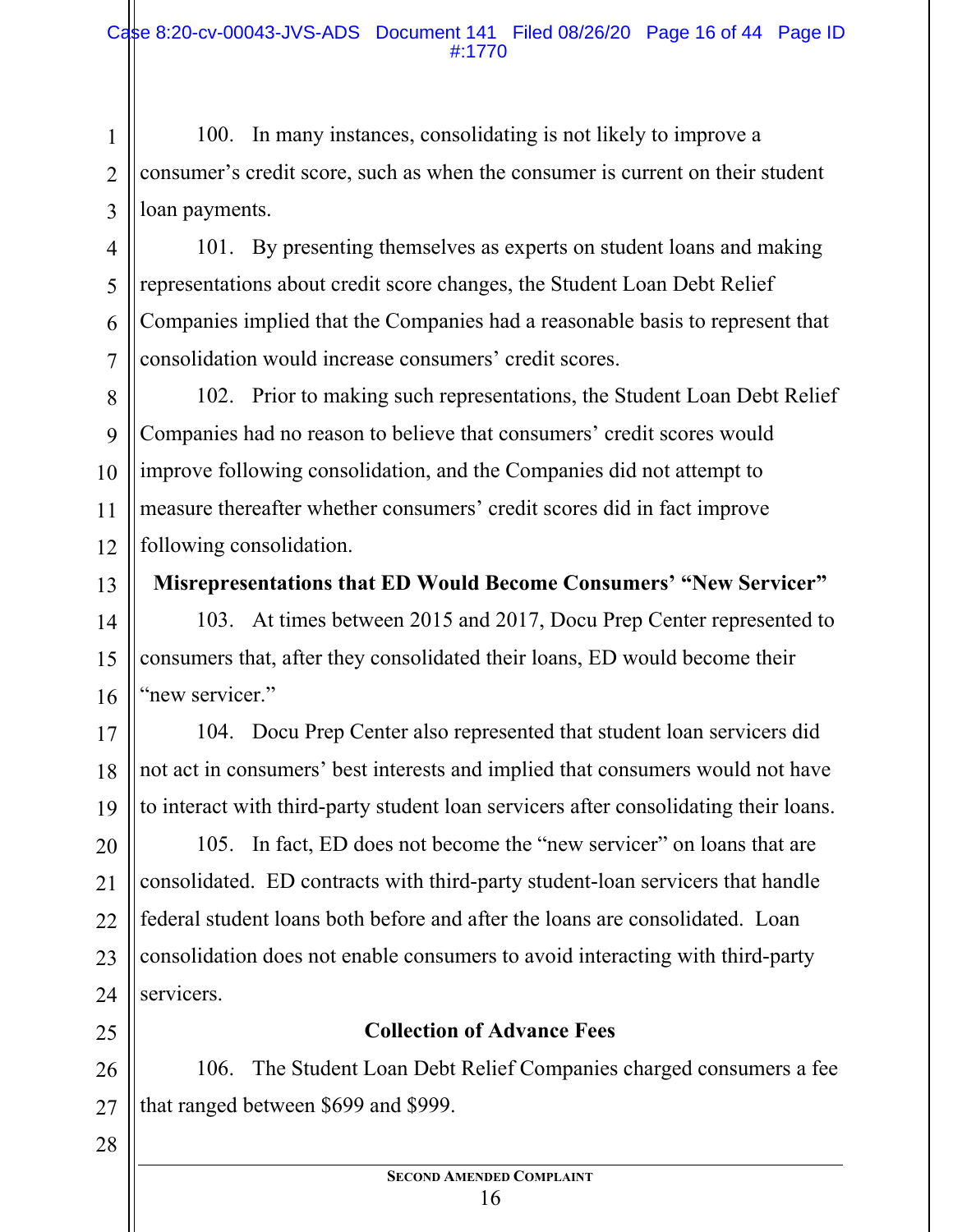107. The Student Loan Debt Relief Companies charged and received fees before consumers' applications for loan consolidations, loan repayment plans, and loan forgiveness plans were approved, and before consumers had made the first payments under the altered terms of their student loans.

108. Docs Done Right participated in the charging of fees and received its portion of the fees before consumers' applications for loan consolidations, loan repayment plans, and loan forgiveness plans were approved, and before consumers had made the first payments under the altered terms of their student loans.

109. Docs Done Right arranged for the Student Loan Debt Relief Companies to obtain access to payment processing services for ACH transactions and coordinated the collection and disbursement of consumers' ACH payments.

110. For consumers who paid by credit card, Docs Done Right monitored whether consumers made their payments and then followed up with consumers whose payments did not go through.

111. Collectively, the Student Loan Debt Relief Companies and Docs Done Right collected more than \$15 million in illegal advance fees from thousands of consumers nationwide between 2015 and at least 2017.

## **Role of Individual Defendants in Deceptive Representations and Charging of Advance Fees**

112. Nesheiwat, Sklar, and Hoose each participated directly in Docu Prep Center's making of the representations described in this Complaint or had the authority to control them, and each had knowledge of the representations, was recklessly indifferent to the truth or falsity of the misrepresentations, or was aware of a high probability of fraud along with an intentional avoidance of the truth.

1

2

3

4

5

6

7

**SECOND AMENDED COMPLAINT** 17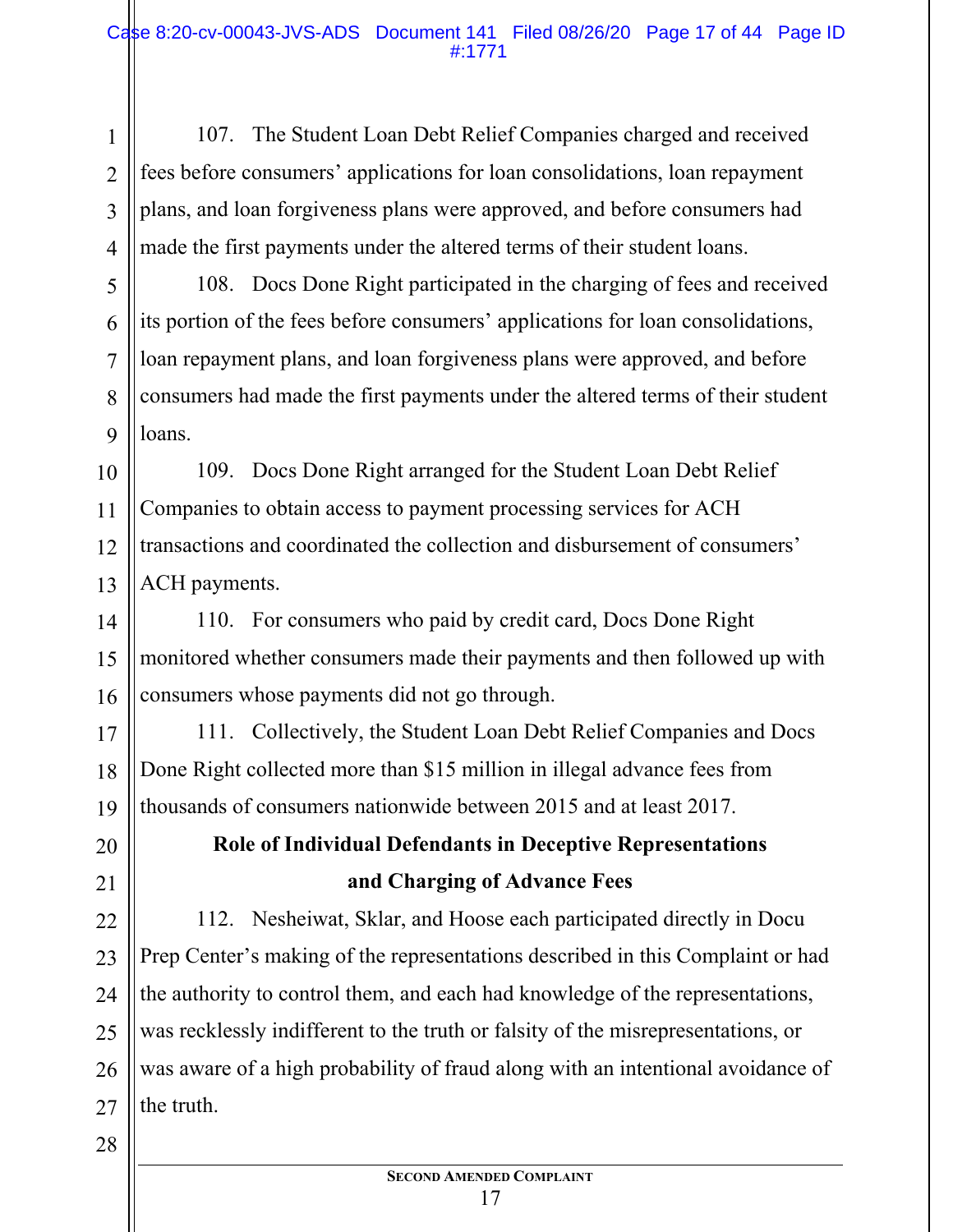113. Nesheiwat, Sklar, and Hoose each participated directly in the charging of fees by Docu Prep Center or had the authority to control its charging of fees, and each had knowledge of Docu Prep Center's fee-charging practices or was recklessly indifferent to those practices.

114. Sebreros participated directly in Assure Direct Services' making of the representations described in this Complaint or had the authority to control them, and had knowledge of the representations, was recklessly indifferent to the truth or falsity of the misrepresentations, or was aware of a high probability of fraud along with an intentional avoidance of the truth.

10 11 12 13 115. Sebreros participated directly in the charging of fees by Assure Direct Services or had the authority to control its charging of fees, and had knowledge of Assure Direct Services' fee-charging practices or was recklessly indifferent to those practices.

116. Martinez participated directly in the charging of fees by the Student Loan Debt Relief Companies and Docs Done Right or had the authority to control the charging of fees, and had knowledge of the Student Loan Debt Relief Companies' and Docs Done Right's fee-charging practices or was recklessly indifferent to those practices.

19 20 21 22 117. As part of his involvement in the charging of fees, Martinez arranged for the Student Loan Debt Relief Companies and Docs Done Right to obtain access to ACH payment processing services and oversaw the collection and disbursement of consumer payments made by ACH.

23 24 25 118. When Martinez arranged for Docs Done Right to assist the Student Loan Debt Relief Companies in late 2015, he knew that the TSR prohibited charging advance fees for debt relief services.

26 27 119. While overseeing Docs Done Right's assistance to the Student Loan Debt Relief Companies from late 2015 to 2017, Martinez knew that the

1

2

3

4

5

6

7

8

9

14

15

16

17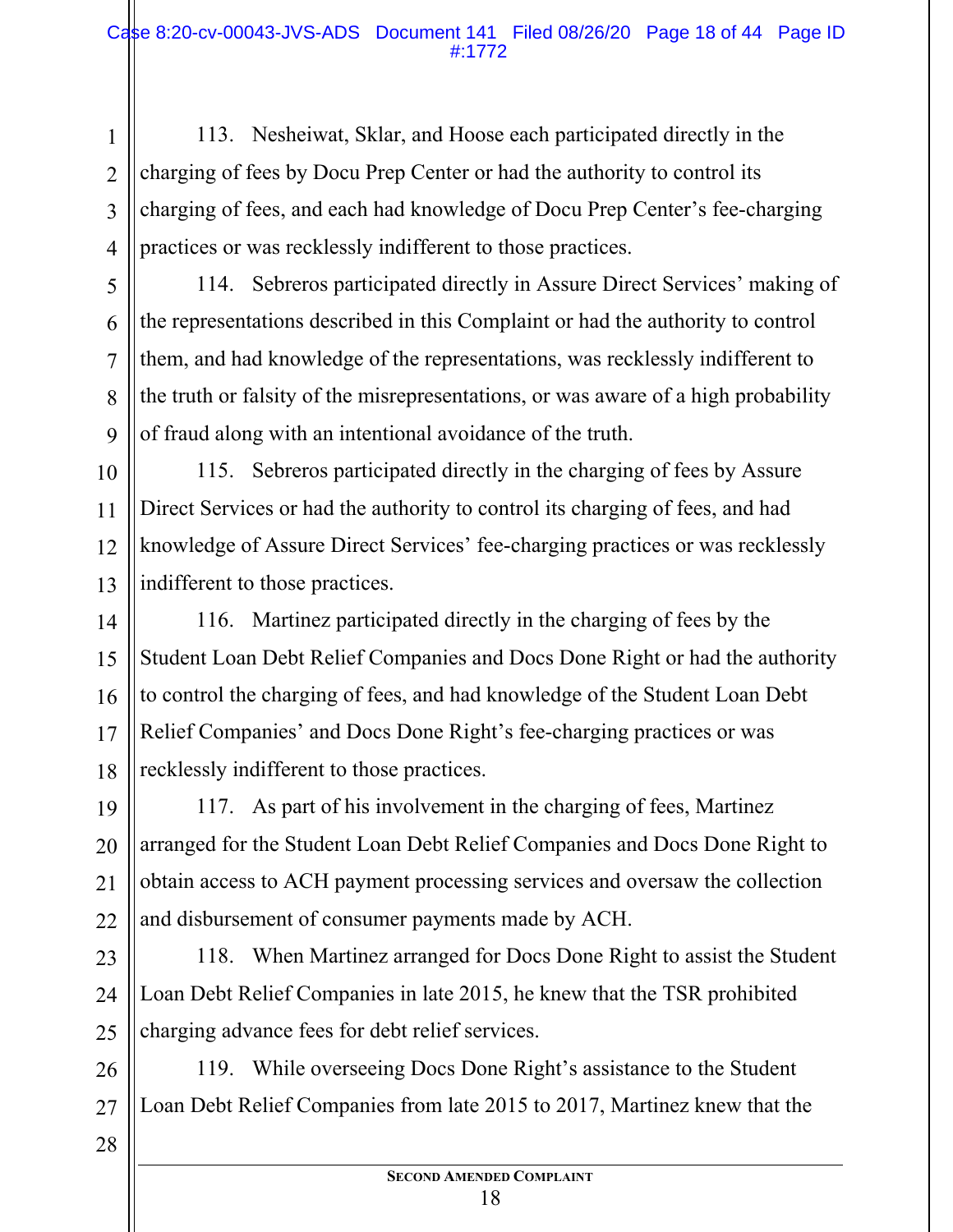Student Loan Debt Relief Companies were receiving their fees before consumers' applications for loan consolidations, loan repayment plans, and loan forgiveness plans were approved, and before consumers had made the first payments under the altered terms of their student loans.

120. During that period, Martinez knew that the Student Loan Debt Relief Companies sold their services during telemarketing sales calls and that their sales representatives offered to assist consumers with consolidating their federal student loans and with enrolling in loan repayment plans and loan forgiveness plans.

10 121. Martinez participated in, controlled, and had knowledge of Docs Done Right's handling of consumer complaints and requests for refunds arising from statements made by the Student Loan Debt Relief Companies during sales calls.

#### **Relief Defendants Lawson and XO Media, LLC**

122. In 2010, the Federal Trade Commission (FTC) amended the TSR to add specific provisions to curb deceptive and abusive practices associated with debt relief services. 75 Fed. Reg. 48458. Among other things, the amendments prohibited debt relief providers who sold their services through telemarketing from collecting advance fees. 16 C.F.R. § 310.4(a)(5).

123. In 2010, the FTC put out a guide for businesses offering "debt relief services" regarding the TSR amendments, which highlighted that "It's illegal to charge upfront fees… [and] You can't misrepresent your services." *See Debt Relief Services & the Telemarketing Sales Rule: A Guide for Businesses*, FTC, Aug. 2010, *available at* https://www.ftc.gov/tipsadvice/business-center/guidance/debt-relief-services-telemarketing-sales-ruleguide-business.

28

1

2

3

4

5

6

7

8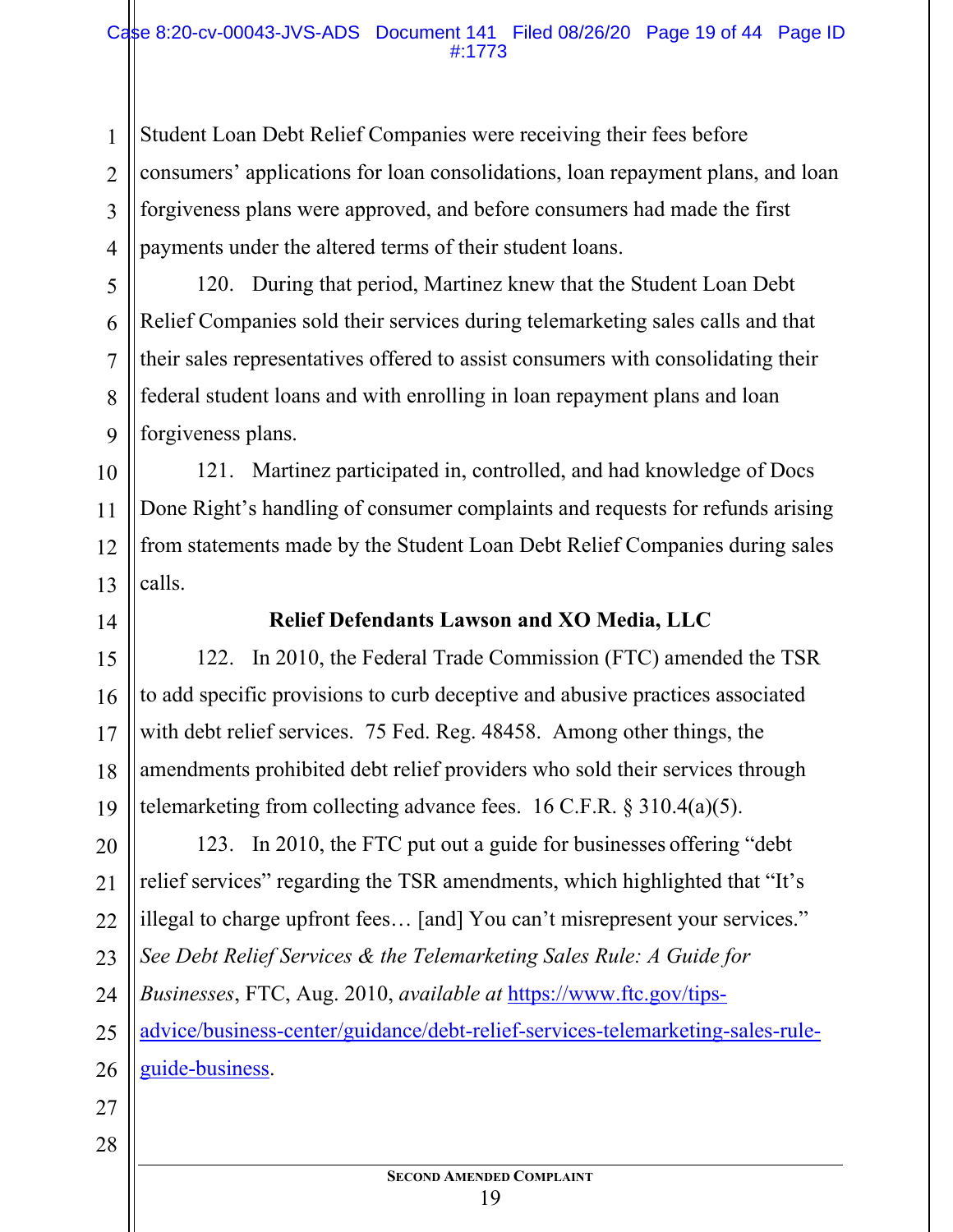3 124. Lawson, through XO Media, LLC, made a capital contribution to Docu Prep Center at or around the time the company was created in February 2015.

125. Prior to and around the time Lawson and XO Media, LLC initially made a capital contribution Docu Prep Center in February 2015, Lawson received information from Chou about the nature of Docu Prep Center's business, which involved selling student loan debt relief services through direct mail and telemarketing sales calls.

9 10 11 12 126. Prior to Lawson and XO Media, LLC's contribution, companies offering student loan debt relief services had received extensive press coverage for "scamming" consumers by engaging in deceptive marketing and charging unlawful advance fees.

13 14 15 16 17 18 19 20 21 127. For example, CNBC reported in July 2014 that "[s]cammers" were operating "phony student loan 'debt relief' companies that promise to help—for a price" and that law enforcement was "cracking down" on illegal conduct by such companies. *Student Debt 'Relief' Scams Offering Nothing but Distress*, CNBC, July 29, 2014, https://www.cnbc.com/2014/07/28/student-loan-crisisstudent-debt-relief-is-not-always-relieving.html; *see also* Robert Farrington, *Beware: Student Loan Scams Victimizing Students and Graduates*, Forbes, June 10, 2014, https://www.forbes.com/sites/robertfarrington/2014/06/10/bewarestudent-loan-scams-victimizing-students-and-graduates/#16876dec5160.

22 23 24 25 26 27 128. News outlets also reported in December 2014 on two lawsuits the Bureau filed against student loan debt relief businesses that allegedly deceived consumers and charged unlawful advance fees, including one business based in Orange County. *See, e.g.*, Imran Ghori and Steve Greenhut, *U.S. Agency Claims OC Company Running Student Debt-Relief Scam*, Orange County Register, Dec. 15, 2014, https://www.ocregister.com/2014/12/15/us-agency-

28

1

2

4

5

6

7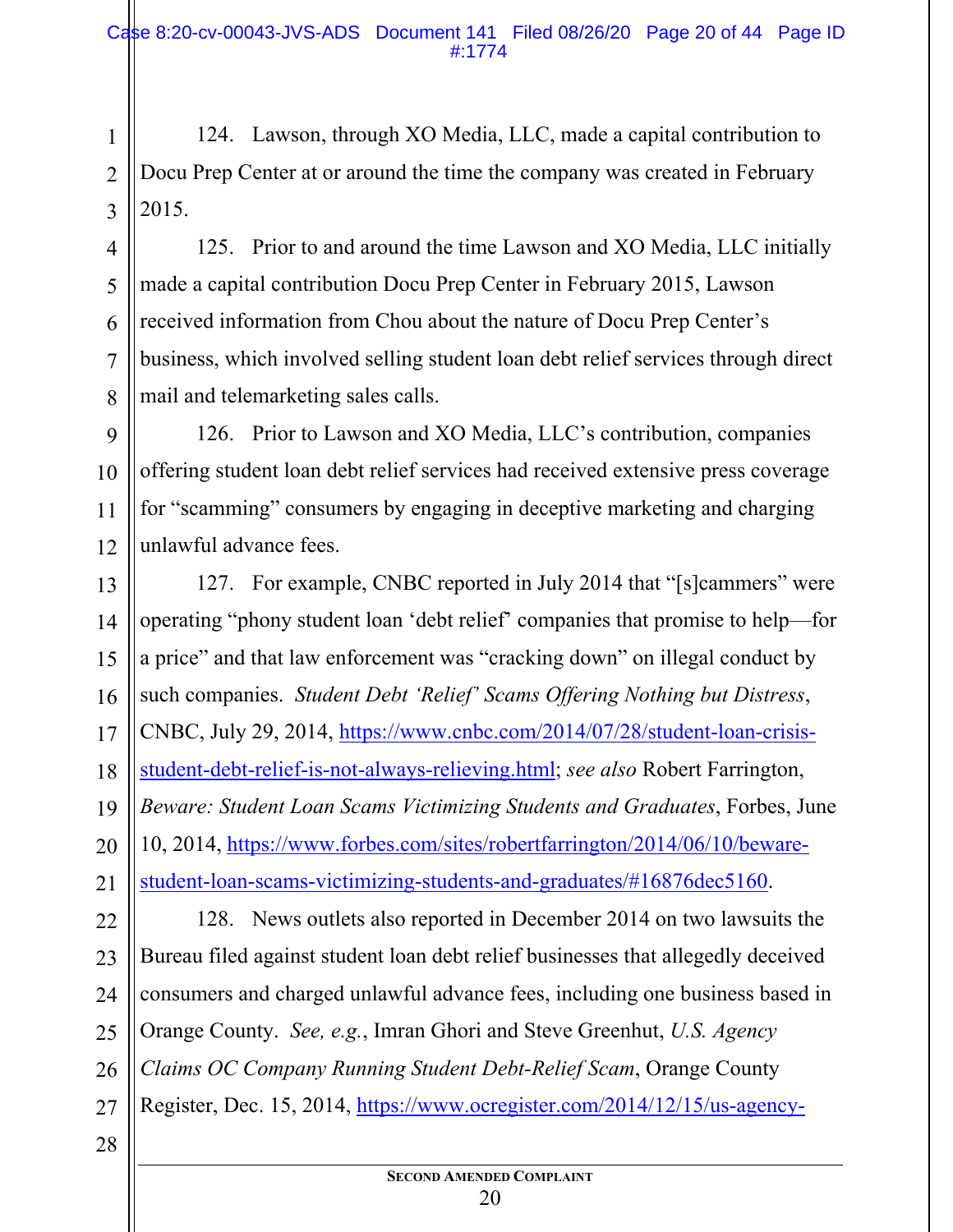#### Case 8:20-cv-00043-JVS-ADS Document 141 Filed 08/26/20 Page 21 of 44 Page ID #:1775

| $\mathbf{1}$   | claims-oc-company-running-student-debt-relief-scam/; Students Tricked into        |  |
|----------------|-----------------------------------------------------------------------------------|--|
| $\overline{2}$ | High Fees by Debt Relief Companies, American Banker, Dec. 11, 2014,               |  |
| 3              | https://www.americanbanker.com/news/students-tricked-into-high-fees-by-           |  |
| $\overline{4}$ | debt-relief-companies; Erin E. Arvedlund, Investing in You: Beware Offers of      |  |
| 5              | Student Debt 'Help', The Philadelphia Inquirer, Dec. 28, 2014,                    |  |
| 6              | https://www.inquirer.com/philly/education/20141228 Investing in You<br><b>Bew</b> |  |
| 7              | are offers of student debt help .html.                                            |  |
| 8              | 129. Prior to Lawson and XO Media, LLC's capital contribution to                  |  |
| 9              | Docu Prep Center in February 2015, there was thus readily available               |  |
| 10             | information that legal prohibitions on deceptive acts or practices and the TSR's  |  |
| 11             | advance fee prohibition could apply to student loan debt relief companies like    |  |
| 12             | Docu Prep Center. There was also readily available information indicating that    |  |
| 13             | failure to comply with such laws was pervasive in the student loan debt relief    |  |
| 14             | industry.                                                                         |  |
| 15             | 130. Prior to making their capital contribution in February 2015,                 |  |
| 16             | Lawson and XO Media, LLC did not conduct any due diligence concerning             |  |
| 17             | whether Docu Prep Center would comply with applicable laws.                       |  |
| 18             | 131. In 2015 and 2016 and prior to the creation of the other four Student         |  |
| 19             | Loan Debt Relief Companies, there were continued public reports about illegal     |  |
| 20             | conduct by student loan debt relief companies. See, e.g., Adolfo Guzman-          |  |
| 21             | Lopez, California Attorney General Warns of Student Loan Scams, 89.3KPCC,         |  |
| 22             | Aug. 21, 2015, https://www.scpr.org/news/2015/08/21/53909/california-             |  |
| 23             | attorney-general-warns-of-student-loan; Ann Carrns, Fraudulent Student Debt       |  |
| 24             | Relief Firm Shut Down by Consumer Bureau, The New York Times, Apr. 1,             |  |
| 25             | 2016, https://www.nytimes.com/2016/04/02/your-money/fraudulent-student-           |  |
| 26             | debt-relief-firm-shut-down-by-consumer-bureau.html.                               |  |
| 27             |                                                                                   |  |
| 28             |                                                                                   |  |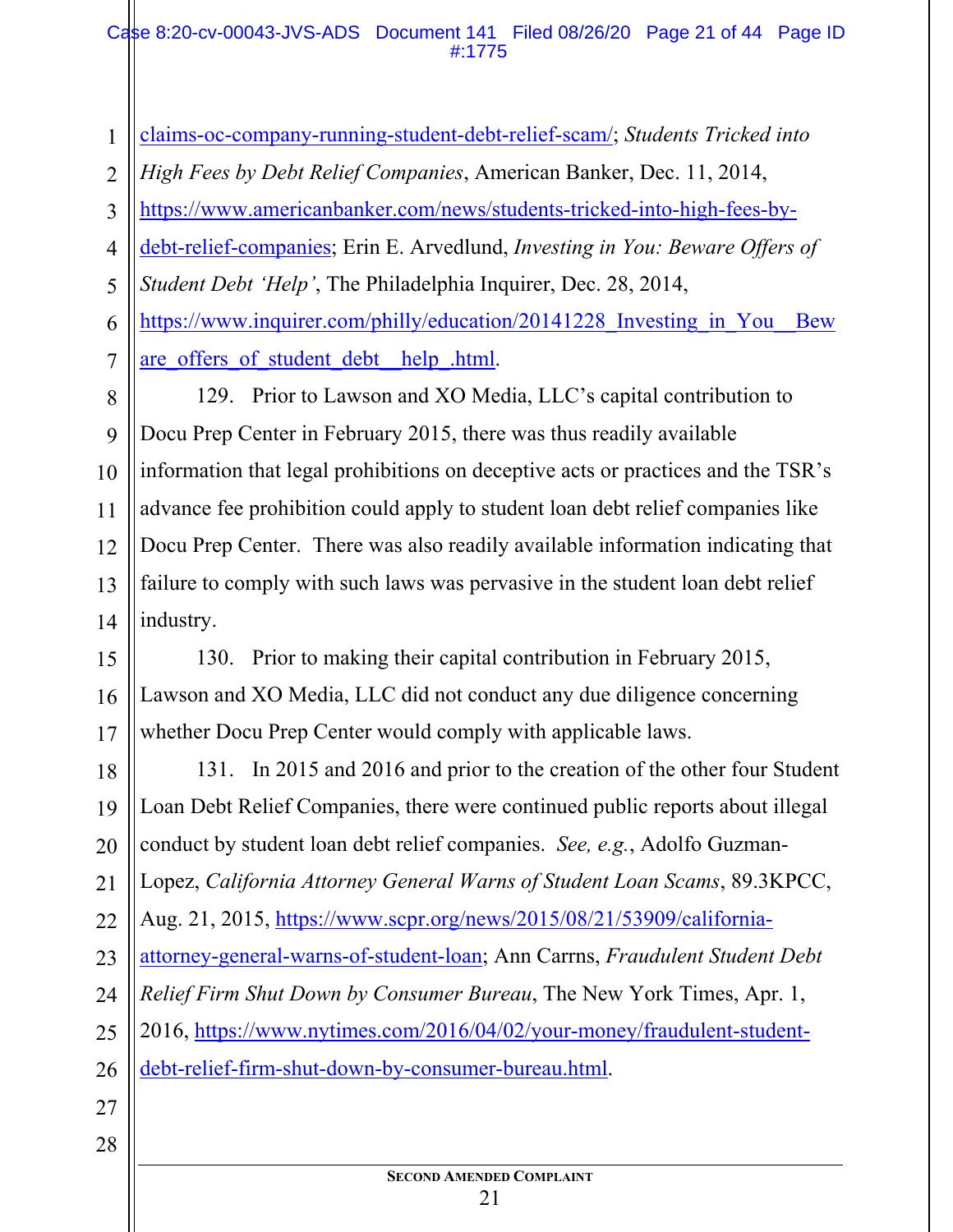1 2 3 132. Lawson and XO Media, LLC also did not conduct any due diligence concerning whether the other four Student Loan Debt Relief Companies would comply with applicable laws prior to receiving limited partnership interests in those companies between October 2015 and January 2017.

133. Given the numerous public reports about student loan debt relief companies "scamming" consumers, charging unlawful advance fees, and engaging in deceptive conduct, Lawson and XO Media, LLC's ongoing failure to conduct any due diligence of the Student Loan Debt Relief Companies was reckless and indicative of a lack of good faith.

134. After making their initial capital contribution in Docu Prep Center in February 2015, Lawson and XO Media, LLC received detailed updates from Sklar, Hoose, and others about Docu Prep Center's operations, sales, marketing, and growth through periodic meetings and emails.

135. In a May 18, 2015 email copying Lawson regarding Docu Prep Center's operations, Chou asked Sklar if Sklar had "any additional information about the potential ban on advance fees that might extend the time frame that we get payment." Chou also asked whether a delay in receiving fees would "slow[] growth" towards Docu Prep Center's goal of making 1,000 sales per month, which some involved with Docu Prep Center planned to celebrate with a trip to Las Vegas. Chou stated that he was concerned about slowing the company's growth "because I really want to go to Vegas. :-)"

136. Following this May 18, 2015 email, Docu Prep Center did not take any steps to comply with the TSR's ban on charging advance fees for debt relief services.

26 27 137. On the contrary, as Sklar reported in an email to Lawson and others on June 8, 2015, Docu Prep Center arranged with a payment processor to

28

**SECOND AMENDED COMPLAINT** 22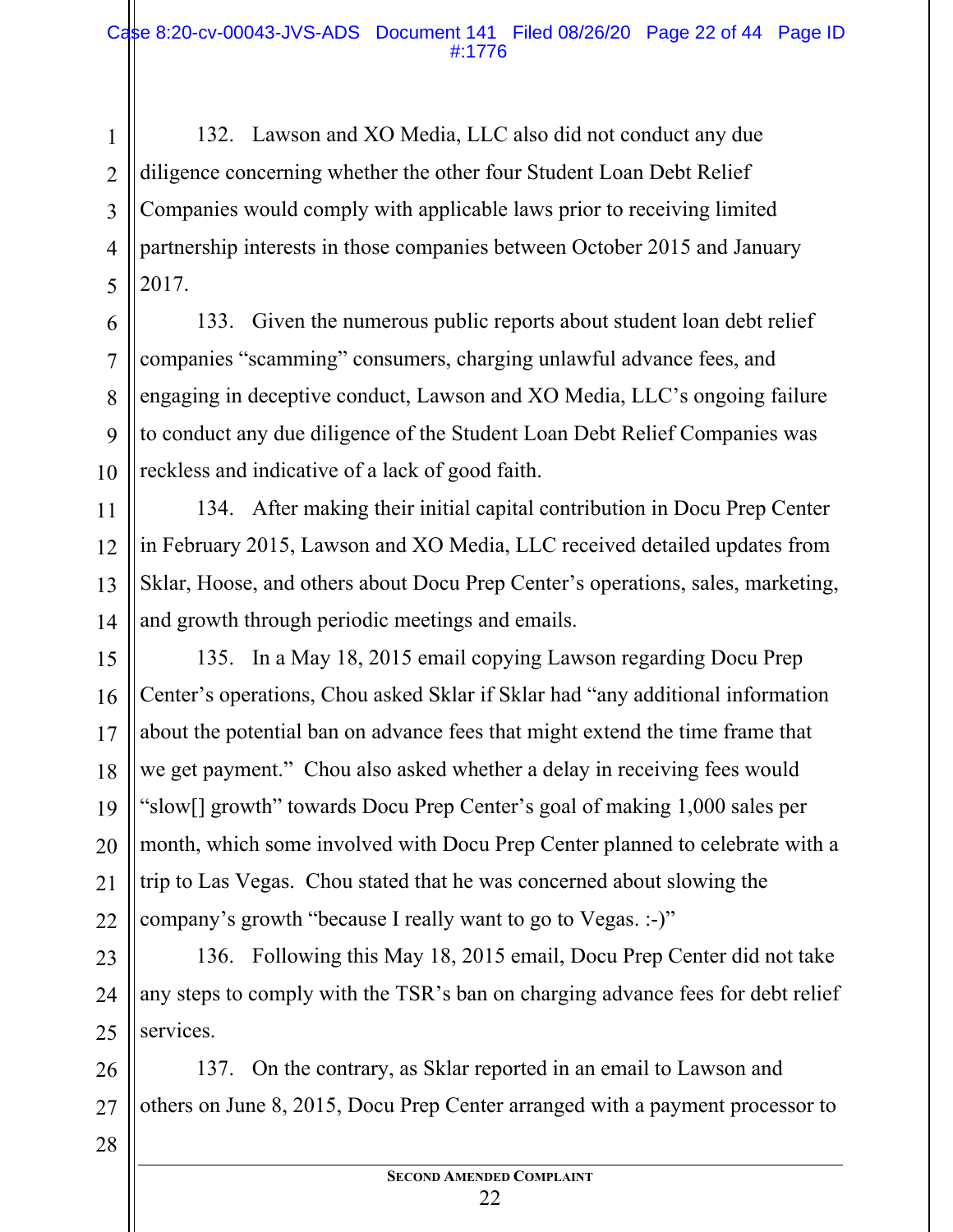#### Case 8:20-cv-00043-JVS-ADS Document 141 Filed 08/26/20 Page 23 of 44 Page ID #:1777

begin receiving consumers' fees through ACH transactions within only three to five business days, with the result that the company would not have to wait 30 to 60 days before receiving consumers' fees. Sklar's email also stated that Docu Prep Center was working to obtain a credit card merchant account so that it could "process credit cards very quickly."

13 138. On July 1, 2015, Sklar emailed Lawson and others to report that Docu Prep Center was now receiving its customers' fees "7 to 9 days after the client has made their ACH payment, which is much improved over the 45 day turn time [sic] we were initially anticipating." This meant that Docu Prep Center charged and received fees before consumers' applications for loan consolidations, loan repayment plans, and loan forgiveness plans were approved and before consumers had made the first payment under the altered terms of their student loans.

14 15 16 17 139. By July 2015, prior to receiving any distributions from Docu Prep Center, Lawson and XO Media, LLC therefore knew or should have known that Docu Prep Center was charging unlawful advance fees for debt relief services in violation of the TSR.

18 19 20 140. Lawson, through XO Media, LLC, made a capital contribution to Certified Doc Prep Services at or around the time the company was created in October 2015.

21 22 23 141. Lawson, through XO Media, LLC, made a capital contribution to Assure Direct Services at or around the time the company was created in August 2016.

24 25 26 142. Lawson and XO Media, LLC knew, at the time they made capital contributions, that Certified Doc Prep Services and Assure Direct Services' business models and practices were based on Docu Prep Center's. For

27 28

1

2

3

4

5

6

7

8

9

10

11

12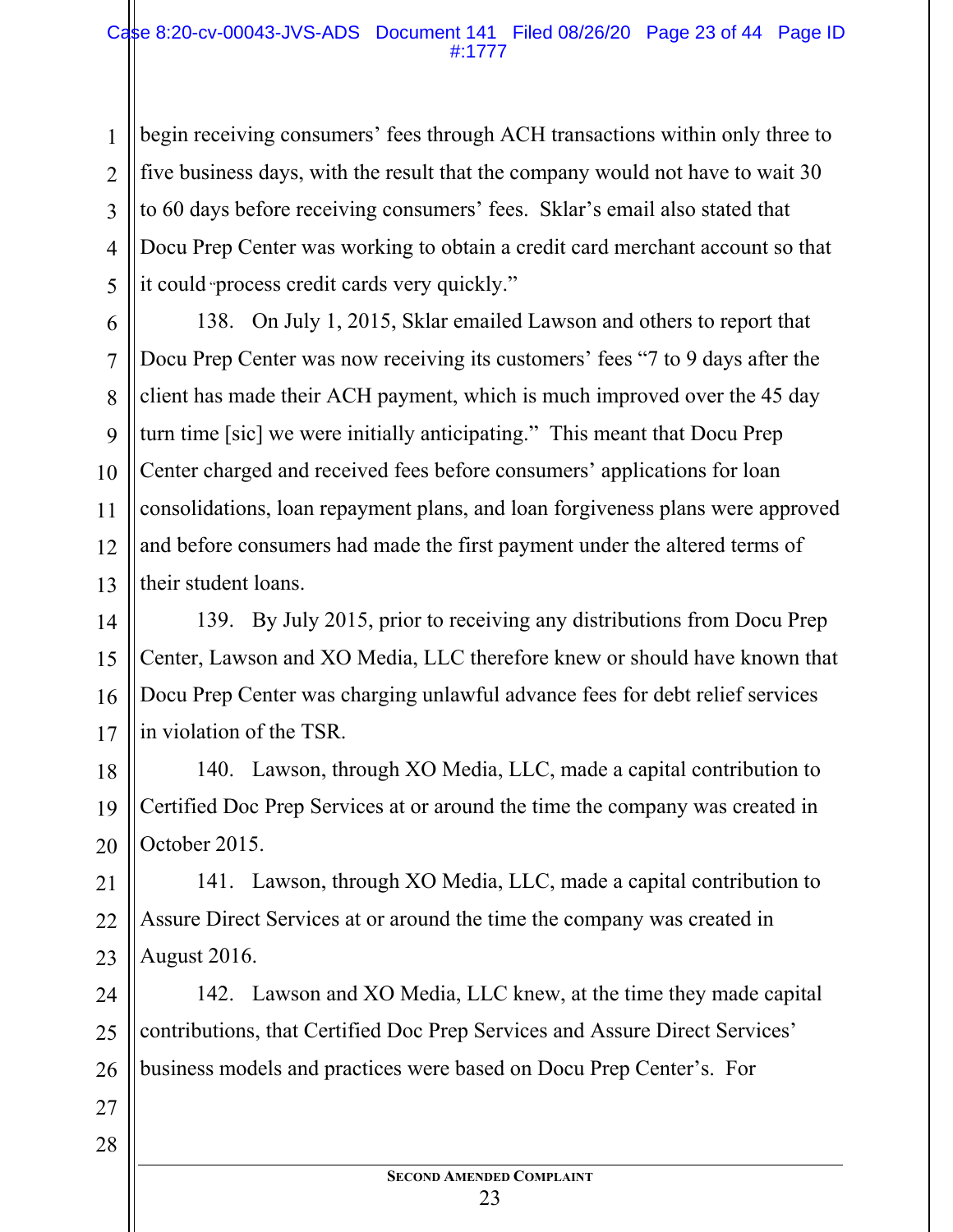example, in an email Lawson received in October 2015, Certified Doc Prep Services was referred to as a "second location" of Docu Prep Center.

143. Lawson and XO Media, LLC therefore knew or should have known when they made capital contributions that Certified Docu Prep Services and Assure Direct Services would charge unlawful advance fees for debt relief services in violation of the TSR, just as Docu Prep Center was already doing.

144. On April 8, 2016, Sklar sent an email to Lawson and others indicating that Docu Prep Center was purchasing and using consumer reports obtained from Experian to market its debt relief services.

145. Lawson and XO Media, LLC knew or should have known at the time they made capital contributions to Assure Direct Services in August 2016 that it too would use consumer reports obtained from Experian to market its debt relief services.

146. In October 2016, Lawson received an email stating that the use of Monster Loans' Experian account to buy prescreened lists for the Student Loan Debt Relief Companies was generating frequent complaints and threats of lawsuits from consumers. Thus, by that time, Lawson and XO Media, LLC knew or should have known that the Student Loan Debt Relief Companies' use of Experian consumer reports violated FCRA.

147. Lawson and XO Media, LLC did not make any capital contributions to Direct Document Solutions or Secure Preparation Services when those companies were formed in January 2017. Lawson and XO Media, LLC nonetheless received limited partnership interests in those two companies. In 2017 and 2018, XO Media, LLC received distributions of purported profits from Direct Document Solutions and Secure Preparation Services.

148. Direct Document Solutions and Secure Preparation Services' initial operations were funded with loans from certain of the earlier Student

1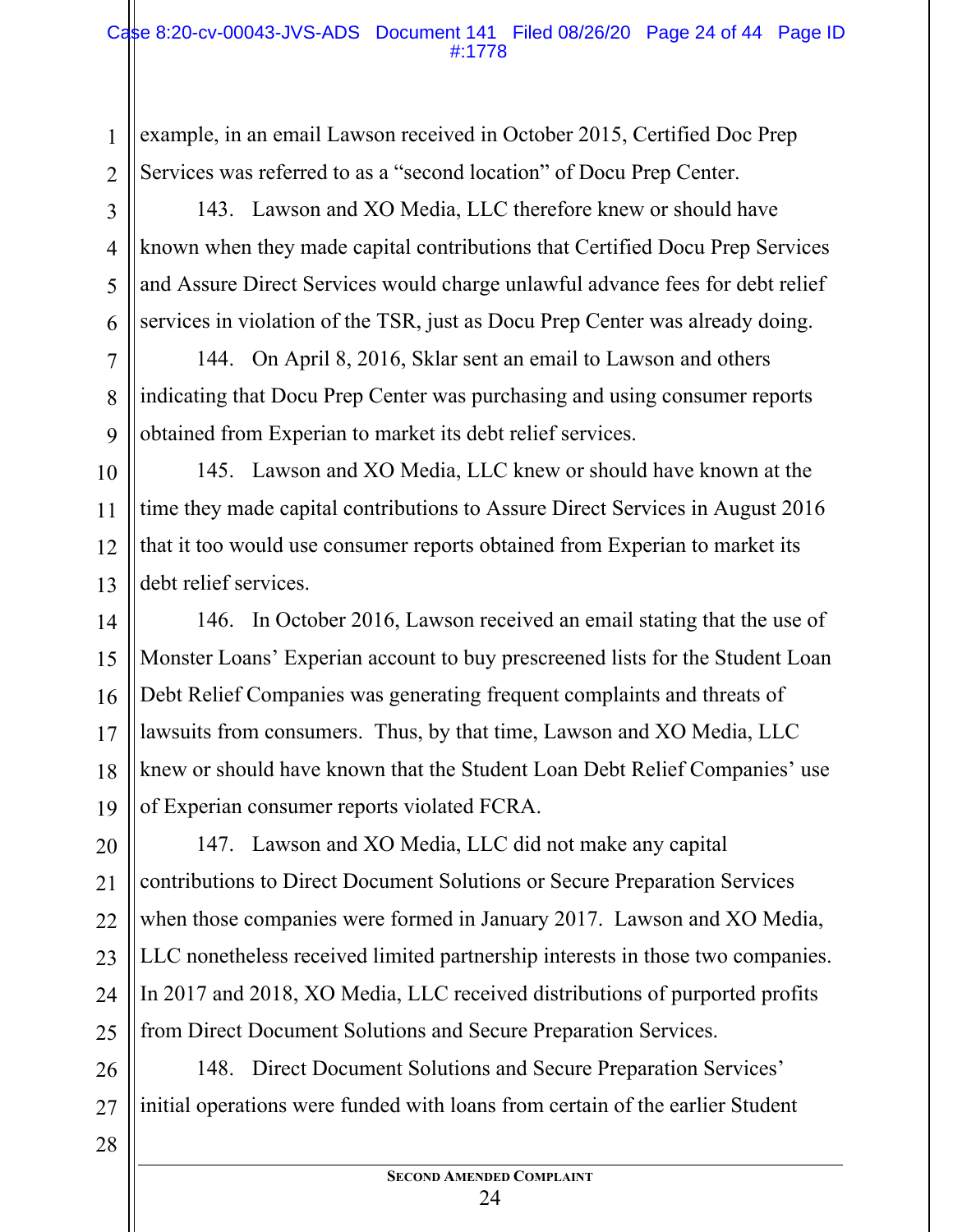Loan Debt Relief Companies. Those loans consisted of funds that certain of the earlier Student Loan Debt Relief Companies had unlawfully taken from consumers through the violations described in this Complaint.

4 5 6 7 8 9 149. Lawson and XO Media, LLC knew or should have known at the time that they received limited partnership interests in Direct Document Solutions and Secure Preparation Services in January 2017 that those companies would also violate FCRA and the TSR, since those companies' business models and practices were based on the earlier companies' business models and practices.

10 11 12 13 14 15 16 17 18 19 150. Lawson supported efforts to continue obtaining Experian consumer reports to market debt relief services even after he knew that doing so might violate FCRA. For example, in or around May 2017, Lawson participated in a meeting with Nesheiwat, Chou, and other limited partners regarding the possibility of setting up a new mortgage company to obtain a new Experian account to buy consumer reports for the Student Loan Debt Relief Companies. In an email to Chou on May 11, 2017, Nesheiwat noted that at the meeting "Ken" (i.e., Kenneth Lawson) had recommended that the company be located "far enough away" to keep it separate from the existing businesses but be set up so that "we can still have the access."

20 21 22 23 24 25 151. Mikael van Loon was a close associate of Lawson's, and owned 10% of XO Media, LLC beginning in around mid-2016. During 2016 and 2017, van Loon frequently acted as a representative of Lawson, XO Media, LLC, and other limited partners in dealings with the Student Loan Debt Relief Companies. Van Loon was also Monster Loans' CFO beginning in August 2016 and then its CEO beginning in December 2016.

26 27 152. Like Lawson, van Loon knew or should have known about the Student Loan Debt Relief Companies' violations of the TSR by July 2015 and

28

1

2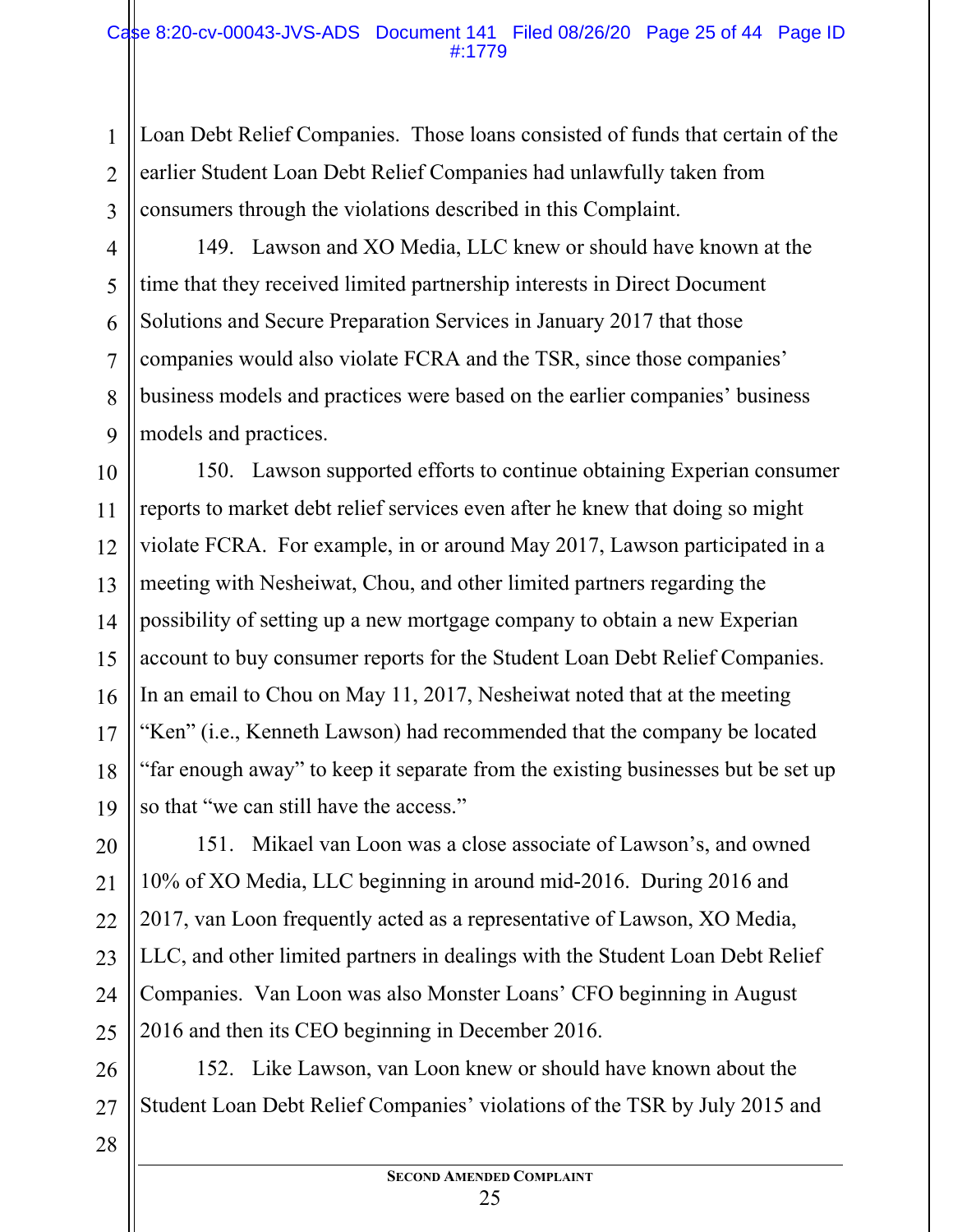#### Case 8:20-cv-00043-JVS-ADS Document 141 Filed 08/26/20 Page 26 of 44 Page ID #:1780

of FCRA by October 2016 based on information he received through meetings with the managers of the Student Loan Debt Relief Companies and emails he received regarding the companies. For example, Van Loon also received the emails to Lawson referenced in Paragraphs 125, 127, 128, and 136.

153. In addition, emails that van Loon received in May 2016 indicate that he was aware of other red flags about the Student Loan Debt Relief Companies. The emails state that federal regulators were taking enforcement actions against similar student debt-relief companies for charging unlawful fees and engaging in deceptive advertising. In one of the emails, Hoose also mentions that Docu Prep Center had "gotten … past" past banks' due diligence requirements for merchant accounts. Docu Prep Center did that by presenting information to banks that was not consistent with its actual business practices.

154. Between October 2015 and November 2018, XO Media, LLC received at least \$585,000 in distributions of purported profits from the Student Loan Debt Relief Companies.

16 17 18 19 20 155. Between October 2015 and November 2018, the Student Loan Debt Relief Companies were committing or had committed the violations described in this Complaint, resulting in potential liabilities for, among other things, damages, consumer restitution or other monetary relief, and civil money penalties that were greater than the assets of those companies.

21 22 23 24 156. When the Student Loan Debt Relief Companies distributed purported profits to XO Media, LLC, Lawson and XO Media, LLC knew or should have known that the Student Loan Debt Relief Companies did not have assets equal to or exceeding those potential liabilities.

25 26 27 157. Lawson and XO Media, LLC continued receiving distributions from the Student Loan Debt Relief Companies even after those companies shut down in September 2017 in response to the Bureau's issuance of Civil

28

1

2

3

4

5

6

7

8

9

10

11

12

13

14

15

**SECOND AMENDED COMPLAINT** 26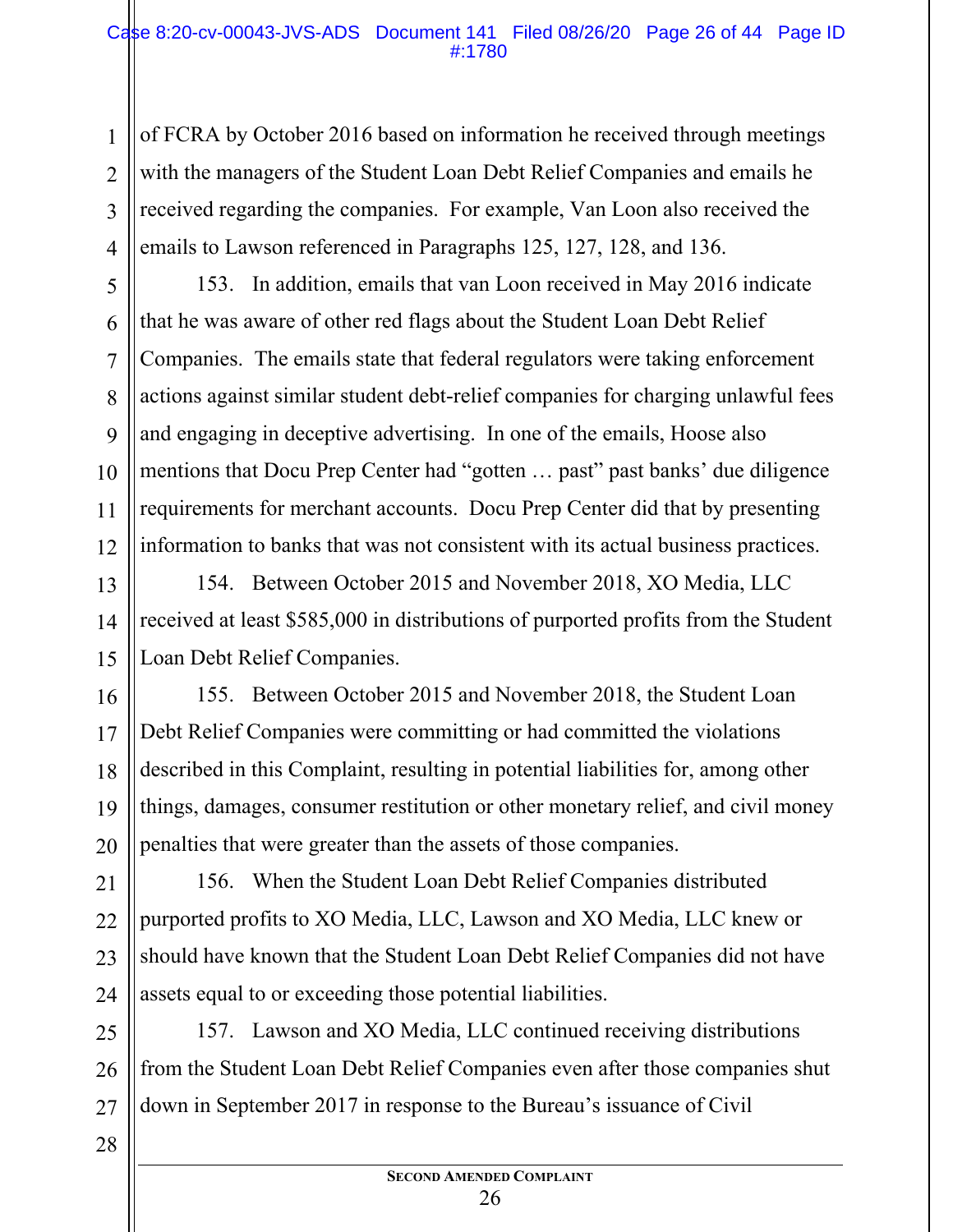#### Case 8:20-cv-00043-JVS-ADS Document 141 Filed 08/26/20 Page 27 of 44 Page ID #:1781

Investigative Demands seeking information regarding potential FCRA, TSR, and CFPA violations by the Student Loan Debt Relief Companies.

1

2

3

4

5

6

7

8

9

10

11

12

13

19

20

21

22

23

24

25

26

27

28

158. XO Media, LLC passed at least \$277,000 of the distributions from the Student Loan Debt Relief Companies on to Lawson.

159. Lawson and XO Media, LLC commingled the distributions from the Student Loan Debt Relief Companies with their other assets.

160. Under the limited partnership agreements that governed Certified Doc Prep Services, Assure Direct Services, Direct Document Solutions, and Secure Preparation Services, their limited partners, including XO Media, LLC, owned interests in the partnerships as entities. Under those agreements, the assets of Certified Doc Prep Services, Assure Direct Services, Direct Document Solutions, and Secure Preparation Services were owned by the partnerships as entities, and not by their limited partners.

14 15 16 17 18 161. Under the limited partnership agreements that governed Certified Doc Prep Services, Assure Direct Services, Direct Document Solutions, and Secure Preparation Services, limited partners, including XO Media, LLC, were not guaranteed any distributions of purported profits, including any return of capital contributions.

#### **LEGAL BACKGROUND**

#### **FCRA**

162. FCRA defines a "consumer report" to include:

any written, oral, or other communication of any information by a consumer reporting agency bearing on a consumer's credit worthiness, credit standing, credit capacity, character, general reputation, personal characteristics, or mode of living which is used or expected to be used or collected in whole or in part for the purpose of serving as a factor in establishing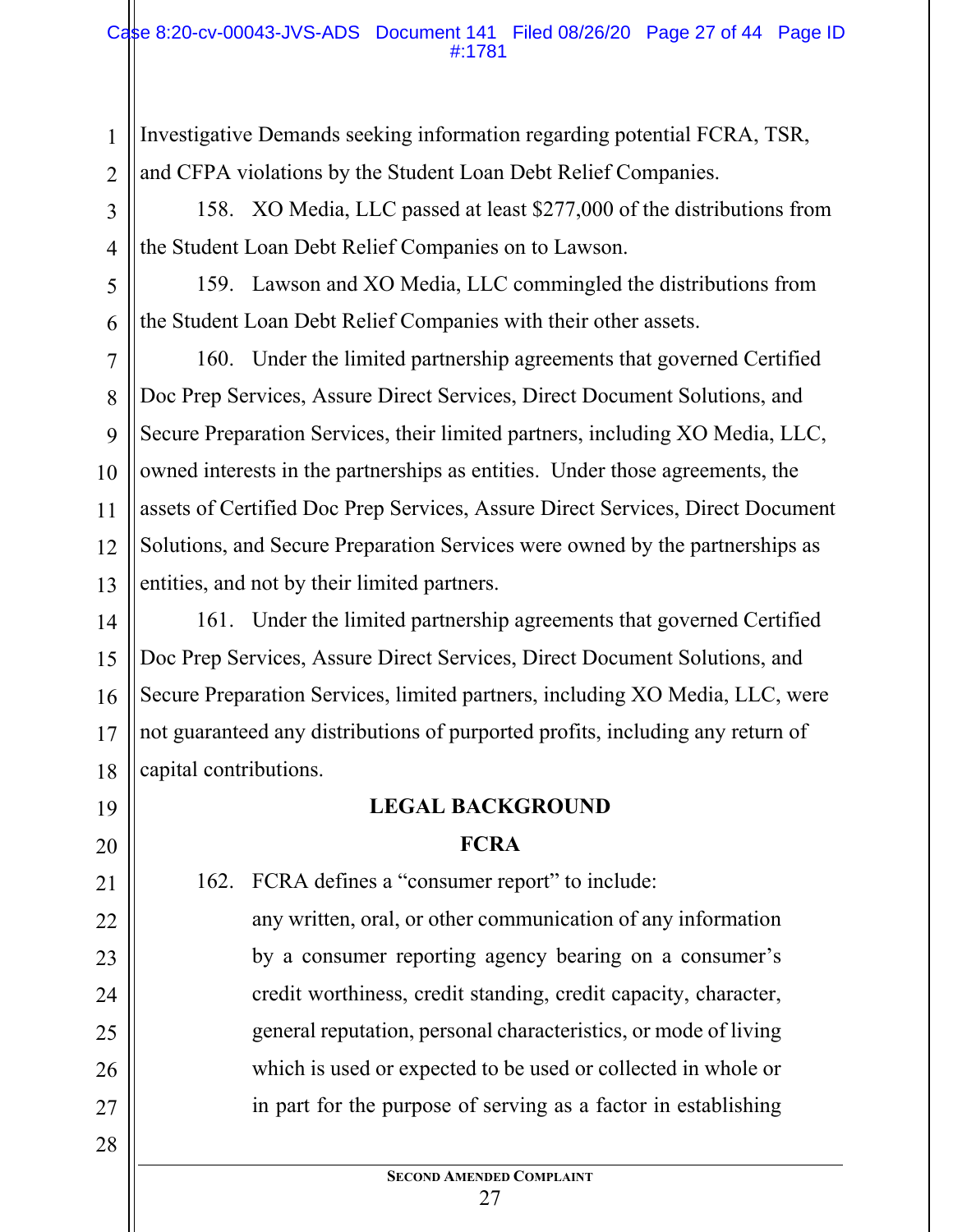the consumer's eligibility for (A) credit or insurance to be used primarily for personal, family, or household purposes; (B) employment purposes; or (C) any other purpose authorized under section 604 [§ 1681b].

15 U.S.C. § 1681a(d).

1

2

3

4

5

6

7

8

9

18

19

20

21

28

163. Monster Loans and Lend Tech purchased from Experian prescreened lists containing information regarding consumers with student loans, including consumers' names, addresses, number of student loans, and aggregate student loan balances.

10 11 12 13 14 164. Information such as a consumer's number of student loans and their aggregate balance bears on, among other things, a consumer's credit worthiness and credit standing and is used or expected to be used or collected for the purpose of serving as a factor in determining a consumer's eligibility for credit.

15 16 17 165. The prescreened lists that Monster Loans and Lend Tech purchased from Experian are therefore "consumer reports" under  $\S$  603(d) of FCRA. 15 U.S.C. § 1681a(d).

#### **The TSR**

166. The TSR is the implementing regulation of the Telemarketing and Consumer Fraud and Abuse Prevention Act ("Telemarketing Act"), 15 U.S.C. §§ 6101-6108.

22 23 24 167. The Bureau is authorized to enforce the Telemarketing Act and the TSR with respect to the offering or provision of a consumer-financial product or service subject to the CFPA. 15 U.S.C. § 6105(d).

25 26 27 168. The TSR defines "debt relief service" as "any program or service represented, directly or by implication, to renegotiate, settle, or in any way alter the terms of payment or other terms of the debt between a person and one or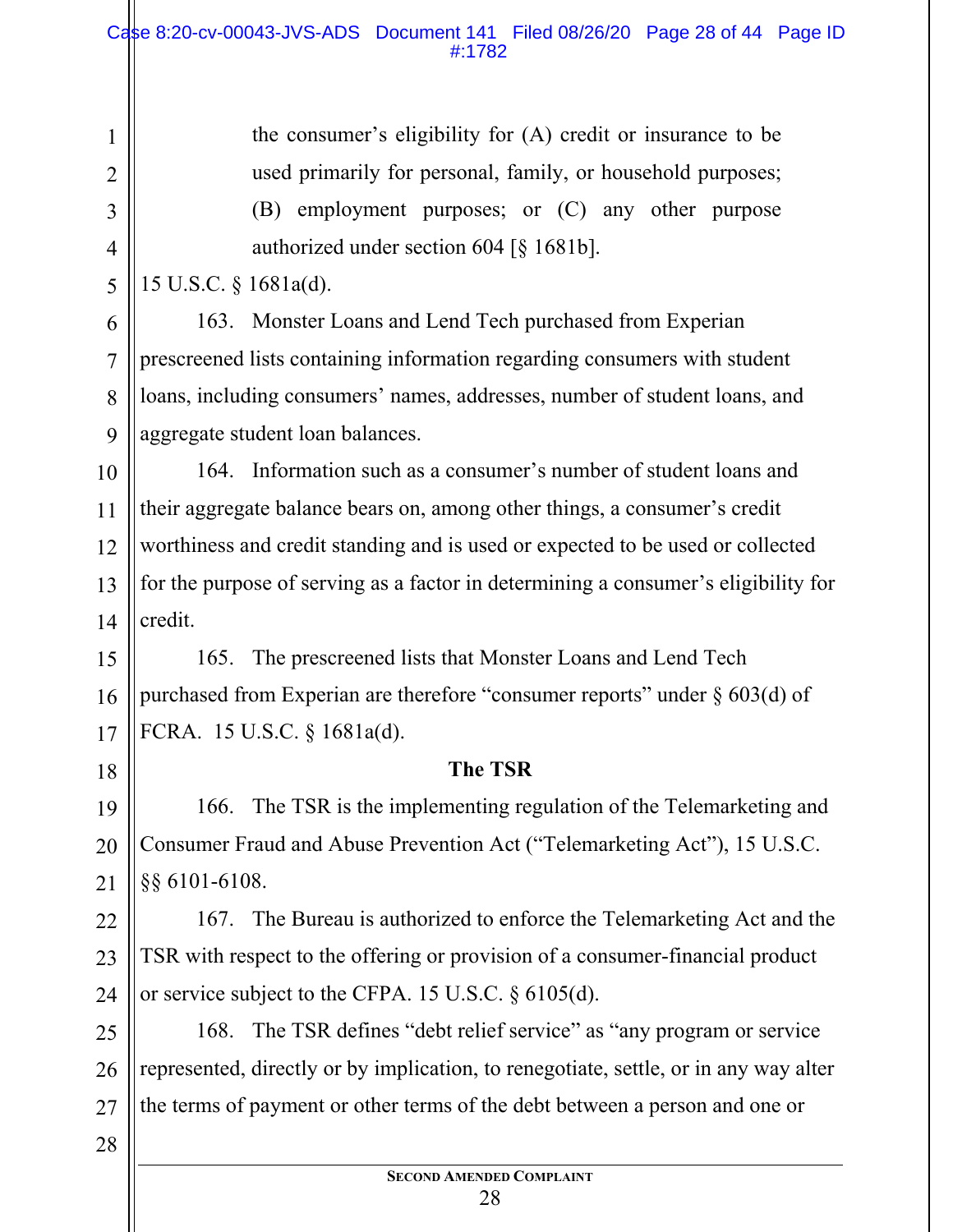more unsecured creditors or debt collectors, including, but not limited to, a reduction in the balance, interest rate, or fees owed by a person to an unsecured creditor or debt collector." 16 C.F.R. § 310.2(o).

169. The TSR defines a "seller" as "any person who, in connection with a telemarketing transaction, provides, offers to provide, or arranges for others to provide goods or services to the customer in exchange for consideration." 16 C.F.R. § 310.2(dd).

170. The TSR defines "telemarketer" as "any person who, in connection with telemarketing, initiates or receives telephone calls to or from a customer." 16 C.F.R. § 310.2(ff).

171. The TSR defines "telemarketing" in relevant part as "a plan, program, or campaign which is conducted to induce the purchase of goods or services . . . by use of one or more telephones and which involves more than one interstate telephone call." 16 C.F.R. § 310.2(gg).

15 16 17 18 19 172. The Student Loan Debt Relief Companies offered services to renegotiate, settle, or alter the terms of payments of consumers' federal student loans involving the preparation and submission of requests for loan consolidations, loan forgiveness, and loan-repayment plans to consumers' student-loan servicers.

20 21 22 173. The Student Loan Debt Relief Companies offered and provided these services to consumers nationwide using the telephones and more than one interstate telephone call.

23 24 25 174. The Student Loan Debt Relief Companies offered and provided these services to consumers in exchange for payment of fees in connection with a telemarketing transaction.

26 27 175. The Student Loan Debt Relief Companies are each a "telemarketer" or "seller" offering a "debt relief service" under the TSR.

1

2

3

4

5

6

7

8

9

10

11

12

13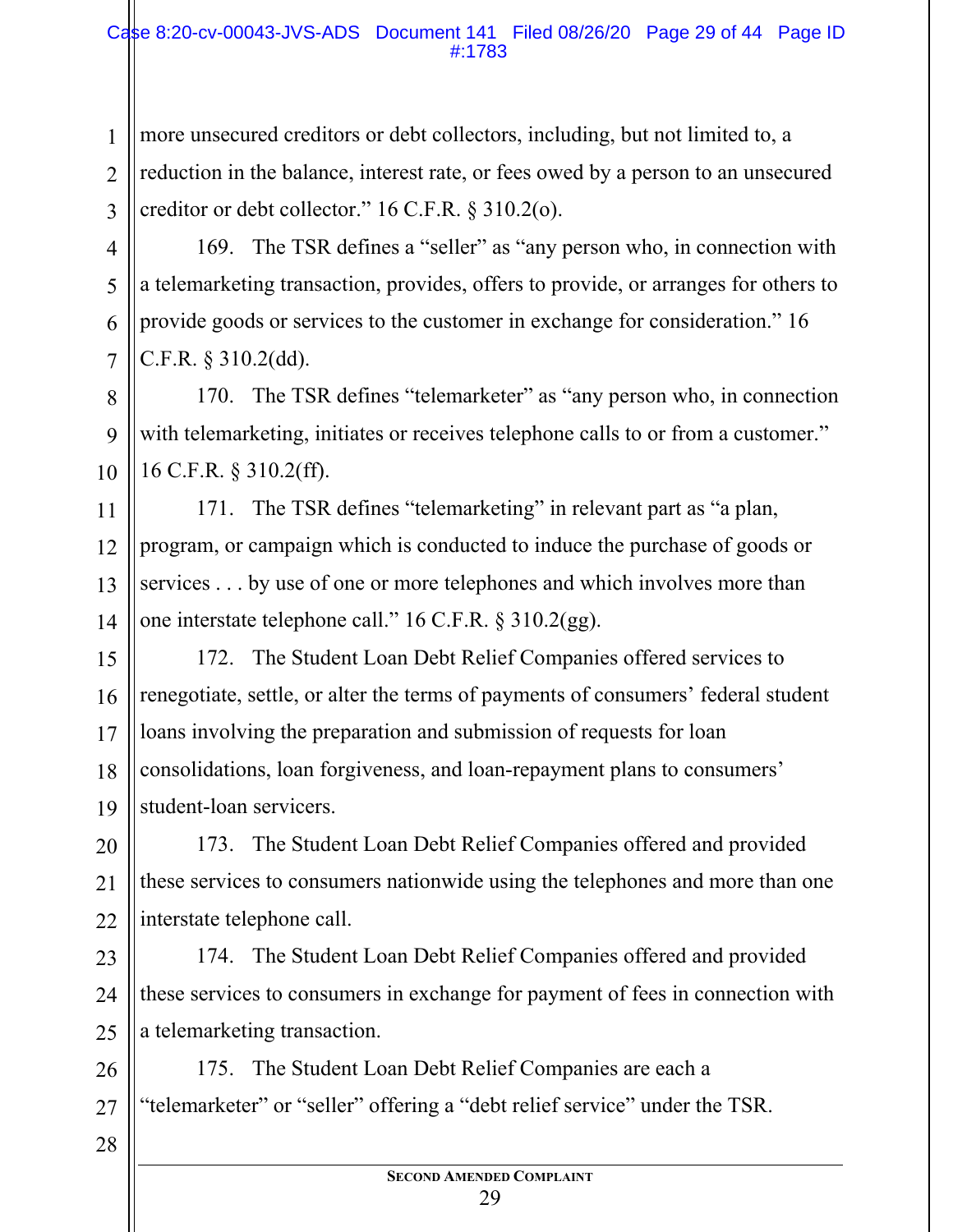1 2 3 4 5 6 176. Docs Done Right provided services to renegotiate, settle, or alter the terms of payments of consumers' federal student loans by preparing and submitting requests for loan consolidations, loan forgiveness, and loanrepayment plans to consumers' student-loan servicers, and by handling communications with consumers concerning the services, payment of fees, and complaints.

177. Docs Done Right is a "seller" offering a "debt relief service" under the TSR.

9 10 12 178. Nesheiwat, Sklar, and Hoose each arranged for Docu Prep Center to provide debt-relief services to consumers in exchange for consideration. Nesheiwat, Sklar, and Hoose are each "sellers" offering a "debt relief service" under the TSR. 16 C.F.R. § 310.2(dd), (o).

13 14 15 179. Sebreros arranged for Assure Direct Services to provide debt-relief services to consumers in exchange for consideration. Sebreros is a "seller" offering a "debt relief service" under the TSR. 16 C.F.R. § 310.2(dd), (o).

180. Martinez arranged for Docs Done Right to provide debt-relief services to consumers in exchange for consideration. Martinez is a "seller" offering a "debt relief service" under the TSR. 16 C.F.R. § 310.2(dd), (o).

19

20

21

22

16

17

18

7

8

11

#### **The CFPA**

181. Sections 1031 and 1036(a)(1)(B) of the CFPA, 12 U.S.C. §§ 5531,  $5536(a)(1)(B)$ , prohibit "covered person[s]" from engaging in any "unfair, deceptive, or abusive act or practice."

23 24 25 182. A representation is deceptive under the CFPA if it is likely to mislead consumers acting reasonably under the circumstances, and the information is material to consumers.

26 27 183. The Student Loan Debt Relief Companies are each "covered persons" under the CFPA because they offered or provided consumer-financial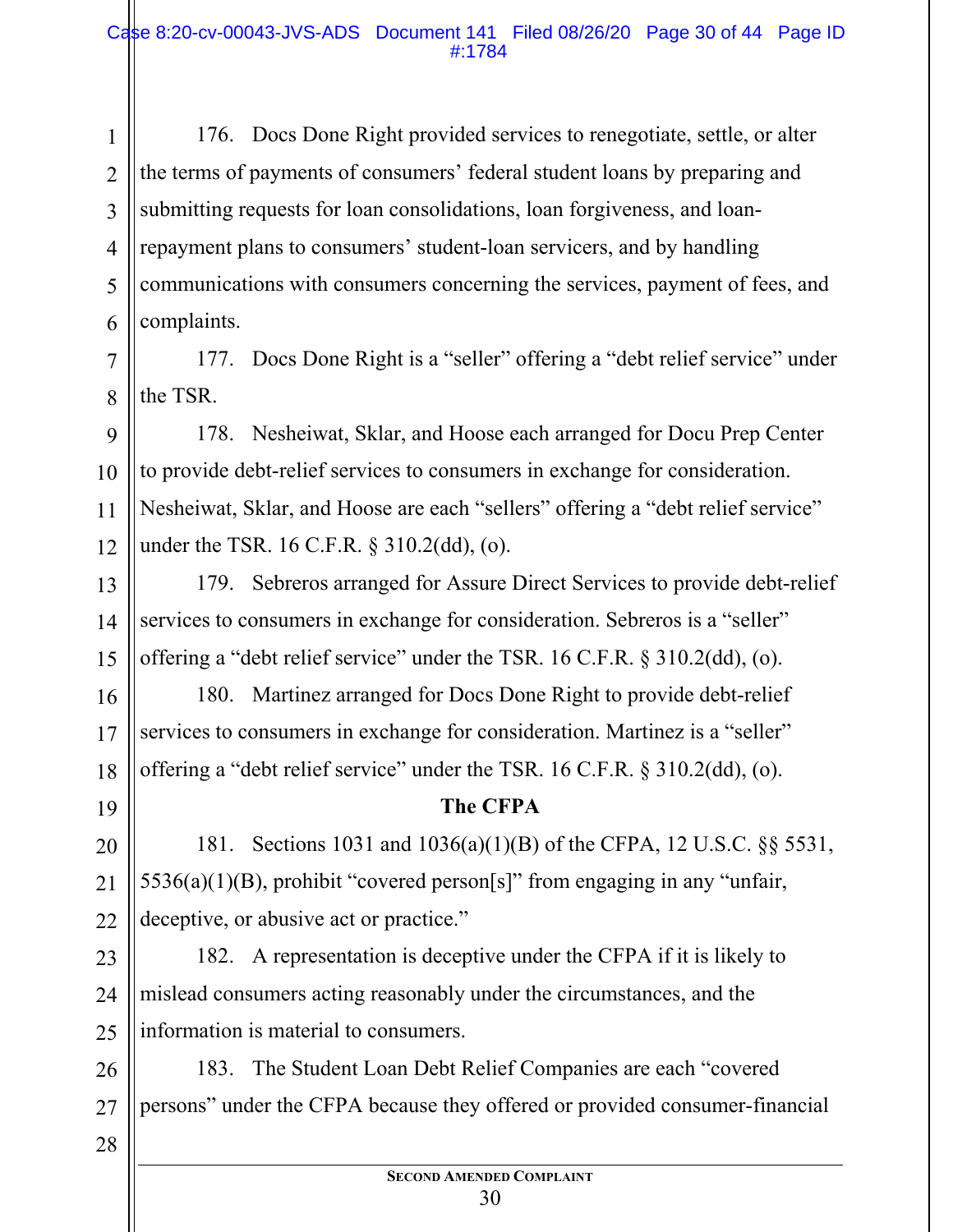products or services, including financial-advisory services such as assisting consumers with debt-management or debt-settlement and modifying the terms of any extension of credit. 12 U.S.C. § 5481(5), (6), (15)(A)(viii).

184. Docs Done Right is a "covered person" because it offered or provided consumer-financial products or services, including financial-advisory services such as assisting consumers with debt-management or debt-settlement and modifying the terms of any extension of credit. 12 U.S.C. § 5481(5), (6),  $(15)(A)(viii)$ .

9 10 11 185. Monster Loans is a "covered person" because it offers or provides consumer-financial products or services, including extending credit for mortgage loans. 12 U.S.C. § 5481(5), (6), (15)(A)(i).

186. Monster Loans is a "service provider" because it provided the material service of obtaining and providing prescreened consumer reports for use in marketing to the Student Loan Debt Relief Companies in connection with the Student Loan Debt Relief Companies' offering of a consumer-financial product or service. 12 U.S.C. § 5481(26).

17 18 19 187. Lend Tech is a "covered person" because it purports to offer or provide consumer-financial products or services, including extending credit by brokering mortgage loans. 12 U.S.C. § 5481(5), (6), (15)(A)(i).

20 21 22 188. Section 1002(25) of the CFPA defines the term "related person" to mean "any director, officer, or employee charged with managerial responsibility for, or controlling shareholder of," or "any . . . other person . . . who materially participates in the conduct of the affairs of" a non-bank provider of a consumerfinancial product or service. 12 U.S.C. § 5481(25)(C). Section 1002(25) further provides that a "related person" shall be "deemed to mean a covered person for all purposes of any provision of Federal consumer financial law." 12 U.S.C.  $§$  5481(25)(B).

1

2

3

4

5

6

7

8

12

13

14

15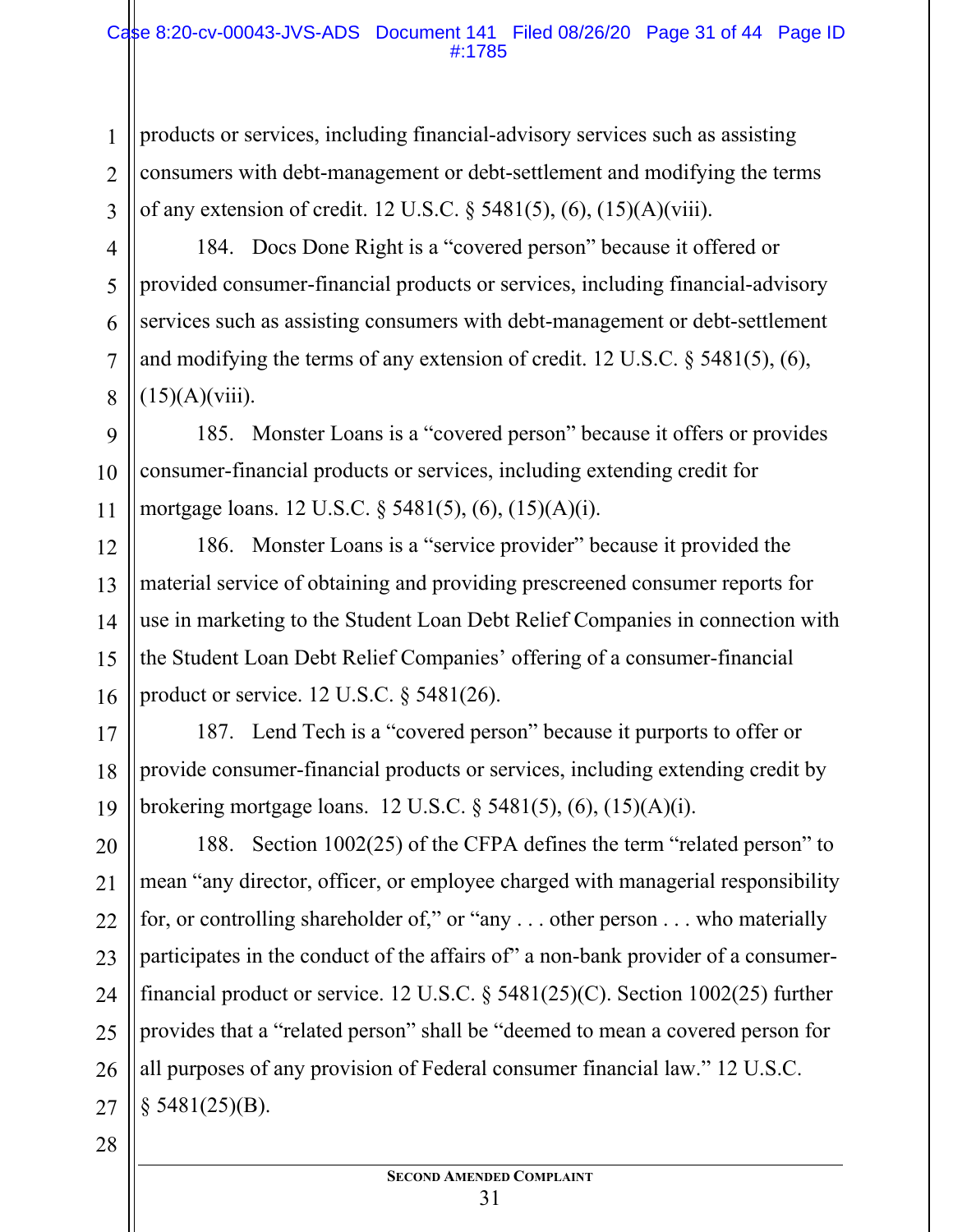189. Chou is a "related person" and "covered person" because he was Monster Loans' president and had managerial responsibility for it.

190. Nesheiwat is a "related person" and "covered person" because he was Monster Loans' COO and had managerial responsibility for it. Nesheiwat is also a "related person" and "covered person" because he materially participated in the conduct of the Student Loan Debt Relief Companies.

191. Cowell is a "related person" and "covered person" because he was an officer of Monster Loans and because he materially participated in the conduct of the company's affairs. Cowell is also a "related person" and "covered person" because he was Lend Tech's owner and had managerial responsibility for it.

12 13

14

15

16

17

18

19

1

2

3

4

5

6

7

8

9

10

11

192. Sklar is a "related person" and "covered person" because he was Docu Prep Center's CEO and had managerial responsibility for it.

193. Hoose is a "related person" and "covered person" because he was Docu Prep Center's COO and had managerial responsibility for it.

194. Sebreros is a "related person" and "covered person" because he was president of Assure Direct Services and had managerial responsibility for it. He is also a "related person" and "covered person" because he had managerial responsibility for Lend Tech.

20 21 22 23 24 25 26 27 195. Abdel is a "related person" and "covered person" because he was a marketing manager of Monster Loans and materially participated in the conduct of its affairs. He is also a "related person" and "covered person" because he was a marketing manager of Docu Prep Center and materially participated in the conduct of its affairs. He is also a "related person" and "covered person" because he was an employee of Assure Direct Services and materially participated in the conduct of its affairs. He is also a "related person" and "covered person" because he had managerial responsibility for Lend Tech.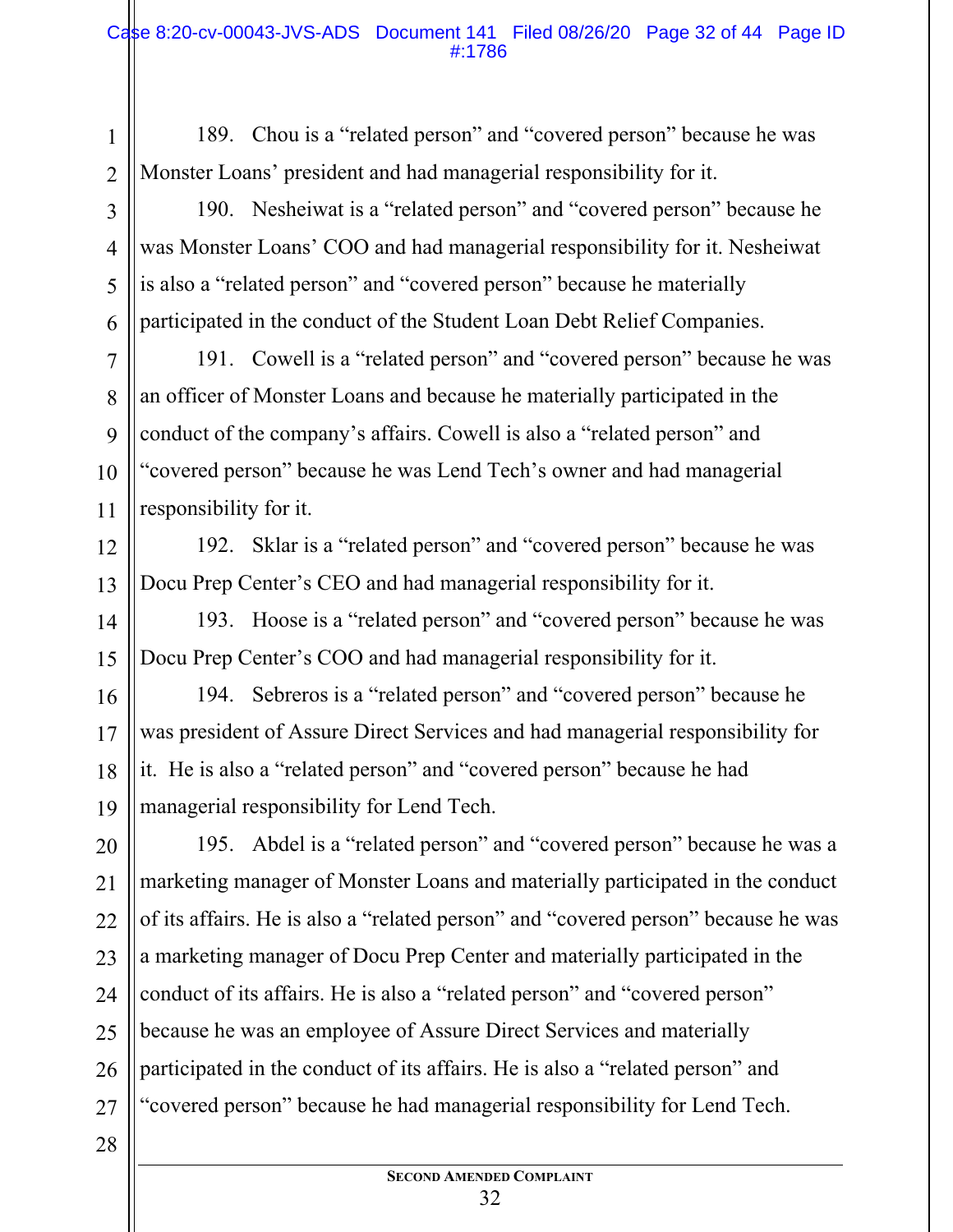196. Martinez is a "related person" and "covered person" because he was president of Docs Done Right and had managerial responsibility for it. He is also a "related person" and "covered person" because he had managerial responsibility for Lend Tech.

## **COUNT I**

#### **Violations of FCRA**

**(Against Student Loan Debt Relief Companies, Monster Loans, Lend Tech, Chou, Nesheiwat, Cowell, Abdel, Sebreros, Martinez, Sklar, and Hoose)** 

197. The allegations in Paragraphs 1 to 196 are incorporated here by reference.

198. FCRA prohibits persons from using or obtaining a consumer report unless the person obtains it for a permissible purpose and the purpose is certified by the prospective user of the report. 15 U.S.C. § 1681b(f).

199. FCRA provides that using or obtaining a prescreened consumer report to make "a firm offer of credit or insurance" is a permissible purpose. 15 U.S.C.  $\S$  1681b(c). A "firm offer" is an offer that will be honored (subject to certain exceptions) if the consumer continues to meet the pre-selected criteria used to select them for the offer. 15 U.S.C. § 1681a(*l*).

200. Using or obtaining prescreened lists to send solicitations marketing debt-relief services is not a permissible purpose under FCRA.

201. Monster Loans' and Lend Tech's certifications to Experian did not state that the prescreened lists were being obtained for use by other companies or for the purpose of sending solicitations marketing debt-relief services.

202. The Student Loan Debt Relief Companies, Monster Loans, Lend Tech, Chou, Nesheiwat, Cowell, Abdel, Sebreros, Martinez, Sklar, and Hoose have, directly or indirectly, used or obtained consumer reports without a

28

1

2

3

4

5

6

7

8

9

10

11

12

13

14

15

16

17

18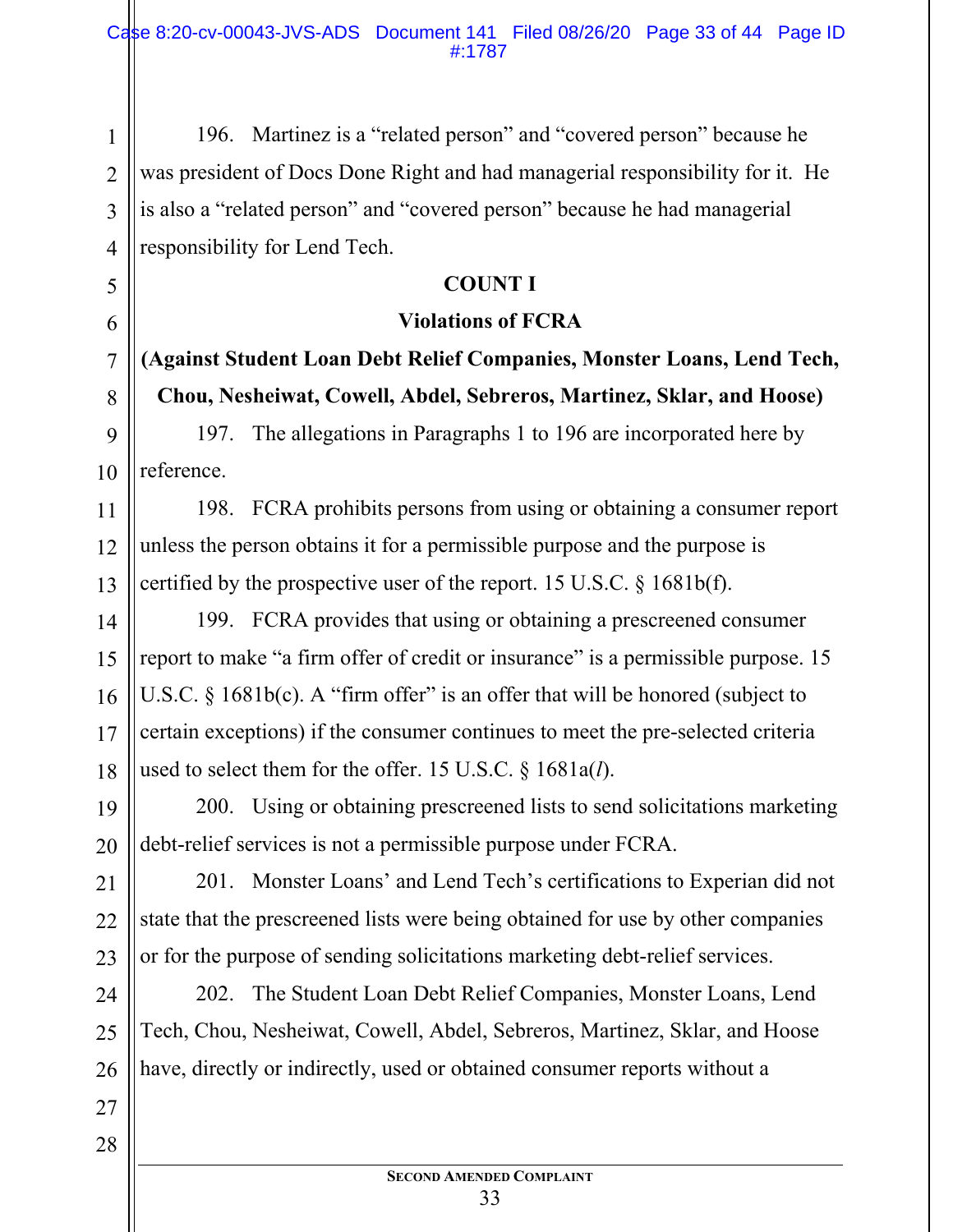permissible purpose, and without a certification of the purpose by the prospective user of the report, in violation of FCRA. 15 U.S.C. § 1681b(f).

#### **COUNT II**

#### **Advance Fees in Violation of the TSR**

# **(Against Student Loan Debt Relief Companies, Docs Done Right, Nesheiwat, Sklar, Hoose, Sebreros, and Martinez)**

203. The allegations in Paragraphs 1 to 196 are incorporated here by reference.

9 10 11 12 13 14 15 16 17 204. Under the TSR, it is an abusive act or practice for a seller or telemarketer to request or receive payment of any fee or consideration for any debt-relief services unless and until (A) the seller or telemarketer has renegotiated, settled, reduced, or otherwise altered the terms of at least one debt pursuant to a settlement agreement, debt-management plan, or other such valid contractual agreement executed by the customer; and (B) the customer has made at least one payment pursuant to that settlement agreement, debtmanagement plan, or other valid contractual agreement between the customer and the creditor or debt collector. 16 C.F.R.  $\S 310.4(a)(5)(i)(A)$ -(B).

18 19 20 21 22 23 24 205. In the course of providing, offering to provide, or arranging for others to provide debt-relief services, the Student Loan Debt Relief Companies, Docs Done Right, Nesheiwat, Sklar, Hoose, Sebreros, and Martinez charged and received fees before consumers' applications for loan consolidations, loanrepayment plans, and loan-forgiveness plans were approved, and before consumers had made the first payments under the altered terms of their student loans, in violation of the TSR. 16 C.F.R.  $\S$  310.4(a)(5)(i)(A)-(B).

1

2

3

4

5

6

7

8

25

26

27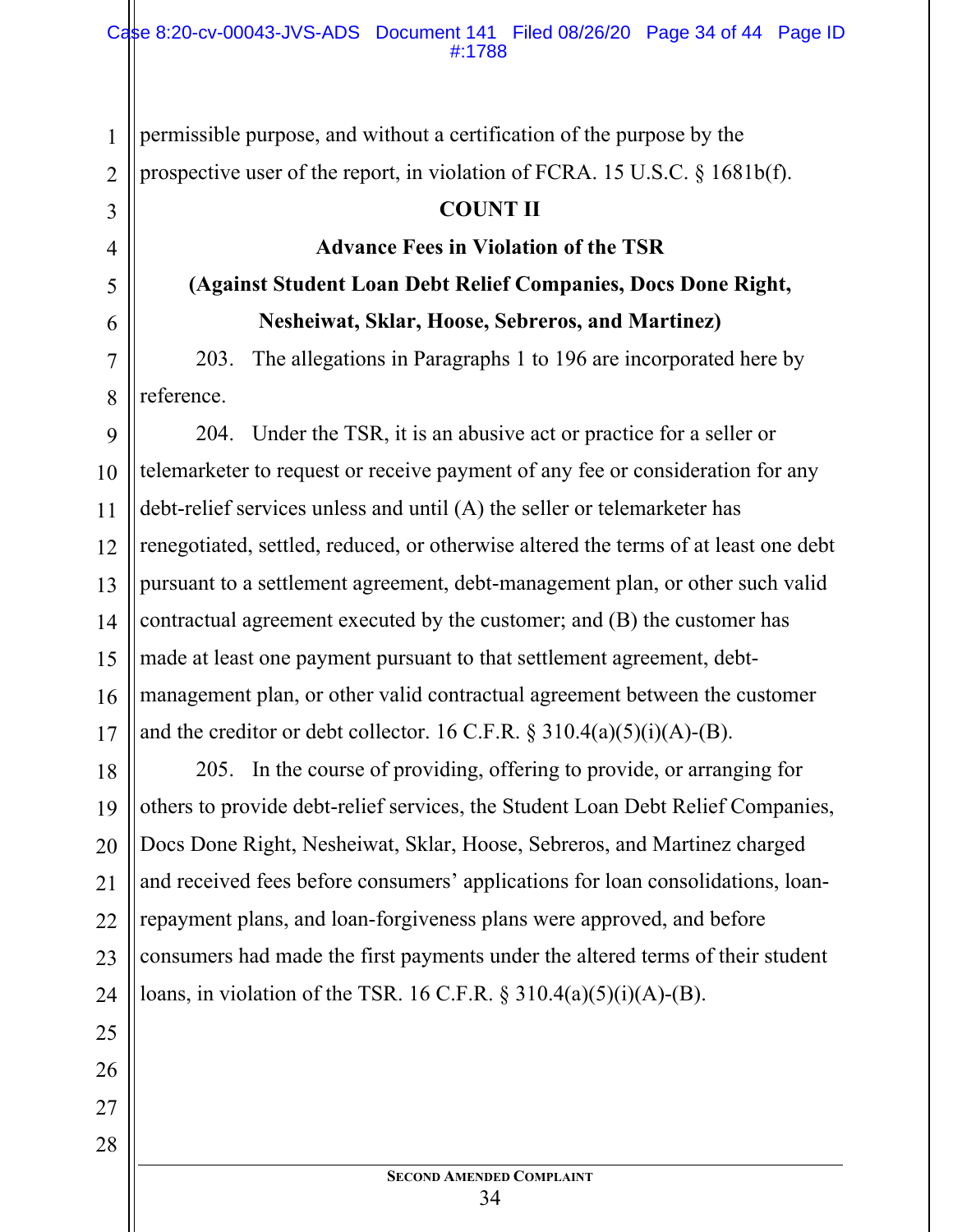| <b>COUNT III</b>                                                               |  |  |
|--------------------------------------------------------------------------------|--|--|
| <b>Misrepresentations in Violation of the TSR – Lower Interest Rates</b>       |  |  |
| (Against Student Loan Debt Relief Companies,                                   |  |  |
| <b>Nesheiwat, Sklar, Hoose, and Sebreros)</b>                                  |  |  |
| The allegations in Paragraphs 1 to 196 are incorporated here by<br>206.        |  |  |
| reference.                                                                     |  |  |
| 207. It is a deceptive practice under the TSR for a seller or telemarketer     |  |  |
| to misrepresent any material aspect of a debt-relief service, including the    |  |  |
| amount of money or the percentage of the debt amount that a consumer may       |  |  |
| save. 16 C.F.R. $\S 310.3(a)(2)(x)$ .                                          |  |  |
| 208. The Student Loan Debt Relief Companies, Nesheiwat, Sklar,                 |  |  |
| Hoose, and Sebreros misrepresented, directly or indirectly, expressly or by    |  |  |
| implication, that:                                                             |  |  |
| consolidating would cause consumers to obtain a lower interest<br>a.           |  |  |
| rate on their student loans; and                                               |  |  |
| b.<br>consumers were required to consolidate their student loans to            |  |  |
| obtain an interest-rate deduction.                                             |  |  |
| The acts or practices of the Student Loan Debt Relief Companies,<br>209.       |  |  |
| Nesheiwat, Sklar, Hoose, and Sebreros, as set forth in Paragraph 158, are      |  |  |
| deceptive acts or practices that violate the TSR, 16 C.F.R. $310.3(a)(2)(x)$ . |  |  |
| <b>COUNT IV</b>                                                                |  |  |
| Misrepresentations in Violation of the TSR - Improved Credit Scores            |  |  |
| (Against Student Loan Debt Relief Companies,                                   |  |  |
| <b>Nesheiwat, Sklar, Hoose, and Sebreros)</b>                                  |  |  |
| The allegations in Paragraphs 1 to 196 are incorporated here by<br>210.        |  |  |
| reference.                                                                     |  |  |
|                                                                                |  |  |
|                                                                                |  |  |
| <b>SECOND AMENDED COMPLAINT</b>                                                |  |  |
| 35                                                                             |  |  |
|                                                                                |  |  |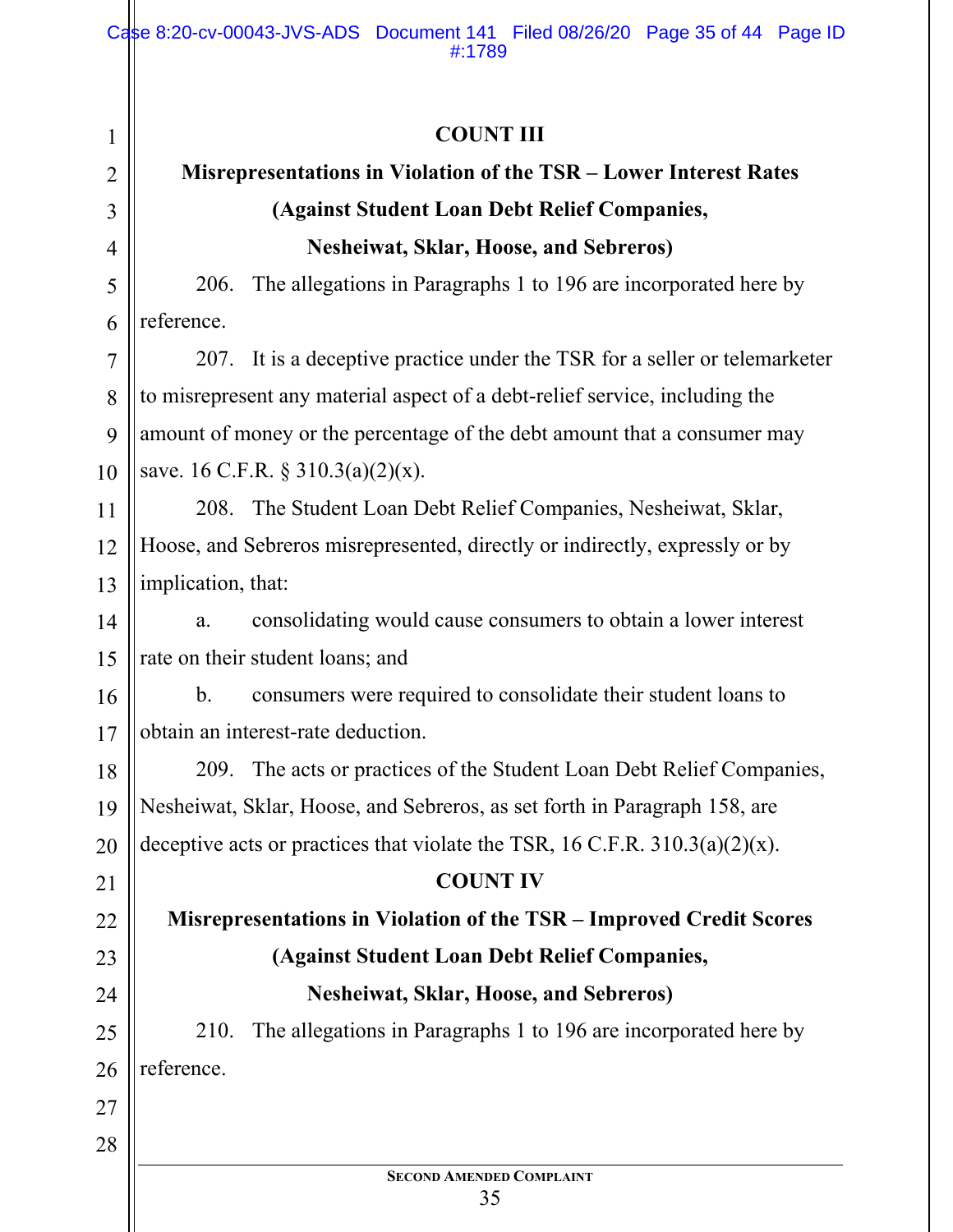211. It is a deceptive practice under the TSR for a seller or telemarketer to misrepresent any material aspect of a debt-relief service, including the effect of the service on a consumer's creditworthiness. 16 C.F.R.  $\S 310.3(a)(2)(x)$ .

4 6 7 212. The Student Loan Debt Relief Companies, Nesheiwat, Sklar, Hoose, and Sebreros misrepresented, directly or indirectly, expressly or by implication, that consolidating student loans would improve consumers' credit scores.

8 9 10 11 213. The Student Loan Debt Relief Companies, Nesheiwat, Sklar, Hoose, and Sebreros misrepresented, directly or indirectly, expressly or by implication, that they had a reasonable basis for representing that consolidating student loans would improve consumers' credit scores.

214. The acts or practices of the Student Loan Debt Relief Companies, Nesheiwat, Sklar, Hoose, and Sebreros, as set forth in Paragraphs 162 and 163, are deceptive acts or practices that violate the TSR, 16 C.F.R.  $\S 310.3(a)(2)(x)$ .

#### **COUNT V**

# **Misrepresentations in Violation of the TSR – New Servicer (Against Docu Prep Center, Nesheiwat, Sklar, and Hoose)**

215. The allegations in Paragraphs 1 to 196 are incorporated here by reference.

216. It is a deceptive practice under the TSR for a seller or telemarketer to misrepresent any material aspect of a debt-relief service. 16 C.F.R.  $§ 310.3(a)(2)(x).$ 

23 24 25 26 217. Docu Prep Center, Nesheiwat, Sklar, and Hoose misrepresented, directly or indirectly, expressly or by implication, that consolidating would result in ED becoming consumers' "new servicer" and that consolidating would enable consumers to avoid interacting with third-party student-loan servicers.

28

27

1

2

3

5

12

13

14

15

16

17

18

19

20

21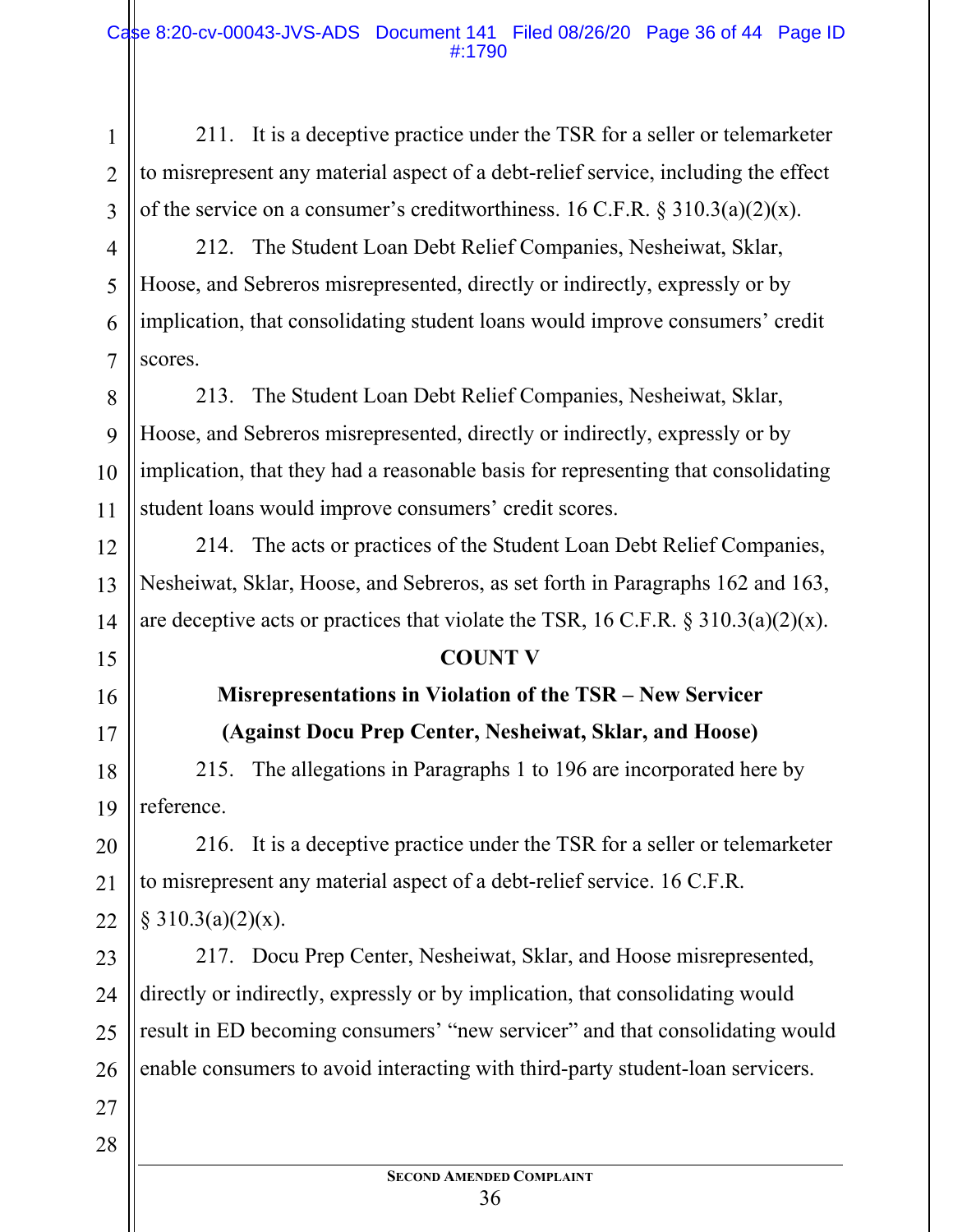218. The acts or practices of Docu Prep Center, Nesheiwat, Sklar, and Hoose, as set forth in Paragraph 167, are deceptive acts or practices that violate the TSR. 16 C.F.R.  $\S 310.3(a)(2)(x)$ .

1

2

3

4

5

6

7

8

9

10

11

12

13

14

15

16

17

18

19

20

21

22

26

27

28

#### **COUNT VI**

# **Substantial Assistance in Violation of the TSR**

**(Against Monster Loans, Docs Done Right, Nesheiwat, and Martinez)**

219. The allegations in Paragraphs 1 to 196 are incorporated here by reference.

220. The TSR prohibits any person from providing substantial assistance or support to any seller or telemarketer when that person knows or consciously avoids knowing that the seller or telemarketer is engaged in any act or practice that constitutes deceptive or abusive conduct under the Rule. 16 C.F.R. § 310.3(b).

221. Monster Loans, Docs Done Right, Nesheiwat, and Martinez knew, or consciously avoided knowing, the material misrepresentations that the Student Loan Debt Relief Companies made to consumers.

222. Monster Loans, Docs Done Right, Nesheiwat, and Martinez knew, or consciously avoided knowing, that the Student Loan Debt Relief Companies charged and received fees from consumers before consumers' applications for loan consolidations, loan-repayment plans, and loan-forgiveness plans were approved, and before consumers had made the first payments under the altered terms of their student loans.

23 24 25 223. Monster Loans, Docs Done Right, Nesheiwat, and Martinez provided substantial assistance to the Student Loan Debt Relief Companies in their violations of the TSR. 16 C.F.R. § 310.3(b).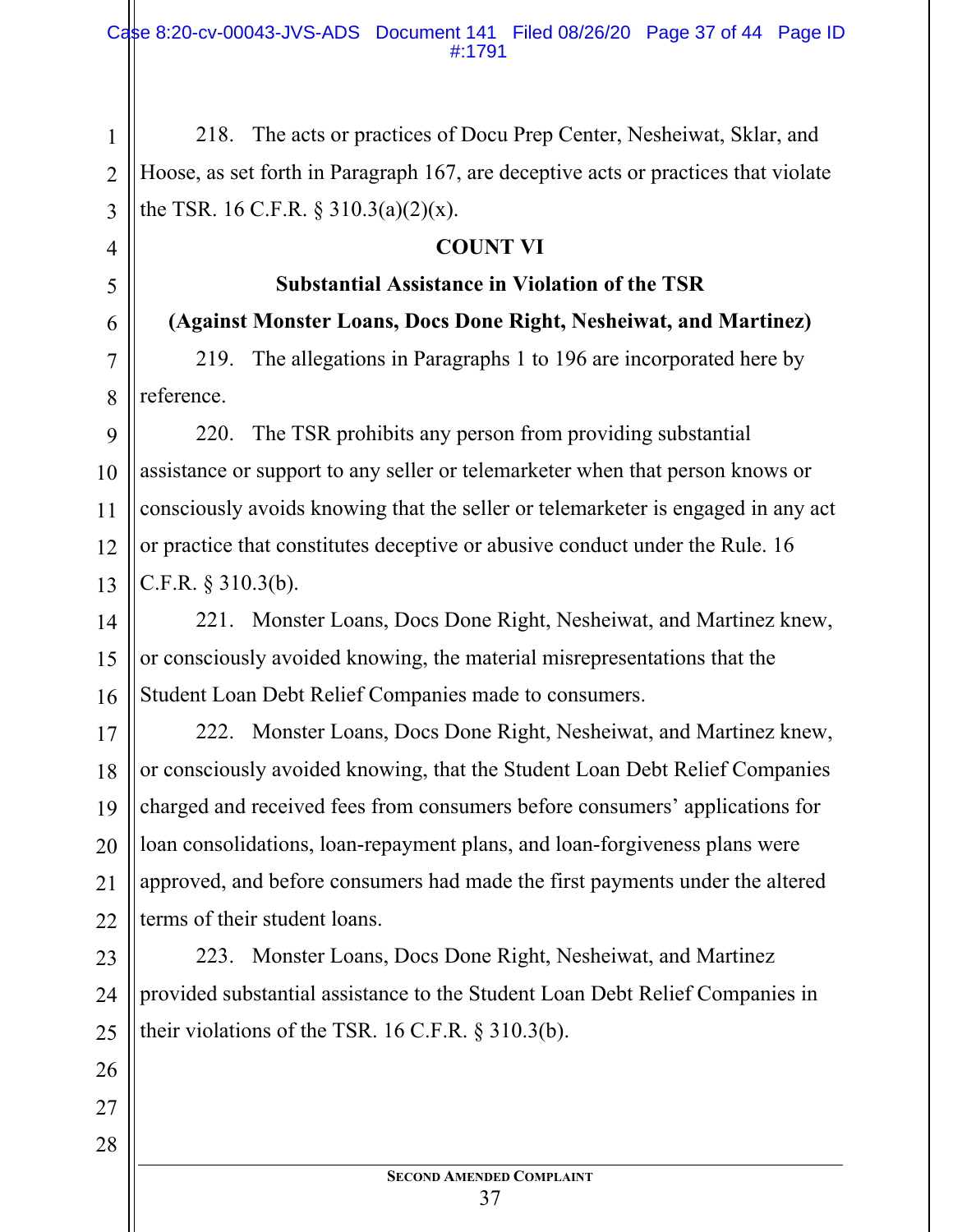| 1              | <b>COUNT VII</b>                                                                   |  |  |
|----------------|------------------------------------------------------------------------------------|--|--|
| $\overline{2}$ | Deception in Violation of the CFPA - Lower Interest Rates                          |  |  |
| 3              | (Against Student Loan Debt Relief Companies,                                       |  |  |
| 4              | <b>Nesheiwat, Sklar, Hoose, and Sebreros)</b>                                      |  |  |
| 5              | The allegations in Paragraphs 1 to 196 are incorporated here by<br>224.            |  |  |
| 6              | reference.                                                                         |  |  |
| 7              | 225. The Student Loan Debt Relief Companies, Nesheiwat, Sklar,                     |  |  |
| 8              | Hoose, and Sebreros misrepresented, directly or indirectly, expressly or by        |  |  |
| 9              | implication, that:                                                                 |  |  |
| 10             | consolidating would cause consumers to obtain a lower interest<br>a.               |  |  |
| 11             | rate on their student loans; and                                                   |  |  |
| 12             | $\mathbf b$ .<br>consumers were required to consolidate to obtain an interest-rate |  |  |
| 13             | deduction.                                                                         |  |  |
| 14             | These representations were material and likely to mislead<br>226.                  |  |  |
| 15             | consumers acting reasonably under the circumstances.                               |  |  |
| 16             | The Student Loan Debt Relief Companies, Nesheiwat, Sklar,<br>227.                  |  |  |
| 17             | Hoose, and Sebreros have therefore engaged in deceptive acts or practices in       |  |  |
| 18             | violation of §§ 1031 and 1036 of the CFPA, 12 U.S.C. §§ 5531, 5536.                |  |  |
| 19             | <b>COUNT VIII</b>                                                                  |  |  |
| 20             | Deception in Violation of the CFPA - Improved Credit Scores                        |  |  |
| 21             | (Against Student Loan Debt Relief Companies,                                       |  |  |
| 22             | <b>Nesheiwat, Sklar, Hoose, and Sebreros)</b>                                      |  |  |
| 23             | The allegations in Paragraphs 1 to 196 are incorporated here by<br>228.            |  |  |
| 24             | reference.                                                                         |  |  |
| 25             | The Student Loan Debt Relief Companies, Nesheiwat, Sklar,<br>229.                  |  |  |
| 26             | Hoose, and Sebreros misrepresented, directly or indirectly, expressly or by        |  |  |
| 27             |                                                                                    |  |  |
| 28             |                                                                                    |  |  |
|                | <b>SECOND AMENDED COMPLAINT</b><br>38                                              |  |  |
|                |                                                                                    |  |  |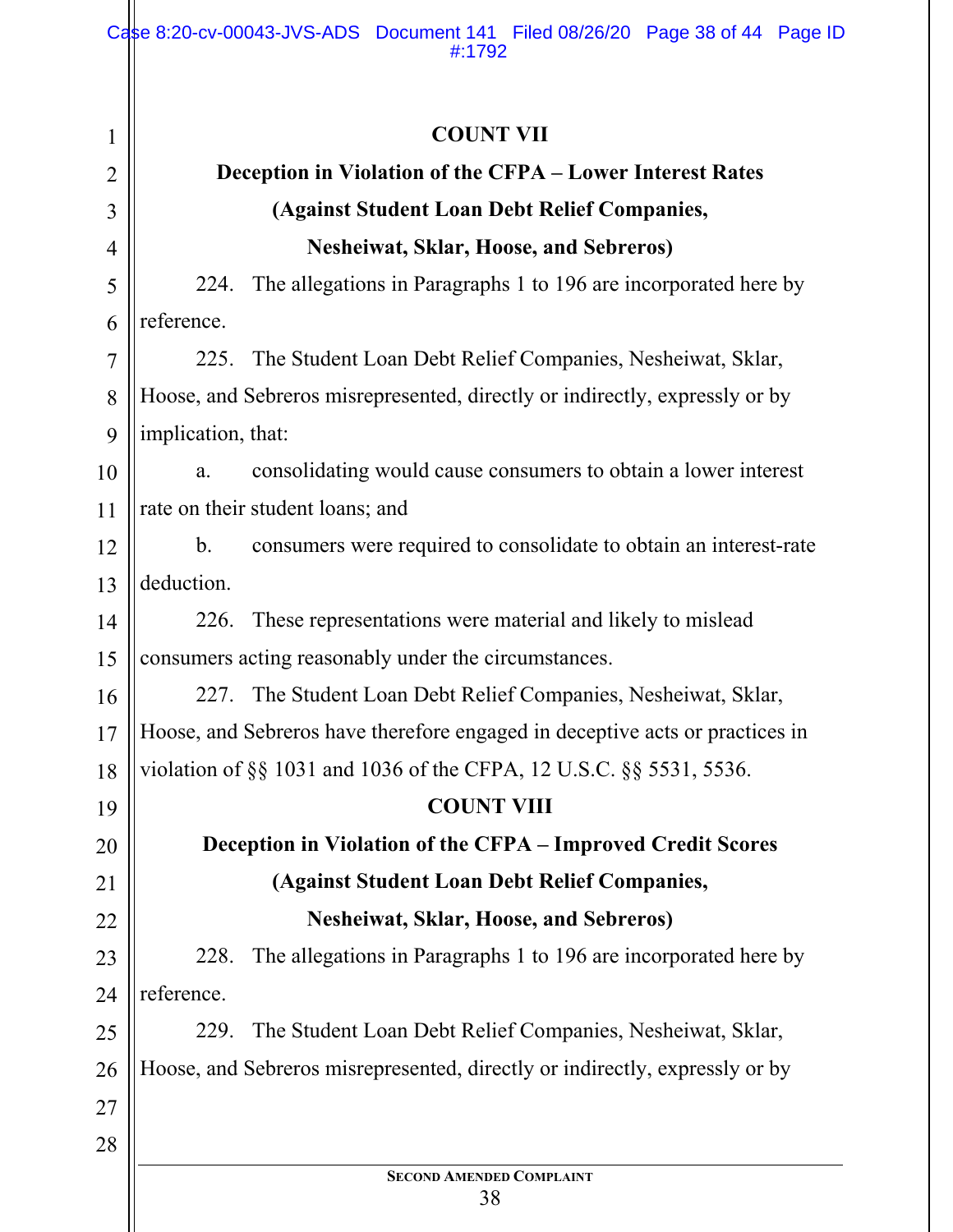implication, that consolidating student loans would improve consumers' credit scores.

230. These representations were material and likely to mislead consumers acting reasonably under the circumstances.

231. The Student Loan Debt Relief Companies, Nesheiwat, Sklar, Hoose, and Sebreros misrepresented, directly or indirectly, expressly or by implication, that they had a reasonable basis for representing that consolidating student loans would improve consumers' credit scores.

9 10 11 232. The Student Loan Debt Relief Companies, Nesheiwat, Sklar, Hoose, and Sebreros have therefore engaged in deceptive acts or practices in violation of §§ 1031 and 1036 of the CFPA, 12 U.S.C. §§ 5531, 5536.

#### **COUNT IX**

**Deception in Violation of the CFPA – New Servicer (Against Docu Prep Center, Nesheiwat, Sklar, and Hoose)** 

233. The allegations in Paragraphs 1 to 196 are incorporated here by reference.

17 18 19 20 21 234. Docu Prep Center, Nesheiwat, Sklar, and Hoose misrepresented, directly or indirectly, expressly or by implication, that consolidating would result in ED becoming consumers' "new servicer," and that consolidating would enable consumers to avoid interacting with third-party student-loan servicers.

22 23 235. These representations were material and likely to mislead consumers acting reasonably under the circumstances.

24 25 26 236. Docu Prep Center, Nesheiwat, Sklar, and Hoose have therefore engaged in deceptive acts or practices in violation of §§ 1031 and 1036 of the CFPA, 12 U.S.C. §§ 5531, 5536.

27 28

1

2

3

4

5

6

7

8

12

13

14

15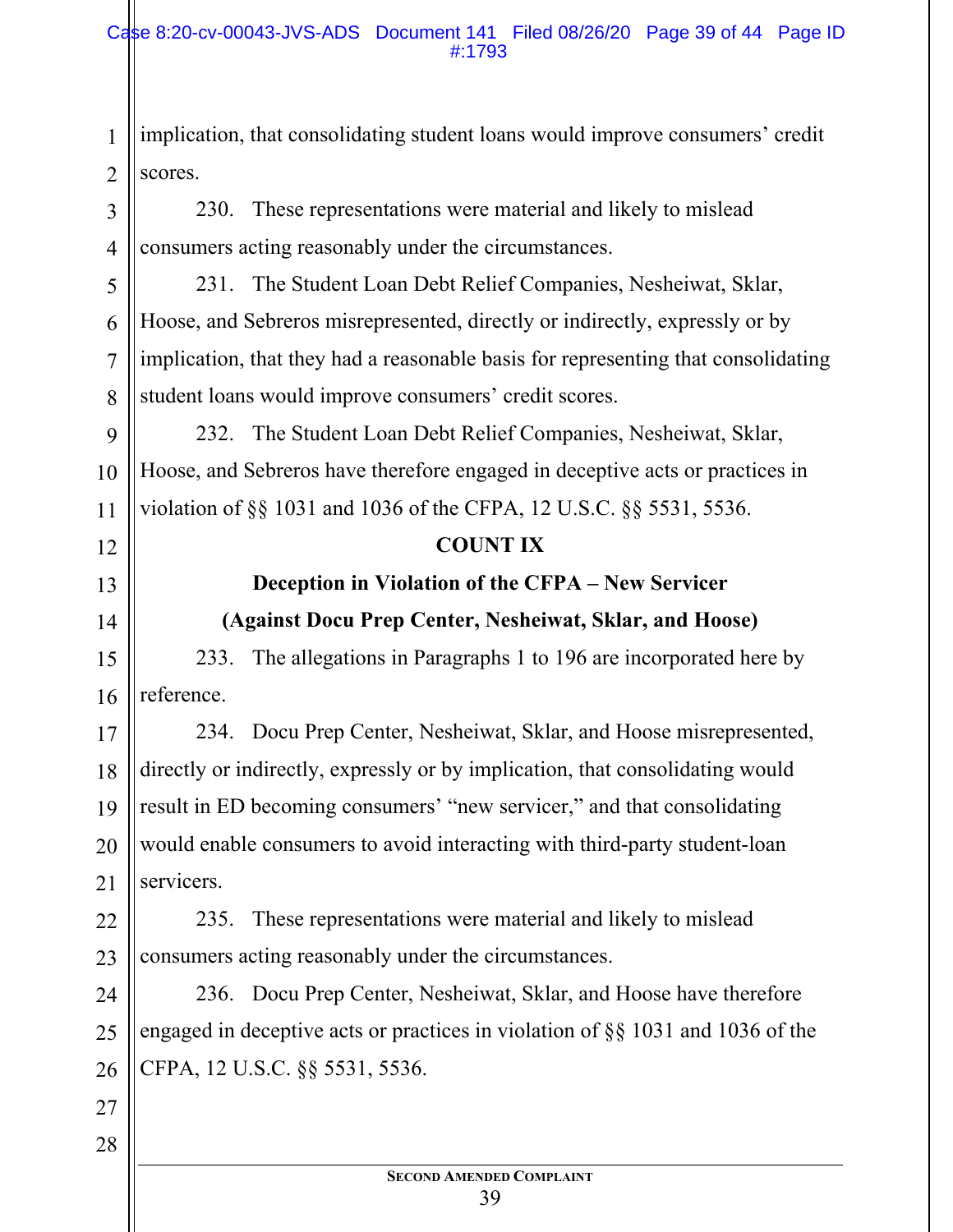## **COUNT X**

# **Substantial Assistance in Violation of the CFPA**

## **(Against Monster Loans, Docs Done Right, Nesheiwat, and Martinez)**

237. The allegations in Paragraphs 1 to 196 are incorporated here by reference.

6 7 8 10 238. Section 1036(a)(3) of the CFPA prohibits any person from "knowingly or recklessly provid[ing] substantial assistance to a covered person or service provider in violation of the provisions of section 1031" and states that "the provider of such substantial assistance shall be deemed to be in violation of that section to the same extent as the person to whom such assistance is provided." 12 U.S.C. § 5536(a)(3).

239. Monster Loans, Docs Done Right, Nesheiwat, and Martinez knew, or recklessly avoided knowing, the material misrepresentations that the Student Loan Debt Relief Companies made to consumers.

15 16 17 18 240. Monster Loans, Docs Done Right, Nesheiwat, and Martinez provided substantial assistance to the Student Loan Debt Relief Companies in their deceptive acts or practices, in violation of  $\S$  1036(a)(3) of the CFPA. 12 U.S.C.  $\S$  5563(a)(3).

## **COUNT XI**

**CFPA Violations Based on Violations of FCRA and TSR (Against Student Loan Debt Relief Companies, Monster Loans, Lend Tech, Docs Done Right, Chou, Nesheiwat, Cowell, Abdel, Sebreros, Martinez, Sklar, and Hoose)** 

24 25 241. The allegations in Paragraphs 1 to 196 are incorporated here by reference.

26 27 242. FCRA and the Telemarketing Act are "Federal consumer financial laws" under the CFPA. 12 U.S.C. § 5481(12)(F), (14); 15 U.S.C. § 6105(d).

28

1

2

3

4

5

9

11

12

13

14

19

20

21

22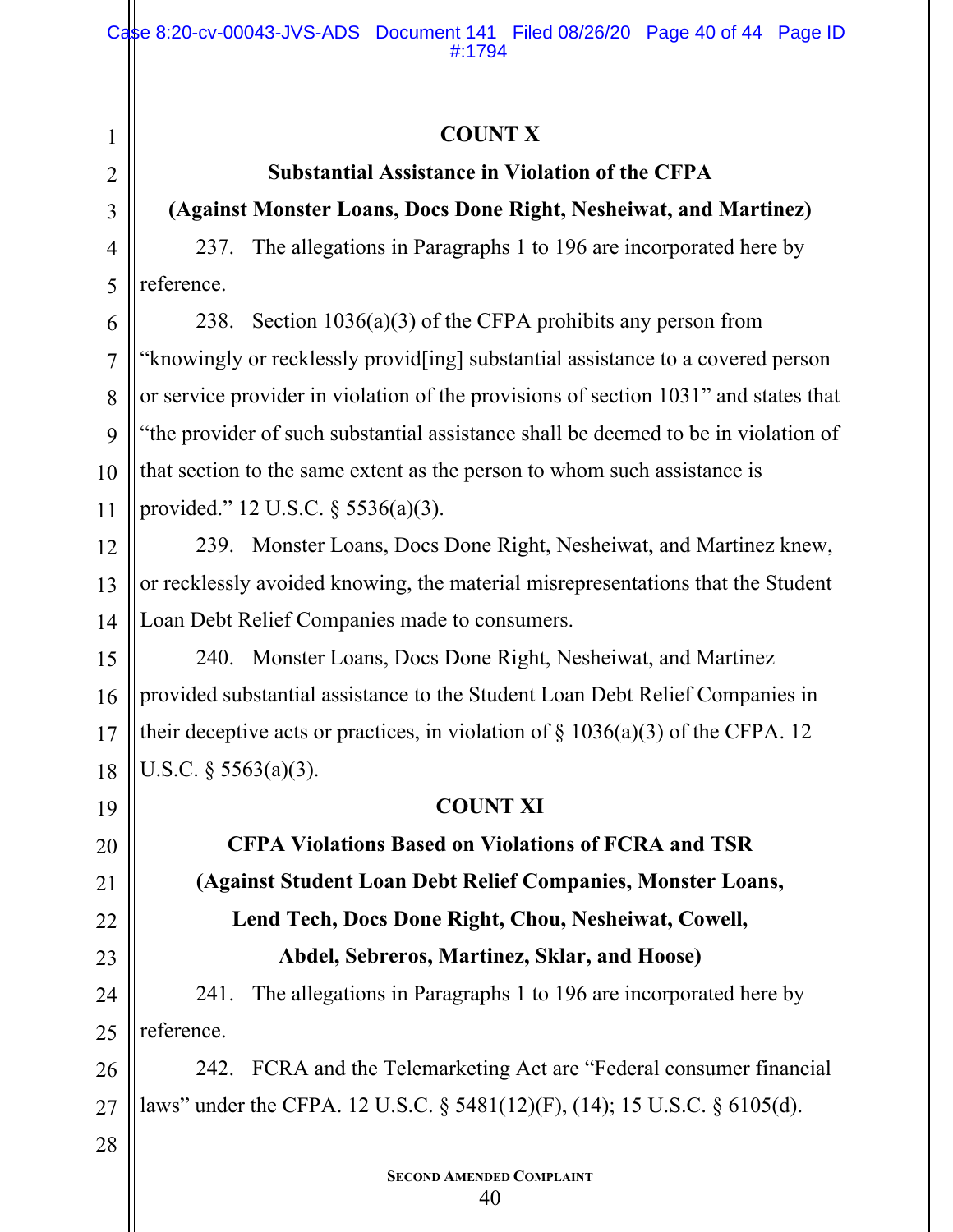#### Case 8:20-cv-00043-JVS-ADS Document 141 Filed 08/26/20 Page 41 of 44 Page ID #:1795

243. The violations of FCRA committed by the Student Loan Debt Relief Companies, Monster Loans, Lend Tech, Chou, Nesheiwat, Cowell, Abdel, Sebreros, Martinez, Sklar, and Hoose are deemed to be violations of the CFPA. 15 U.S.C. § 1681s(d).

244. Because the Student Loan Debt Relief Companies, Monster Loans, Lend Tech, Chou, Nesheiwat, Cowell, Abdel, Sebreros, Martinez, Sklar, and Hoose are "covered persons" who violated FCRA by, directly or indirectly, using or obtaining consumer reports without a permissible purpose and without a certification of the purpose by the prospective user of the report, they violated § 1036(a)(1)(A) of the CFPA. 12 U.S.C. § 5536(a)(1)(A).

245. The violations of the TSR committed by the Student Loan Debt Relief Companies, Docs Done Right, Nesheiwat, Sklar, Hoose, Sebreros, and Martinez are treated as violations of a rule under  $\S$  1031 of the CFPA. 15 U.S.C. § 6102(c).

15 16 17 18 19 246. Because the Student Loan Debt Relief Companies, Docs Done Right, Nesheiwat, Sklar, Hoose, Sebreros, and Martinez are "covered persons" who violated the TSR by charging and receiving illegal advance fees from consumers, they violated  $\S 1036(a)(1)(A)$  of the CFPA. 12 U.S.C.  $§$  5536(a)(1)(A).

20 21 22 23 247. Because the Student Loan Debt Relief Companies, Nesheiwat, Sklar, Hoose, and Sebreros are "covered persons" who violated the TSR by engaging in deceptive conduct, they violated  $\S$  1036(a)(1)(A) of the CFPA. 12 U.S.C.  $\S$  5536(a)(1)(A).

24 25 26 248. Because Monster Loans, Docs Done Right, Nesheiwat, and Martinez are "covered persons" who substantially assisted violations of the TSR, they violated  $\S 1036(a)(1)(A)$  of the CFPA. 12 U.S.C.  $\S 5536(a)(1)(A)$ .

28

27

1

2

3

4

5

6

7

8

9

10

11

12

13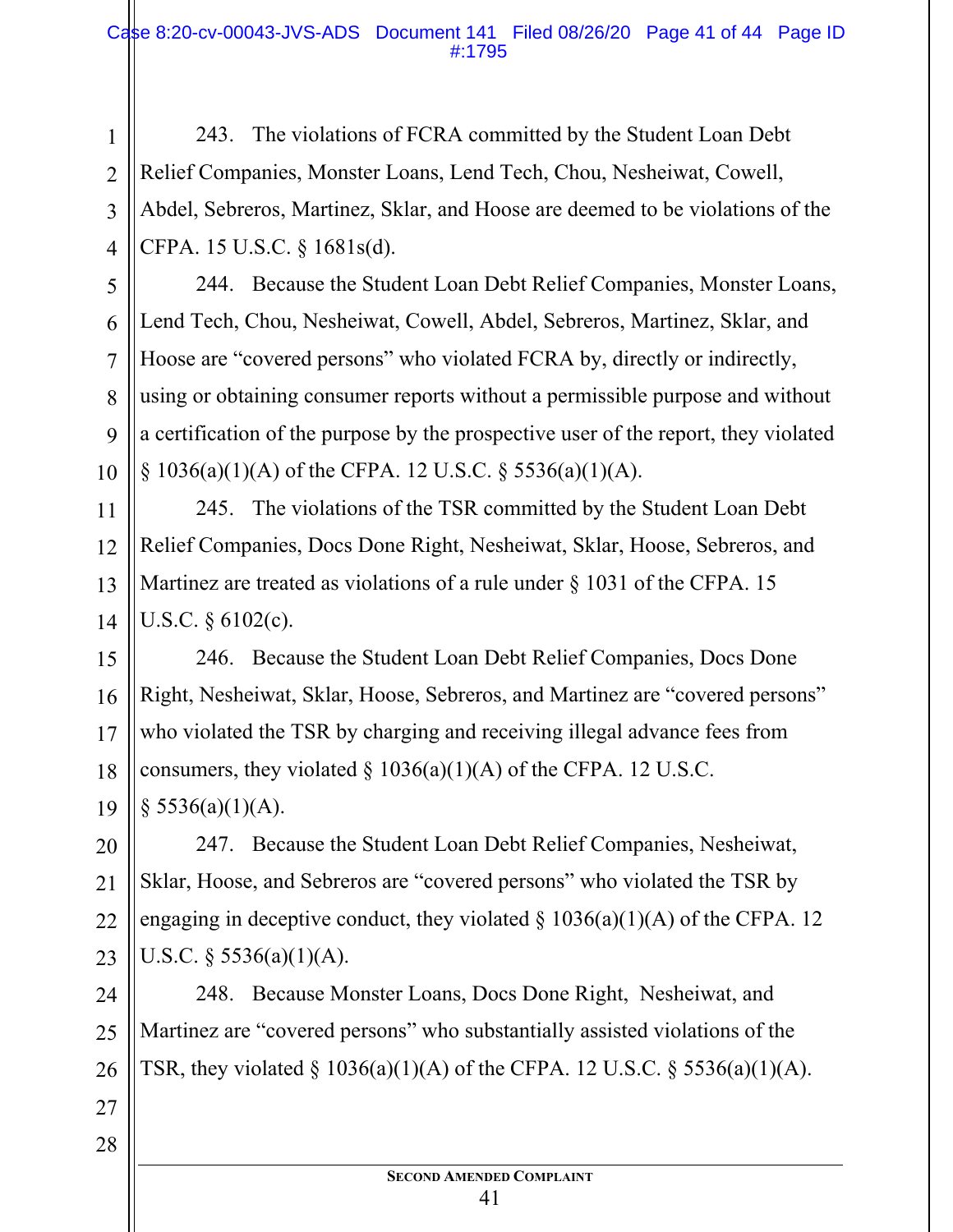## **COUNT XII**

## **Relief Defendants**

249. The allegations in Paragraphs 1 to 196 are incorporated here by reference.

250. Chou, Cowell, Lawson, TDK Enterprises, LLC, Cre8labs, Inc., and XO Media, LLC have received, directly or indirectly, distributions from the Student Loan Debt Relief Companies.

251. All of those distributions are traceable to funds obtained from consumers through one or more of the violations of the CFPA, TSR, and FCRA described herein.

252. As limited partners, Lawson and XO Media, LLC had only an equity interest in the Student Loan Debt Relief Companies. They therefore lack a legitimate claim to distributions from the Student Loan Debt Relief Companies traceable to the violations described herein.

253. Lawson and XO Media, LLC also lack a legitimate claim to the distributions from the Student Loan Debt Relief Companies to the extent that, at the time of each of the distributions, those companies' liabilities exceeded their available assets such that the companies had no assets or "profits" that could legitimately be distributed to their limited partners, including to Lawson and XO Media, LLC, under California law. Cal. Corp. Code § 15905.08(b)(2).

254. Lawson and XO Media, LLC also lack a legitimate claim to distributions from the Student Loan Debt Relief Companies because they did not invest in those companies in good faith or receive distributions from those companies in good faith.

255. Lawson and XO Media, LLC also lack a legitimate claim to the distributions from Direct Document Solutions and Secure Preparation Services because they made no capital contributions to those companies. The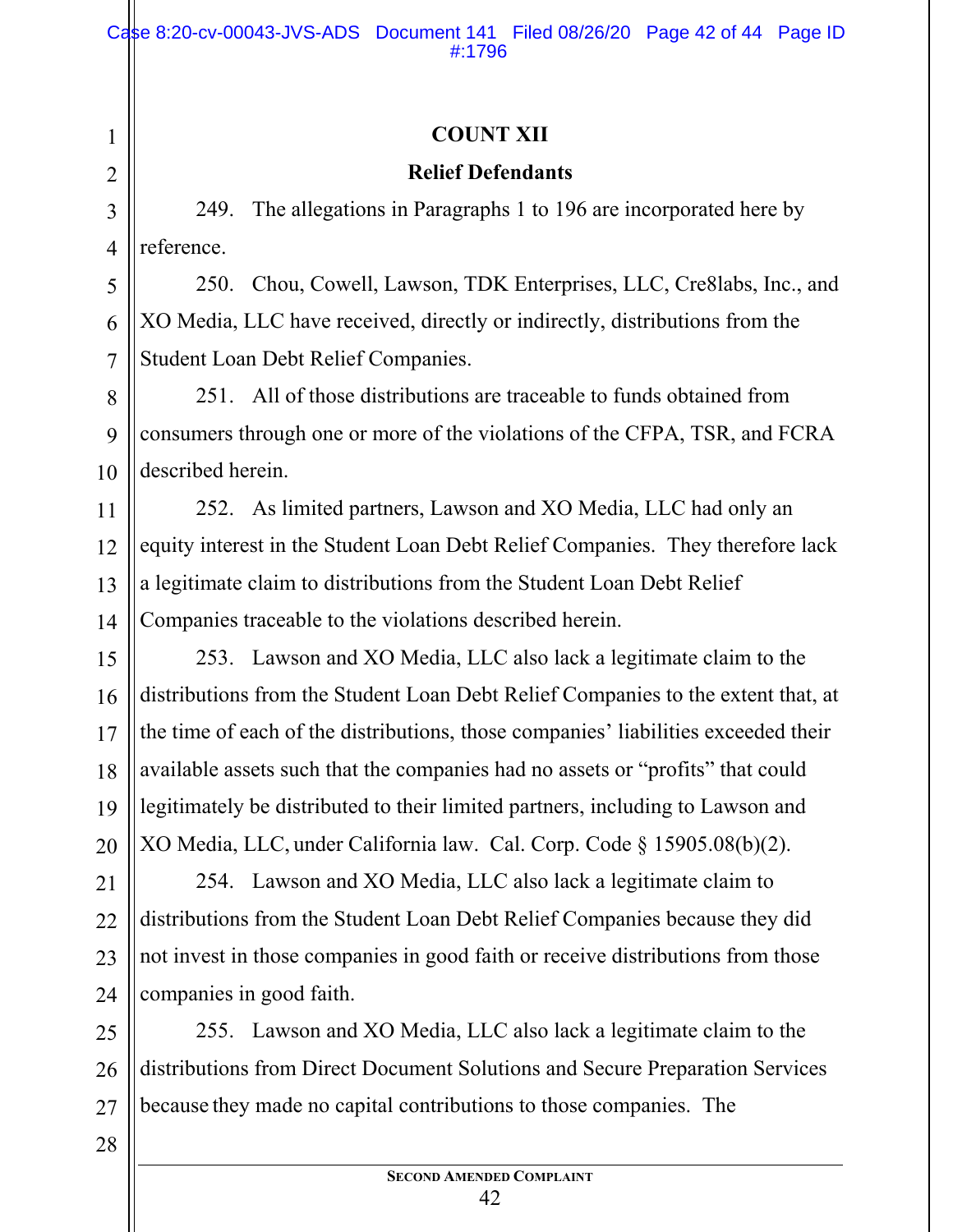2 distributions from those companies to Lawson and XO Media, LLC were gratuitous transfers.

3 4 5 256. Lawson and XO Media, LLC would be unjustly enriched if not required to disgorge the funds distributed to them or the value of the benefits they received.

#### **DEMAND FOR RELIEF**

The Bureau requests that the Court:

8 9 10 a. permanently enjoin Defendants from committing future violations of the FCRA, TSR, and CFPA and enter such other injunctive relief as appropriate;

11 12 13 b. permanently enjoin Defendants from advertising, marketing, promoting, offering for sale, selling, or providing any form of assistance to any debt-relief service;

14 15 c. grant additional injunctive relief as the Court may deem to be just and proper;

16 17 18 d. order Monster Loans, the Student Loan Debt Relief Companies, Docs Done Right, Nesheiwat, Sklar, Hoose, Sebreros, and Martinez to pay redress to consumers harmed by their unlawful conduct;

19 20

1

6

7

e. award damages and other monetary relief against Defendants;

f. impose civil money penalties against Defendants;

21 22 g. order disgorgement of ill-gotten funds against Relief Defendants so that those funds can be returned to consumers;

23 24 h. order the rescission or reformation of contracts where necessary to redress injury to consumers; and

25 26 i. award the Bureau the costs of bringing this action, as well as such other and additional relief as the Court may determine to be just and proper.

28